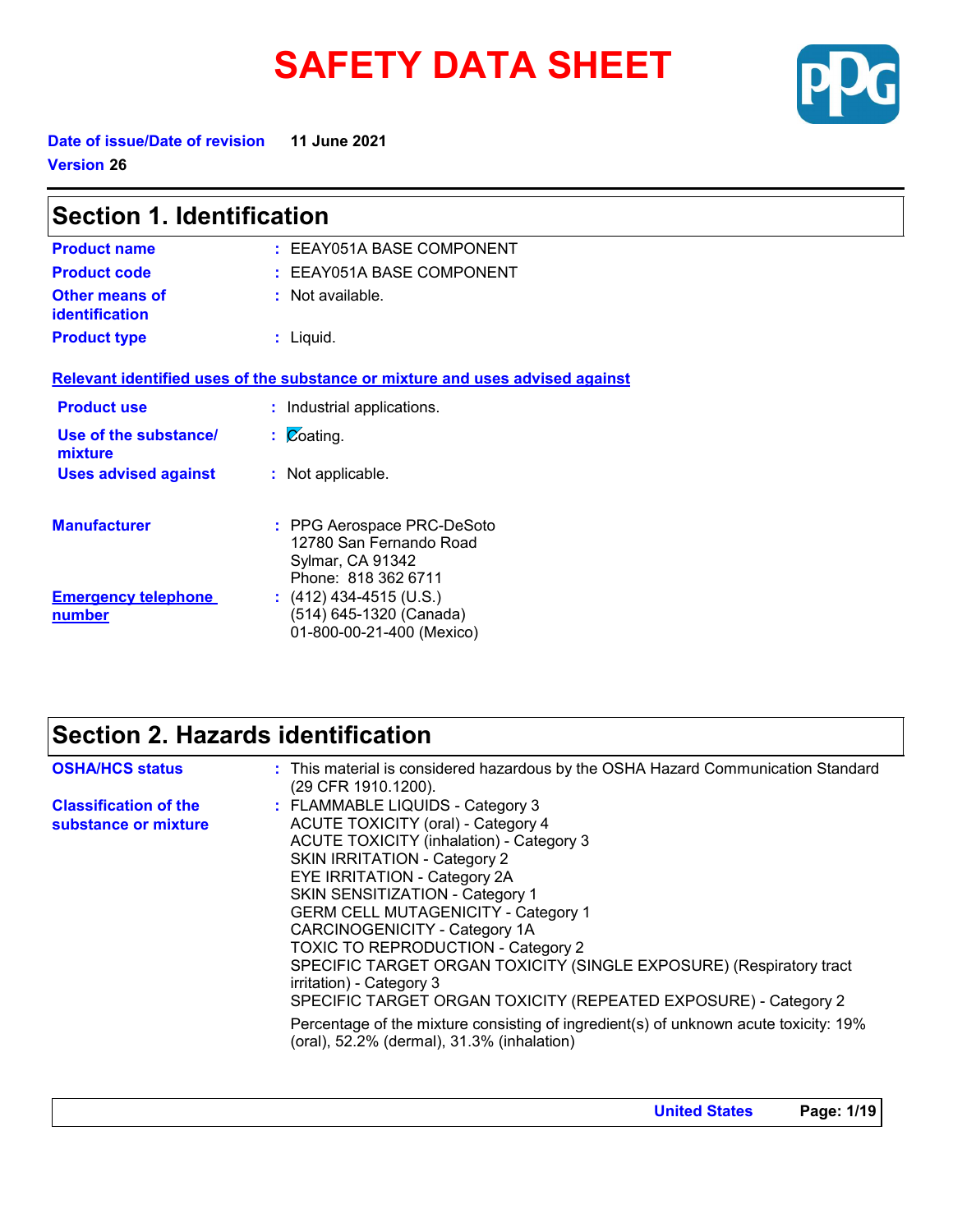# **Product name EEAY051A BASE COMPONENT Product code EEAY051A BASE COMPONENT Date of issue 11 June 2021 Version 26**

**Section 2. Hazards identification**

This product contains TiO2 which has been classified as a GHS Carcinogen Category 2 based on its IARC 2B classification. For many PPG products, TiO2 is utilized as a raw material in a liquid coating formulation. In this case, the TiO2 particles are bound in a matrix with no meaningful potential for human exposure to unbound particles of TiO2 when the product is applied with a brush or roller. Sanding the coating surface or mist from spray applications may be harmful depending on the duration and level of exposure and require the use of appropriate personal protective equipment and/or engineering controls (see Section 8).

#### **Signal word :** Danger **Hazard statements :** Flammable liquid and vapor. Harmful if swallowed. Causes skin irritation. May cause an allergic skin reaction. Causes serious eye irritation. Toxic if inhaled. May cause respiratory irritation. May cause genetic defects. May cause cancer. Suspected of damaging fertility or the unborn child. May cause damage to organs through prolonged or repeated exposure. **Hazard pictograms : Precautionary statements Prevention :** Obtain special instructions before use. Do not handle until all safety precautions have been read and understood. Wear protective gloves, protective clothing and eye or face protection. Keep away from heat, hot surfaces, sparks, open flames and other ignition sources. No smoking. Use explosion-proof electrical, ventilating or lighting equipment. Use non-sparking tools. Take action to prevent static discharges. Use only outdoors or in a well-ventilated area. Do not breathe vapor. Do not eat, drink or smoke when using this product. Wash thoroughly after handling. Contaminated work clothing must not be allowed out of the workplace. **Response :** IF exposed or concerned: Get medical advice or attention. IF INHALED: Remove person to fresh air and keep comfortable for breathing. Call a POISON CENTER or doctor. IF SWALLOWED: Call a POISON CENTER or doctor if you feel unwell. Rinse mouth. IF ON SKIN (or hair): Take off immediately all contaminated clothing. Rinse skin with water. Wash contaminated clothing before reuse. IF ON SKIN: Wash with plenty of water. If skin irritation or rash occurs: Get medical advice or attention. IF IN EYES: Rinse cautiously with water for several minutes. Remove contact lenses, if present and easy to do. Continue rinsing. If eye irritation persists: Get medical advice or attention. **Storage 19. Store locked up. Store in a well-ventilated place. Keep container tightly closed. Keep container tightly closed. Keep** cool. **Disposal :** Dispose of contents and container in accordance with all local, regional, national and international regulations. **GHS label elements**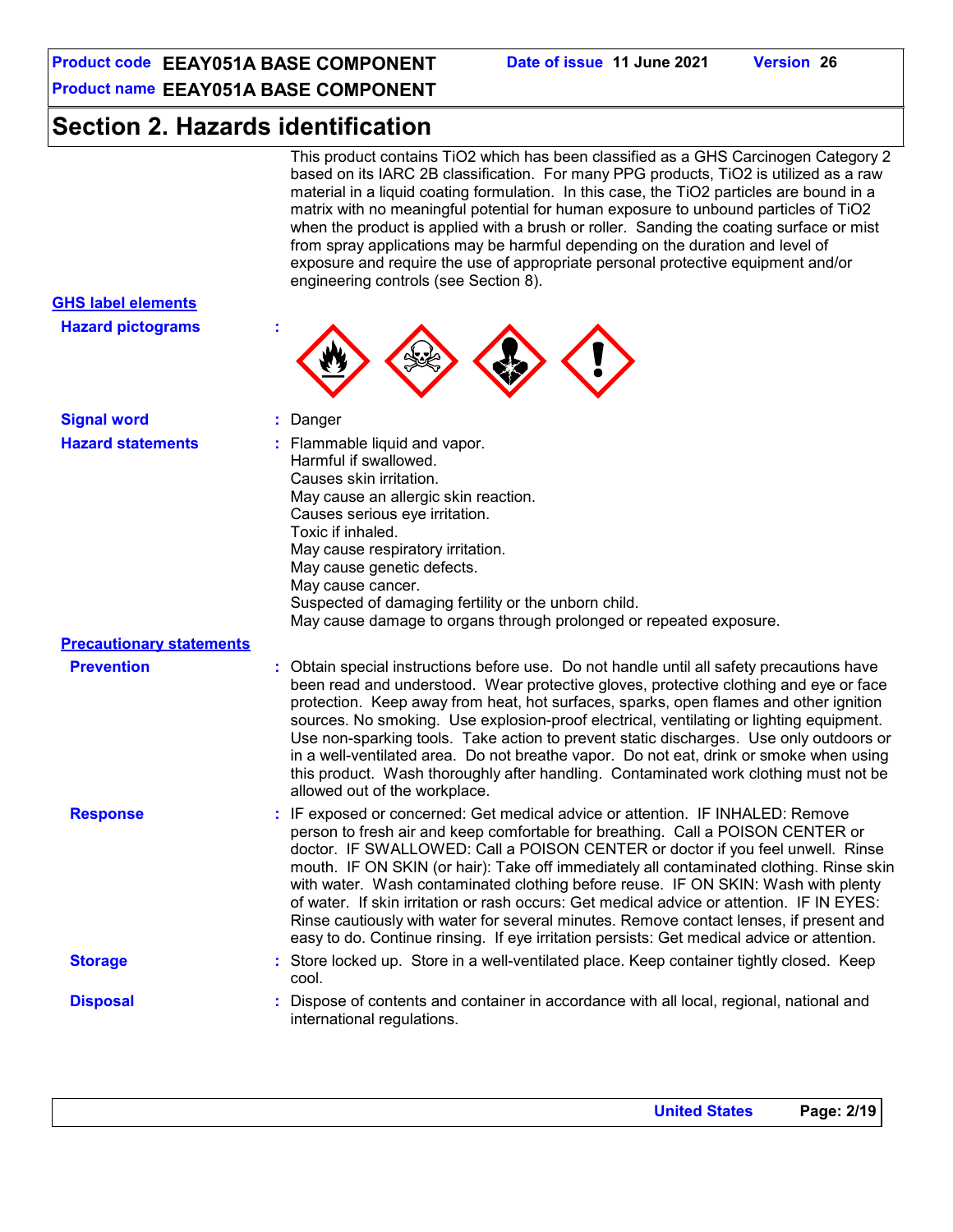# **Section 2. Hazards identification**

| <b>Supplemental label</b><br>elements      | : Sanding and grinding dusts may be harmful if inhaled. Repeated exposure to high vapor<br>concentrations may cause irritation of the respiratory system and permanent brain and<br>nervous system damage. Inhalation of vapor/aerosol concentrations above the<br>recommended exposure limits causes headaches, drowsiness and nausea and may<br>lead to unconsciousness or death. NTP, IARC and OSHA have classified chromium (+6)<br>compounds as carcinogenic. Avoid contact with skin and clothing. Wash thoroughly<br>after handling. Emits toxic fumes when heated. |
|--------------------------------------------|----------------------------------------------------------------------------------------------------------------------------------------------------------------------------------------------------------------------------------------------------------------------------------------------------------------------------------------------------------------------------------------------------------------------------------------------------------------------------------------------------------------------------------------------------------------------------|
| <b>Hazards not otherwise</b><br>classified | : Prolonged or repeated contact may dry skin and cause irritation.                                                                                                                                                                                                                                                                                                                                                                                                                                                                                                         |

# **Section 3. Composition/information on ingredients**

| <b>Substance/mixture</b> | : Mixture            |
|--------------------------|----------------------|
| <b>Product name</b>      | $\cdot$ FFAY051A RAS |

**Product name :** EEAY051A BASE COMPONENT

| <b>Ingredient name</b>                                             | $\frac{9}{6}$ | <b>CAS number</b> |
|--------------------------------------------------------------------|---------------|-------------------|
| strontium chromate                                                 | ≥20 - ≤34     | 7789-06-2         |
| Phenol, polymer with formaldehyde, glycidyl ether (MW<=700)        | 210 - ≤20     | 28064-14-4        |
| titanium dioxide                                                   | $≥5.0 - ≤10$  | 13463-67-7        |
| heptan-2-one                                                       | ≥5.0 - ≤10    | 110-43-0          |
| butanone                                                           | l≥5.0 - ≤8.0  | 78-93-3           |
| Talc, not containing asbestiform fibers                            | l≥1.0 - ≤5.0  | 14807-96-6        |
| barium sulfate                                                     | $≥1.0 - ≤5.0$ | 7727-43-7         |
| 4-methylpentan-2-one                                               | $≥1.0 - ≤4.1$ | 108-10-1          |
| Cashew, nutshell liq., oligomeric reaction products with 1-chloro- | $≥1.0 - ≤5.0$ | 68413-24-1        |
| 2,3-epoxypropane                                                   |               |                   |
| xylene                                                             | 1.6≥          | 1330-20-7         |
| toluene                                                            | 1.2≥∫         | 108-88-3          |
| barium chromate                                                    | < 1.0         | 10294-40-3        |
| ethylbenzene                                                       | < 1.0         | $100 - 41 - 4$    |

SUB codes represent substances without registered CAS Numbers.

Any concentration shown as a range is to protect confidentiality or is due to batch variation.

**There are no additional ingredients present which, within the current knowledge of the supplier and in the concentrations applicable, are classified as hazardous to health or the environment and hence require reporting in this section.**

**Occupational exposure limits, if available, are listed in Section 8.**

# **Section 4. First aid measures**

**Description of necessary first aid measures** If ingestion, irritation, any type of overexposure or symptoms of overexposure occur during or persists after use of this product, contact a POISON CONTROL CENTER, EMERGENCY ROOM OR PHYSICIAN immediately; have Safety Data Sheet information available. Never give anything by mouth to an unconscious or convulsing person.

# **Eye contact**

**Inhalation :**

- **:** Remove contact lenses, irrigate copiously with clean, fresh water, holding the eyelids apart for at least 10 minutes and seek immediate medical advice.
- Remove to fresh air. Keep person warm and at rest. If not breathing, if breathing is irregular or if respiratory arrest occurs, provide artificial respiration or oxygen by trained personnel.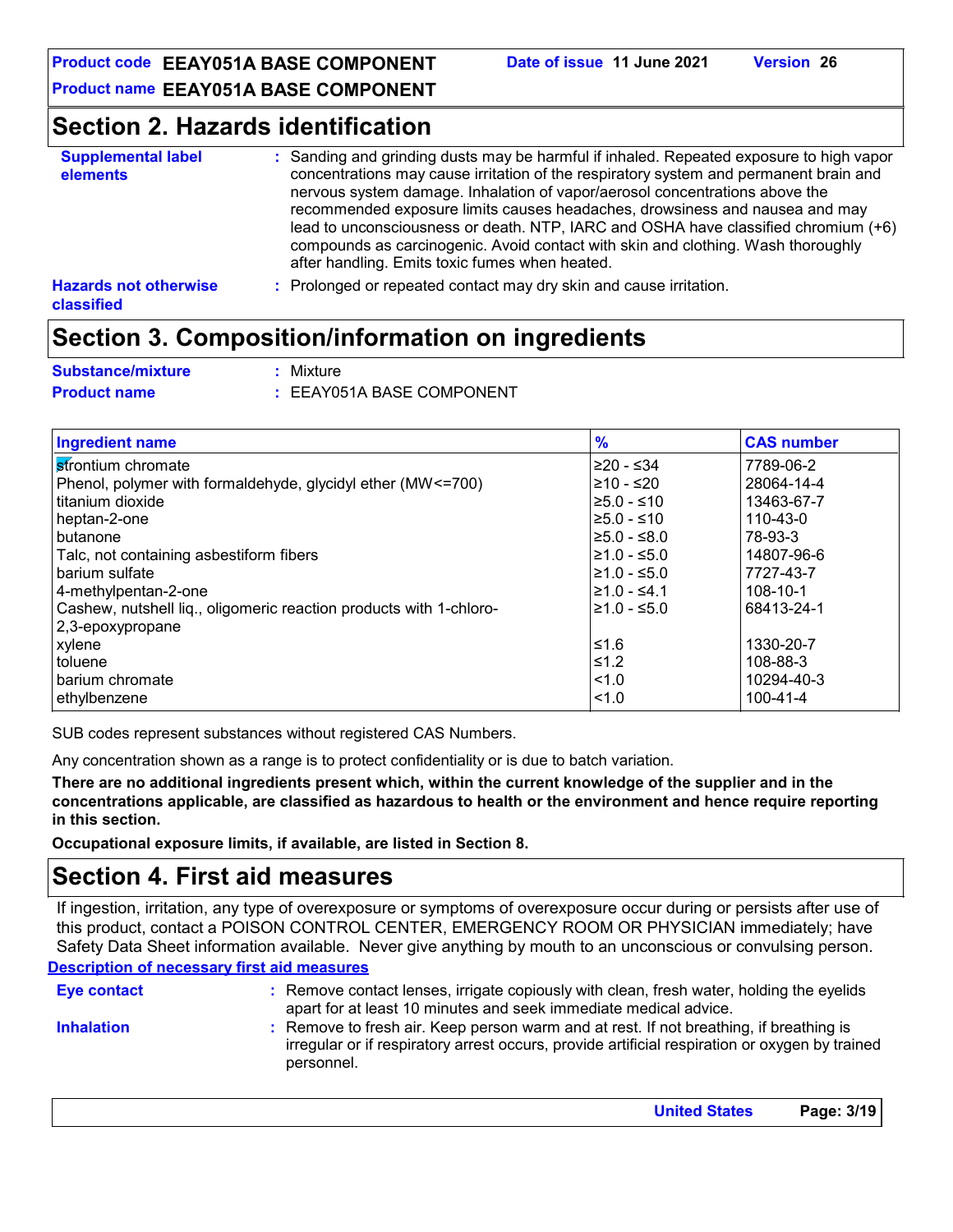# **Section 4. First aid measures**

| <b>Skin contact</b> | : Remove contaminated clothing and shoes. Wash skin thoroughly with soap and water     |
|---------------------|----------------------------------------------------------------------------------------|
|                     | or use recognized skin cleanser. Do NOT use solvents or thinners.                      |
| <b>Ingestion</b>    | : If swallowed, seek medical advice immediately and show this container or label. Keep |
|                     | person warm and at rest. Do NOT induce vomiting.                                       |

#### **Most important symptoms/effects, acute and delayed**

| <b>Potential acute health effects</b> |                                                                                                                                                                             |
|---------------------------------------|-----------------------------------------------------------------------------------------------------------------------------------------------------------------------------|
| <b>Eye contact</b>                    | : Causes serious eye irritation.                                                                                                                                            |
| <b>Inhalation</b>                     | Toxic if inhaled. May cause respiratory irritation.                                                                                                                         |
| <b>Skin contact</b>                   | Causes skin irritation. Defatting to the skin. May cause an allergic skin reaction.                                                                                         |
| <b>Ingestion</b>                      | : Harmful if swallowed.                                                                                                                                                     |
| <b>Over-exposure signs/symptoms</b>   |                                                                                                                                                                             |
| <b>Eye contact</b>                    | : Adverse symptoms may include the following:<br>pain or irritation<br>watering<br>redness                                                                                  |
| <b>Inhalation</b>                     | : Adverse symptoms may include the following:<br>respiratory tract irritation<br>coughing<br>reduced fetal weight<br>increase in fetal deaths<br>skeletal malformations     |
| <b>Skin contact</b>                   | : Adverse symptoms may include the following:<br>irritation<br>redness<br>dryness<br>cracking<br>reduced fetal weight<br>increase in fetal deaths<br>skeletal malformations |
| <b>Ingestion</b>                      | : Adverse symptoms may include the following:<br>reduced fetal weight<br>increase in fetal deaths<br>skeletal malformations                                                 |
|                                       | Indication of immediate medical attention and special treatment needed. if necessary                                                                                        |

| <b>Notes to physician</b><br><b>Specific treatments</b> | : Treat symptomatically. Contact poison treatment specialist immediately if large<br>quantities have been ingested or inhaled.<br>: No specific treatment.                                                                                                                                                                                                                                                      |  |
|---------------------------------------------------------|-----------------------------------------------------------------------------------------------------------------------------------------------------------------------------------------------------------------------------------------------------------------------------------------------------------------------------------------------------------------------------------------------------------------|--|
| <b>Protection of first-aiders</b>                       | : No action shall be taken involving any personal risk or without suitable training. If it is<br>suspected that fumes are still present, the rescuer should wear an appropriate mask or<br>self-contained breathing apparatus. It may be dangerous to the person providing aid to<br>give mouth-to-mouth resuscitation. Wash contaminated clothing thoroughly with water<br>before removing it, or wear gloves. |  |

**See toxicological information (Section 11)**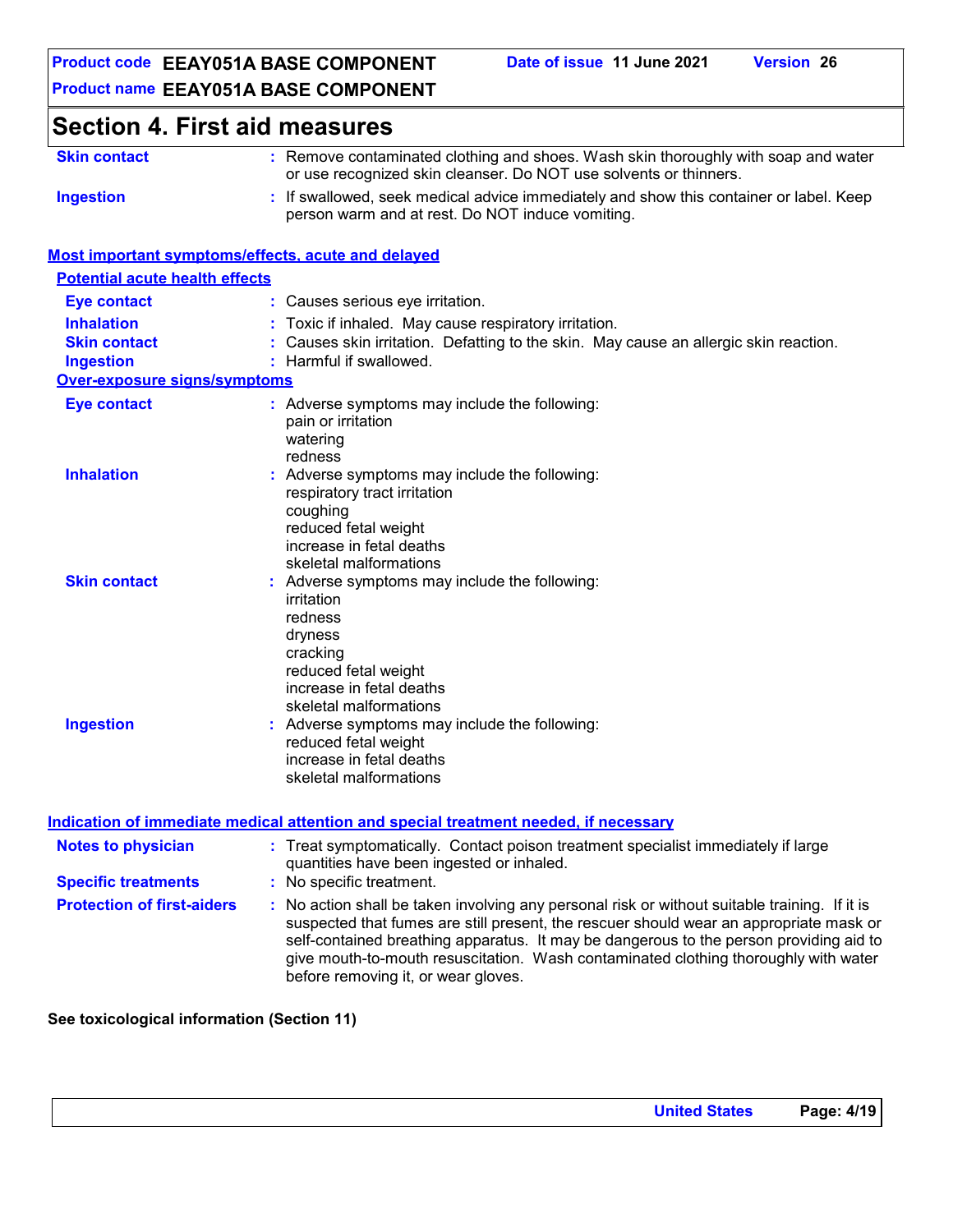**Section 5. Fire-fighting measures**

| <b>Extinguishing media</b>                               |                                                                                                                                                                                                                                                                                                                                                   |
|----------------------------------------------------------|---------------------------------------------------------------------------------------------------------------------------------------------------------------------------------------------------------------------------------------------------------------------------------------------------------------------------------------------------|
| <b>Suitable extinguishing</b><br>media                   | : Use dry chemical, $CO2$ , water spray (fog) or foam.                                                                                                                                                                                                                                                                                            |
| <b>Unsuitable extinguishing</b><br>media                 | : Do not use water jet.                                                                                                                                                                                                                                                                                                                           |
| <b>Specific hazards arising</b><br>from the chemical     | : Flammable liquid and vapor. In a fire or if heated, a pressure increase will occur and<br>the container may burst, with the risk of a subsequent explosion. Vapors may<br>accumulate in low or confined areas or travel a considerable distance to a source of<br>ignition and flash back. Runoff to sewer may create fire or explosion hazard. |
| <b>Hazardous thermal</b><br>decomposition products       | Decomposition products may include the following materials:<br>carbon oxides<br>sulfur oxides<br>halogenated compounds<br>metal oxide/oxides                                                                                                                                                                                                      |
| <b>Special protective actions</b><br>for fire-fighters   | : Promptly isolate the scene by removing all persons from the vicinity of the incident if<br>there is a fire. No action shall be taken involving any personal risk or without suitable<br>training. Move containers from fire area if this can be done without risk. Use water<br>spray to keep fire-exposed containers cool.                     |
| <b>Special protective</b><br>equipment for fire-fighters | : Fire-fighters should wear appropriate protective equipment and self-contained breathing<br>apparatus (SCBA) with a full face-piece operated in positive pressure mode.                                                                                                                                                                          |

# **Section 6. Accidental release measures**

#### **Personal precautions, protective equipment and emergency procedures**

| For non-emergency<br>personnel                        | : No action shall be taken involving any personal risk or without suitable training.<br>Evacuate surrounding areas. Keep unnecessary and unprotected personnel from<br>entering. Do not touch or walk through spilled material. Shut off all ignition sources.<br>No flares, smoking or flames in hazard area. Do not breathe vapor or mist. Provide<br>adequate ventilation. Wear appropriate respirator when ventilation is inadequate. Put<br>on appropriate personal protective equipment. |
|-------------------------------------------------------|------------------------------------------------------------------------------------------------------------------------------------------------------------------------------------------------------------------------------------------------------------------------------------------------------------------------------------------------------------------------------------------------------------------------------------------------------------------------------------------------|
| For emergency responders                              | : If specialized clothing is required to deal with the spillage, take note of any information in<br>Section 8 on suitable and unsuitable materials. See also the information in "For non-<br>emergency personnel".                                                                                                                                                                                                                                                                             |
| <b>Environmental precautions</b>                      | : Avoid dispersal of spilled material and runoff and contact with soil, waterways, drains<br>and sewers. Inform the relevant authorities if the product has caused environmental<br>pollution (sewers, waterways, soil or air).                                                                                                                                                                                                                                                                |
| Methods and materials for containment and cleaning up |                                                                                                                                                                                                                                                                                                                                                                                                                                                                                                |
| <b>Small spill</b>                                    | : Stop leak if without risk. Move containers from spill area. Use spark-proof tools and<br>explosion-proof equipment. Dilute with water and mop up if water-soluble. Alternatively,                                                                                                                                                                                                                                                                                                            |

or if water-insoluble, absorb with an inert dry material and place in an appropriate waste

disposal container. Dispose of via a licensed waste disposal contractor.

**United States Page: 5/19**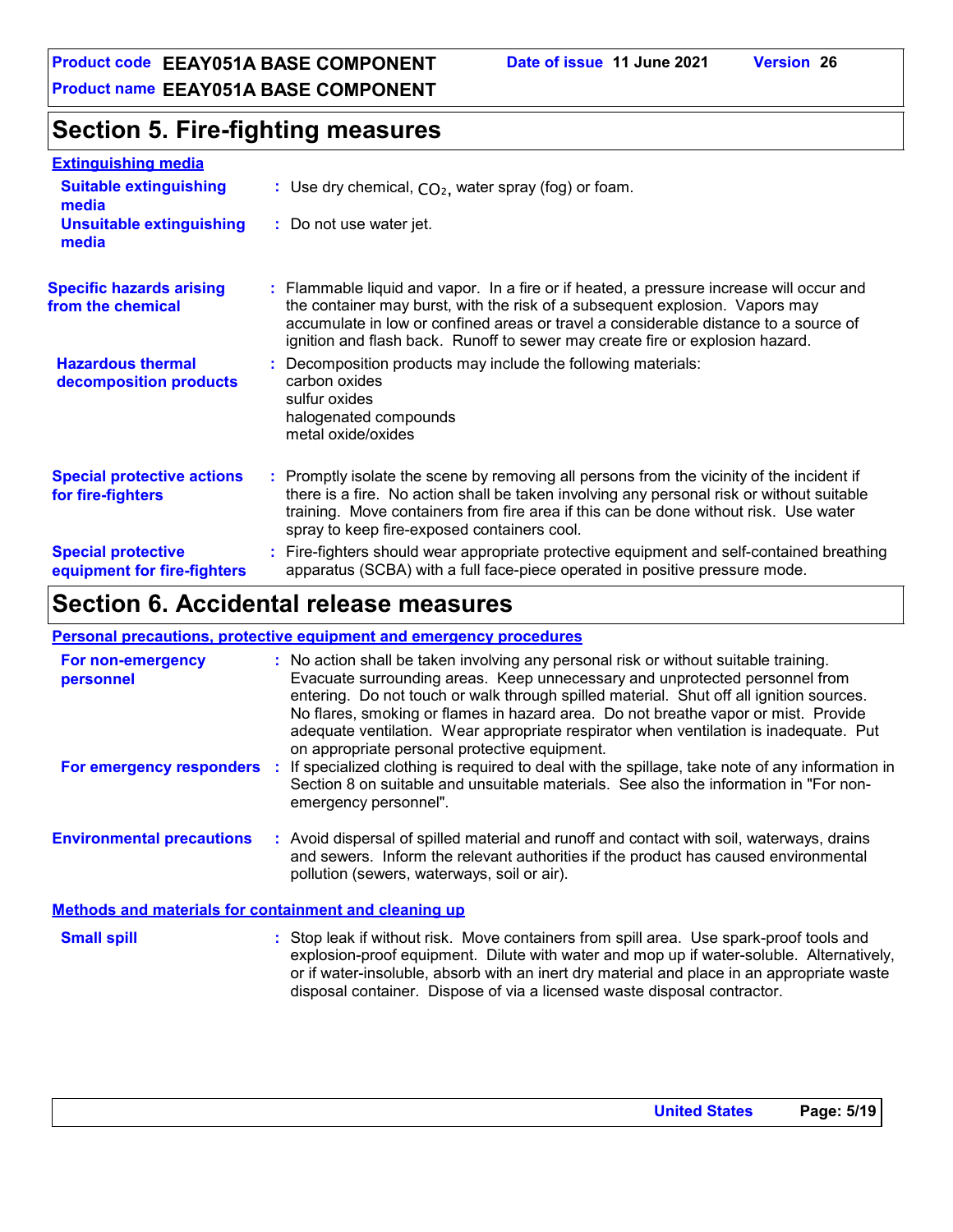# **Section 6. Accidental release measures**

#### **Large spill :**

Stop leak if without risk. Move containers from spill area. Use spark-proof tools and explosion-proof equipment. Approach release from upwind. Prevent entry into sewers, water courses, basements or confined areas. Wash spillages into an effluent treatment plant or proceed as follows. Contain and collect spillage with non-combustible, absorbent material e.g. sand, earth, vermiculite or diatomaceous earth and place in container for disposal according to local regulations (see Section 13). Dispose of via a licensed waste disposal contractor. Contaminated absorbent material may pose the same hazard as the spilled product. Note: see Section 1 for emergency contact information and Section 13 for waste disposal.

# **Section 7. Handling and storage**

#### **Precautions for safe handling**

| <b>Protective measures</b>                                                       | : Put on appropriate personal protective equipment (see Section 8). Persons with a<br>history of skin sensitization problems should not be employed in any process in which<br>this product is used. Avoid exposure - obtain special instructions before use. Avoid<br>exposure during pregnancy. Do not handle until all safety precautions have been read<br>and understood. Do not get in eyes or on skin or clothing. Do not breathe vapor or mist.<br>Do not ingest. Use only with adequate ventilation. Wear appropriate respirator when<br>ventilation is inadequate. Do not enter storage areas and confined spaces unless<br>adequately ventilated. Keep in the original container or an approved alternative made<br>from a compatible material, kept tightly closed when not in use. Store and use away<br>from heat, sparks, open flame or any other ignition source. Use explosion-proof<br>electrical (ventilating, lighting and material handling) equipment. Use only non-sparking<br>tools. Take precautionary measures against electrostatic discharges. Empty containers<br>retain product residue and can be hazardous. Do not reuse container. |
|----------------------------------------------------------------------------------|---------------------------------------------------------------------------------------------------------------------------------------------------------------------------------------------------------------------------------------------------------------------------------------------------------------------------------------------------------------------------------------------------------------------------------------------------------------------------------------------------------------------------------------------------------------------------------------------------------------------------------------------------------------------------------------------------------------------------------------------------------------------------------------------------------------------------------------------------------------------------------------------------------------------------------------------------------------------------------------------------------------------------------------------------------------------------------------------------------------------------------------------------------------------|
| <b>Special precautions</b>                                                       | : Ingestion of product or cured coating may be harmful. Vapors may accumulate in low or<br>confined areas or travel a considerable distance to a source of ignition and flash back.<br>Vapors are heavier than air and may spread along floors. If this material is part of a<br>multiple component system, read the Safety Data Sheet(s) for the other component or<br>components before blending as the resulting mixture may have the hazards of all of its<br>parts.                                                                                                                                                                                                                                                                                                                                                                                                                                                                                                                                                                                                                                                                                            |
| <b>Advice on general</b><br>occupational hygiene                                 | : Eating, drinking and smoking should be prohibited in areas where this material is<br>handled, stored and processed. Workers should wash hands and face before eating,<br>drinking and smoking. Remove contaminated clothing and protective equipment before<br>entering eating areas. See also Section 8 for additional information on hygiene<br>measures.                                                                                                                                                                                                                                                                                                                                                                                                                                                                                                                                                                                                                                                                                                                                                                                                       |
| <b>Conditions for safe storage,</b><br>including any<br><b>incompatibilities</b> | Do not store above the following temperature: $50^{\circ}$ C (122 $^{\circ}$ F). Store in accordance with<br>local regulations. Store in a segregated and approved area. Store in original container<br>protected from direct sunlight in a dry, cool and well-ventilated area, away from<br>incompatible materials (see Section 10) and food and drink. Store locked up. Eliminate<br>all ignition sources. Separate from oxidizing materials. Keep container tightly closed<br>and sealed until ready for use. Containers that have been opened must be carefully<br>resealed and kept upright to prevent leakage. Do not store in unlabeled containers.<br>Use appropriate containment to avoid environmental contamination.                                                                                                                                                                                                                                                                                                                                                                                                                                     |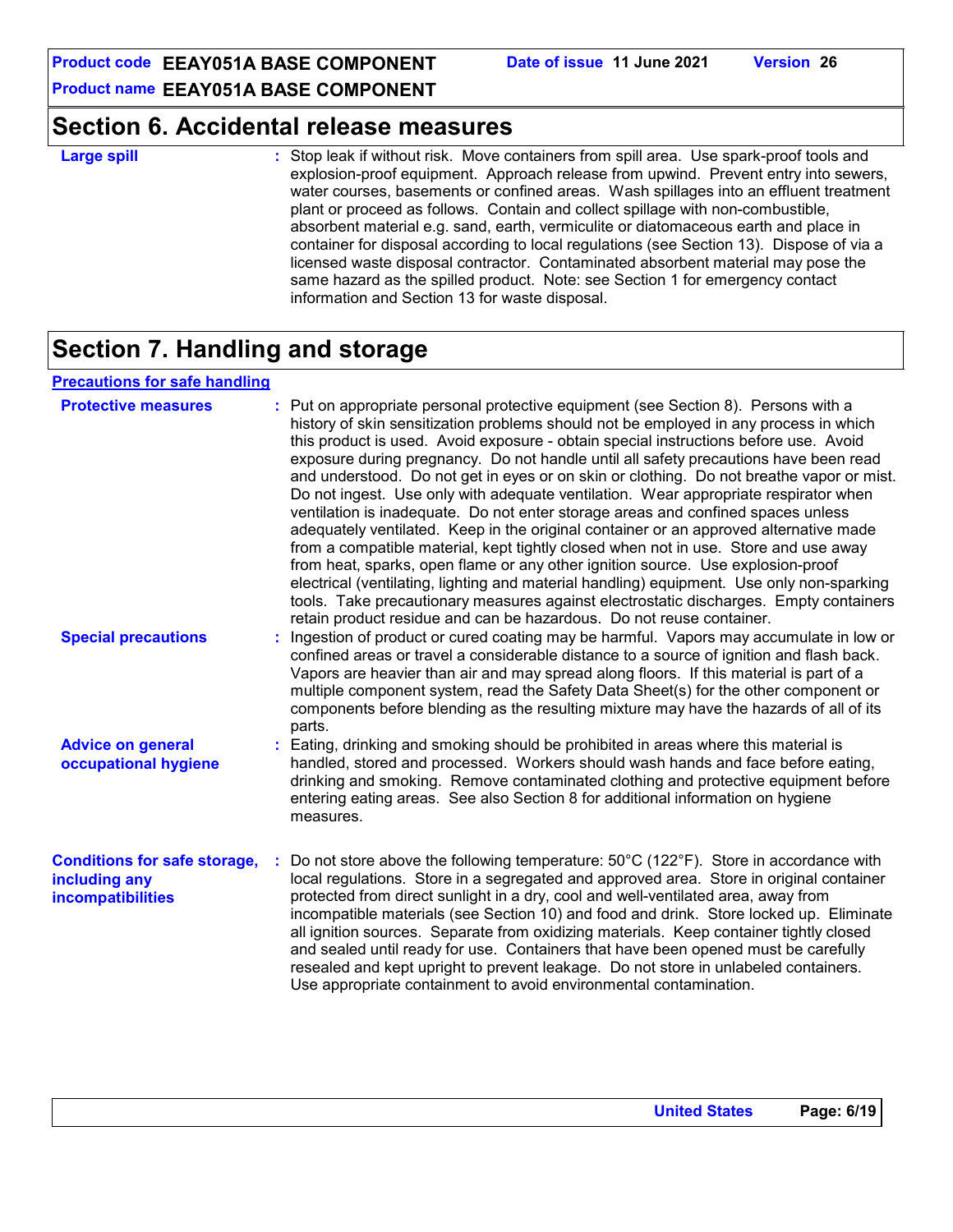# **Section 8. Exposure controls/personal protection**

## **Control parameters**

# **Occupational exposure limits**

| <b>Ingredient name</b>                                             | <b>Exposure limits</b>                                      |
|--------------------------------------------------------------------|-------------------------------------------------------------|
| strontium chromate                                                 | ACGIH TLV (United States, 3/2020).                          |
|                                                                    | TWA: $0.0005$ mg/m <sup>3</sup> , (measured as Cr) 8        |
|                                                                    | hours.                                                      |
|                                                                    | OSHA PEL Z2 (United States, 2/2013).                        |
|                                                                    | CEIL: 1 mg/10m <sup>3</sup>                                 |
|                                                                    | OSHA PEL (United States, 5/2018).                           |
|                                                                    | TWA: $0.005$ mg/m <sup>3</sup> , (as Cr) 8 hours.           |
| Phenol, polymer with formaldehyde, glycidyl ether (MW<=700)        | None.                                                       |
| titanium dioxide                                                   | OSHA PEL (United States, 5/2018).                           |
|                                                                    | TWA: 15 mg/m <sup>3</sup> 8 hours. Form: Total dust         |
|                                                                    | <b>ACGIH TLV (United States, 3/2020).</b>                   |
|                                                                    | TWA: 10 mg/m <sup>3</sup> 8 hours.                          |
| heptan-2-one                                                       | ACGIH TLV (United States, 3/2020).                          |
|                                                                    | TWA: $233$ mg/m <sup>3</sup> 8 hours.                       |
|                                                                    | TWA: 50 ppm 8 hours.                                        |
|                                                                    | OSHA PEL (United States, 5/2018).                           |
|                                                                    | TWA: $465$ mg/m <sup>3</sup> 8 hours.                       |
|                                                                    | TWA: 100 ppm 8 hours.                                       |
| butanone                                                           | ACGIH TLV (United States, 3/2020).                          |
|                                                                    | STEL: 885 mg/m <sup>3</sup> 15 minutes.                     |
|                                                                    | STEL: 300 ppm 15 minutes.                                   |
|                                                                    | TWA: 590 mg/m <sup>3</sup> 8 hours.                         |
|                                                                    | TWA: 200 ppm 8 hours.                                       |
|                                                                    | OSHA PEL (United States, 5/2018).                           |
|                                                                    | TWA: 590 mg/m <sup>3</sup> 8 hours.                         |
|                                                                    | TWA: 200 ppm 8 hours.<br>ACGIH TLV (United States, 3/2020). |
| Talc, not containing asbestiform fibers                            | TWA: 2 mg/m <sup>3</sup> 8 hours. Form: Respirable          |
|                                                                    | <b>OSHA PEL Z3 (United States).</b>                         |
|                                                                    | TWA: $2 \text{ mg/m}^3$                                     |
| barium sulfate                                                     | ACGIH TLV (United States, 3/2020).                          |
|                                                                    | TWA: 5 mg/m <sup>3</sup> 8 hours. Form: Inhalable           |
|                                                                    | fraction                                                    |
|                                                                    | OSHA PEL (United States, 5/2018).                           |
|                                                                    | TWA: 5 mg/m <sup>3</sup> 8 hours. Form: Respirable          |
|                                                                    | fraction                                                    |
|                                                                    | TWA: 15 mg/m <sup>3</sup> 8 hours. Form: Total dust         |
| 4-methylpentan-2-one                                               | ACGIH TLV (United States, 3/2020).                          |
|                                                                    | STEL: 75 ppm 15 minutes.                                    |
|                                                                    | TWA: 20 ppm 8 hours.                                        |
|                                                                    | OSHA PEL (United States, 5/2018).                           |
|                                                                    | TWA: $410$ mg/m <sup>3</sup> 8 hours.                       |
|                                                                    | TWA: 100 ppm 8 hours.                                       |
| Cashew, nutshell liq., oligomeric reaction products with 1-chloro- | None.                                                       |
| 2,3-epoxypropane                                                   |                                                             |
| xylene                                                             | ACGIH TLV (United States, 3/2020).                          |
|                                                                    | STEL: 651 mg/m <sup>3</sup> 15 minutes.                     |
|                                                                    | STEL: 150 ppm 15 minutes.                                   |
|                                                                    | <b>United States</b><br>Page: 7/19                          |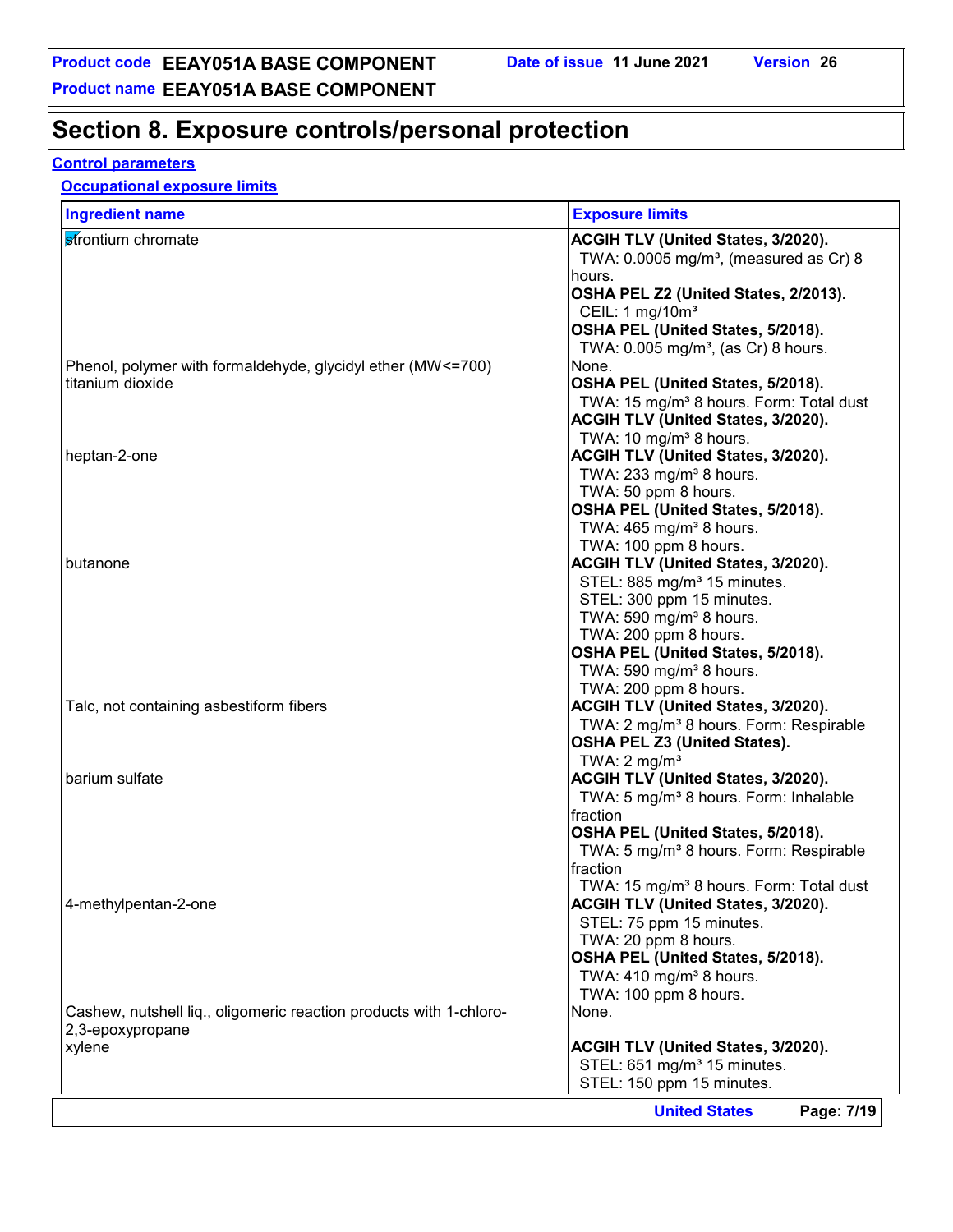# **Section 8. Exposure controls/personal protection**

|                 | TWA: $434$ mg/m <sup>3</sup> 8 hours.                  |
|-----------------|--------------------------------------------------------|
|                 | TWA: 100 ppm 8 hours.                                  |
|                 | OSHA PEL (United States, 5/2018).                      |
|                 | TWA: $435 \text{ mg/m}^3$ 8 hours.                     |
|                 | TWA: 100 ppm 8 hours.                                  |
| toluene         | OSHA PEL Z2 (United States, 2/2013).                   |
|                 | AMP: 500 ppm 10 minutes.                               |
|                 | CEIL: 300 ppm                                          |
|                 | TWA: 200 ppm 8 hours.                                  |
|                 | ACGIH TLV (United States, 3/2020).                     |
|                 | TWA: 20 ppm 8 hours.                                   |
| barium chromate | <b>ACGIH TLV (United States, 3/2020).</b>              |
|                 | TWA: $0.0002$ mg/m <sup>3</sup> , (measured as Cr) 8   |
|                 | hours. Form: Inhalable fraction                        |
|                 | STEL: $0.0005$ mg/m <sup>3</sup> , (measured as Cr) 15 |
|                 | minutes. Form: Inhalable fraction                      |
|                 | OSHA PEL (United States, 5/2018).                      |
|                 | TWA: $0.005$ mg/m <sup>3</sup> , (as Cr) 8 hours.      |
|                 | OSHA PEL Z2 (United States, 2/2013).                   |
|                 | CEIL: 1 mg/10m <sup>3</sup>                            |
|                 | <b>OSHA PEL (United States).</b>                       |
|                 | TWA: $5 \text{ mg/m}^3$                                |
| ethylbenzene    | <b>ACGIH TLV (United States, 3/2020).</b>              |
|                 | TWA: 20 ppm 8 hours.                                   |
|                 | OSHA PEL (United States, 5/2018).                      |
|                 | TWA: $435 \text{ mg/m}^3$ 8 hours.                     |
|                 | TWA: 100 ppm 8 hours.                                  |

#### **Key to abbreviations**

|             | $=$ Acceptable Maximum Peak                                  | = Potential skin absorption                |
|-------------|--------------------------------------------------------------|--------------------------------------------|
| ACGIH       | = American Conference of Governmental Industrial Hygienists. | $=$ Respiratory sensitization<br>SR.       |
| C.          | $=$ Ceiling Limit                                            | $=$ Skin sensitization<br>SS               |
|             | $=$ Fume                                                     | = Short term Exposure limit values<br>STEL |
| <b>IPEL</b> | = Internal Permissible Exposure Limit                        | $=$ Total dust                             |
| OSHA        | = Occupational Safety and Health Administration.             | = Threshold Limit Value<br>TLV             |
|             | $=$ Respirable                                               | = Time Weighted Average<br>TWA             |

Z = OSHA 29 CFR 1910.1200 Subpart Z - Toxic and Hazardous Substances

#### **Consult local authorities for acceptable exposure limits.**

**Recommended monitoring :** If this product contains ingredients with exposure limits, personal, workplace **procedures** atmosphere or biological monitoring may be required to determine the effectiveness of the ventilation or other control measures and/or the necessity to use respiratory protective equipment. Reference should be made to appropriate monitoring standards. Reference to national guidance documents for methods for the determination of hazardous substances will also be required.

**Appropriate engineering controls :** Use only with adequate ventilation. Use process enclosures, local exhaust ventilation or other engineering controls to keep worker exposure to airborne contaminants below any recommended or statutory limits. The engineering controls also need to keep gas, vapor or dust concentrations below any lower explosive limits. Use explosion-proof ventilation equipment.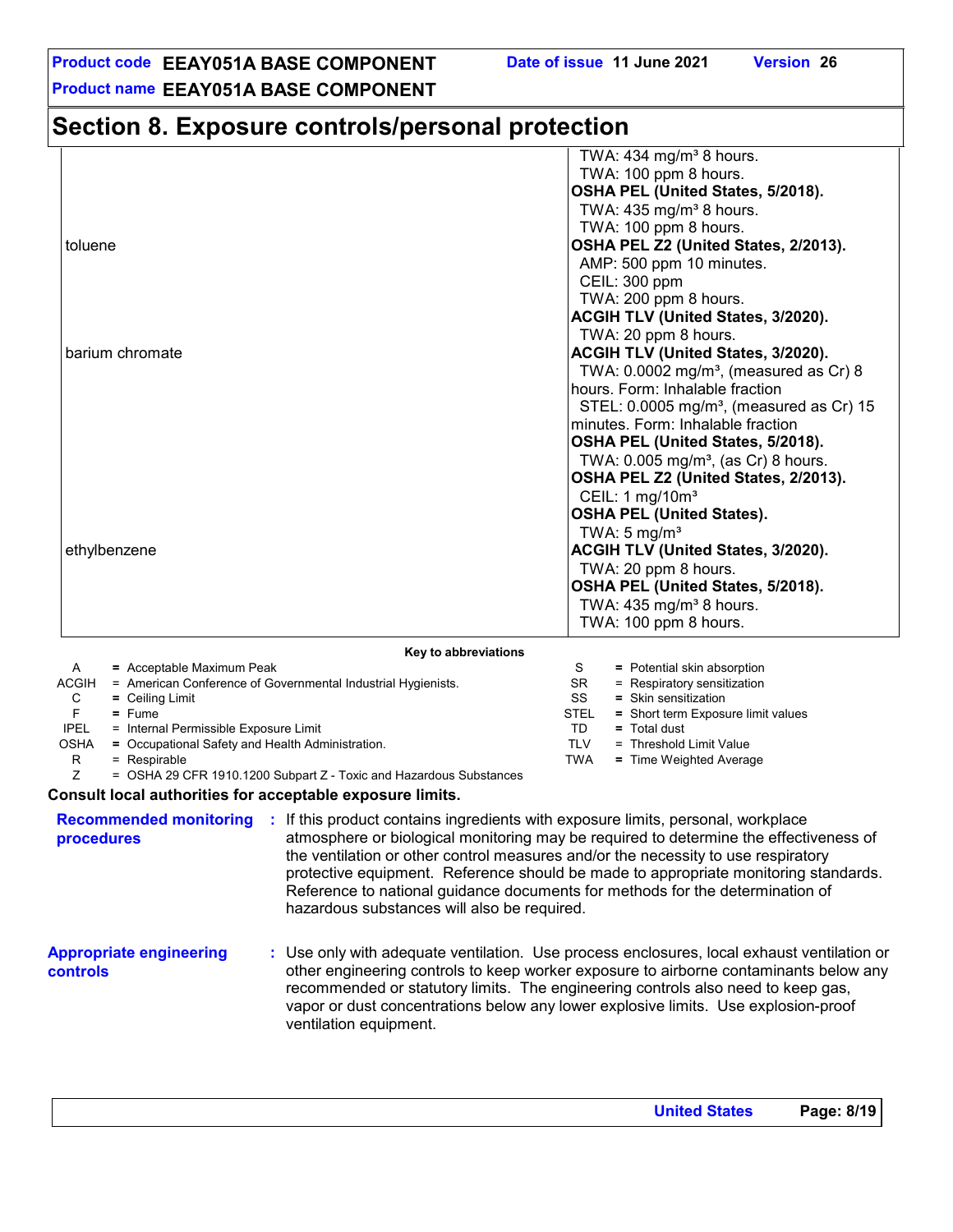# **Section 8. Exposure controls/personal protection**

| <b>Environmental exposure</b><br>controls | : Emissions from ventilation or work process equipment should be checked to ensure<br>they comply with the requirements of environmental protection legislation. In some<br>cases, fume scrubbers, filters or engineering modifications to the process equipment<br>will be necessary to reduce emissions to acceptable levels.                                                                                                                                                                                                                                                                                      |
|-------------------------------------------|----------------------------------------------------------------------------------------------------------------------------------------------------------------------------------------------------------------------------------------------------------------------------------------------------------------------------------------------------------------------------------------------------------------------------------------------------------------------------------------------------------------------------------------------------------------------------------------------------------------------|
| <b>Individual protection measures</b>     |                                                                                                                                                                                                                                                                                                                                                                                                                                                                                                                                                                                                                      |
| <b>Hygiene measures</b>                   | : Wash hands, forearms and face thoroughly after handling chemical products, before<br>eating, smoking and using the lavatory and at the end of the working period.<br>Appropriate techniques should be used to remove potentially contaminated clothing.<br>Contaminated work clothing should not be allowed out of the workplace. Wash<br>contaminated clothing before reusing. Ensure that eyewash stations and safety<br>showers are close to the workstation location.                                                                                                                                          |
| <b>Eye/face protection</b>                | : Chemical splash goggles.                                                                                                                                                                                                                                                                                                                                                                                                                                                                                                                                                                                           |
| <b>Skin protection</b>                    |                                                                                                                                                                                                                                                                                                                                                                                                                                                                                                                                                                                                                      |
| <b>Hand protection</b>                    | Chemical-resistant, impervious gloves complying with an approved standard should be<br>worn at all times when handling chemical products if a risk assessment indicates this is<br>necessary. Considering the parameters specified by the glove manufacturer, check<br>during use that the gloves are still retaining their protective properties. It should be<br>noted that the time to breakthrough for any glove material may be different for different<br>glove manufacturers. In the case of mixtures, consisting of several substances, the<br>protection time of the gloves cannot be accurately estimated. |
| <b>Gloves</b>                             | butyl rubber                                                                                                                                                                                                                                                                                                                                                                                                                                                                                                                                                                                                         |
| <b>Body protection</b>                    | Personal protective equipment for the body should be selected based on the task being<br>performed and the risks involved and should be approved by a specialist before<br>handling this product. When there is a risk of ignition from static electricity, wear anti-<br>static protective clothing. For the greatest protection from static discharges, clothing<br>should include anti-static overalls, boots and gloves.                                                                                                                                                                                         |
| <b>Other skin protection</b>              | : Appropriate footwear and any additional skin protection measures should be selected<br>based on the task being performed and the risks involved and should be approved by a<br>specialist before handling this product.                                                                                                                                                                                                                                                                                                                                                                                            |
| <b>Respiratory protection</b>             | Respirator selection must be based on known or anticipated exposure levels, the<br>hazards of the product and the safe working limits of the selected respirator. If workers<br>are exposed to concentrations above the exposure limit, they must use appropriate,<br>certified respirators. Use a properly fitted, air-purifying or air-fed respirator complying<br>with an approved standard if a risk assessment indicates this is necessary.<br>The respiratory protection shall be in accordance to 29 CFR 1910.134.                                                                                            |

# **Section 9. Physical and chemical properties**

|                                  |                                         | <b>United States</b> | Page: 9/19 |
|----------------------------------|-----------------------------------------|----------------------|------------|
| <b>Auto-ignition temperature</b> | : Not available.                        |                      |            |
| <b>Flash point</b>               | : Closed cup: 25.56°C (78°F)            |                      |            |
| <b>Boiling point</b>             | : $>37.78^{\circ}C$ ( $>100^{\circ}F$ ) |                      |            |
| <b>Melting point</b>             | : Not available.                        |                      |            |
| pH                               | : Not applicable.                       |                      |            |
| <b>Odor threshold</b>            | : Not available.                        |                      |            |
| <b>Odor</b>                      | : Not available.                        |                      |            |
| <b>Color</b>                     | : Yellow.                               |                      |            |
| <b>Physical state</b>            | $:$ Liquid.                             |                      |            |
| <b>Appearance</b>                |                                         |                      |            |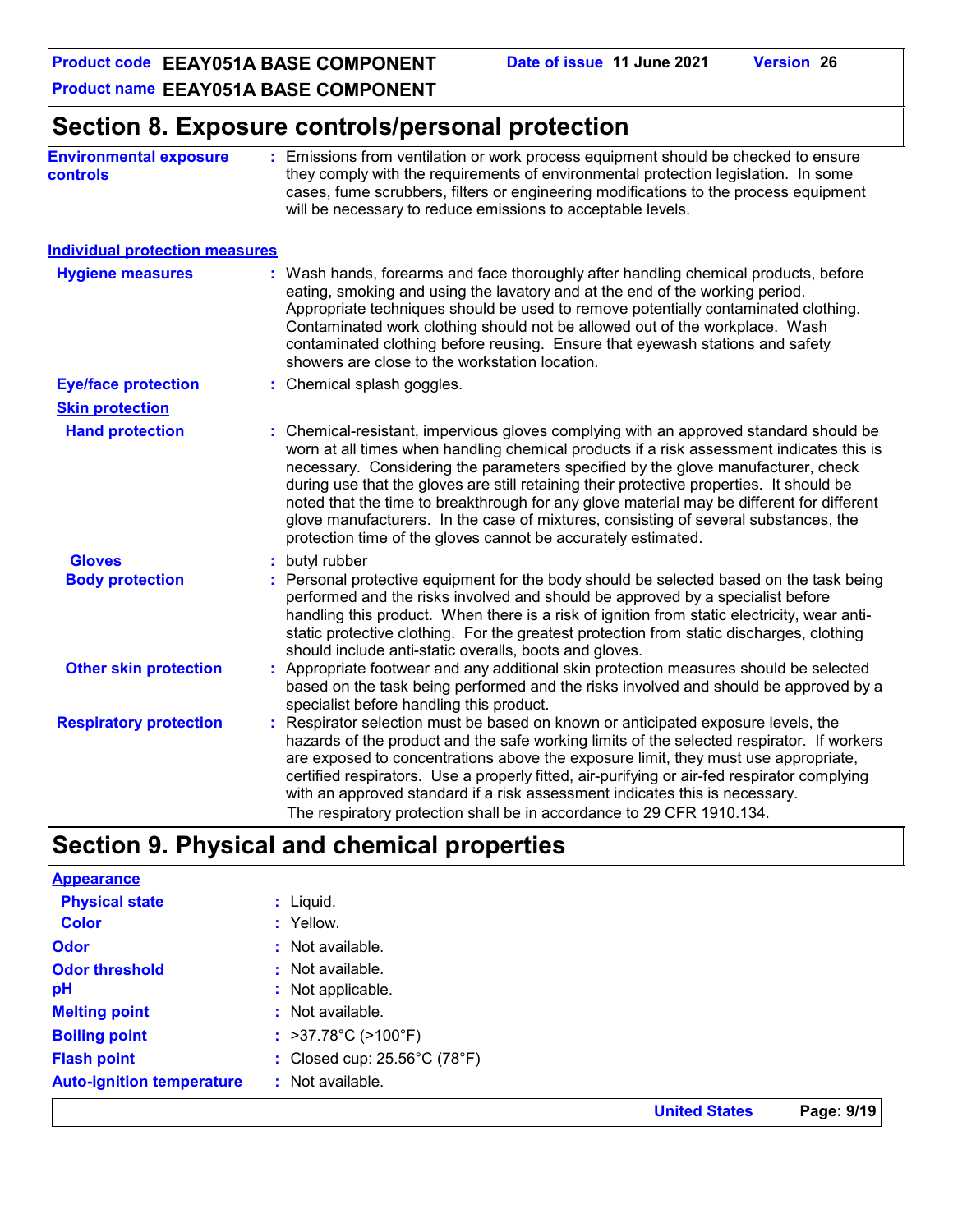# **Section 9. Physical and chemical properties**

| <b>Decomposition temperature</b>                                       | $:$ Not available.                                                       |
|------------------------------------------------------------------------|--------------------------------------------------------------------------|
| <b>Flammability (solid, gas)</b>                                       | $:$ Not available.                                                       |
| Lower and upper explosive<br>(flammable) limits                        | $:$ Not available.                                                       |
| <b>Evaporation rate</b>                                                | $:$ Not available.                                                       |
| <b>Vapor pressure</b>                                                  | $:$ Not available.                                                       |
| <b>Vapor density</b>                                                   | $\therefore$ Not available.                                              |
| <b>Relative density</b>                                                | : 1.58                                                                   |
| Density (Ibs / gal)                                                    | : 13.19                                                                  |
| <b>Solubility</b><br><b>Partition coefficient: n-</b><br>octanol/water | : Insoluble in the following materials: cold water.<br>: Mot applicable. |
| <b>Viscosity</b>                                                       | : Kinematic (40°C (104°F)): >21 mm <sup>2</sup> /s (>21 cSt)             |
| <b>VOC</b>                                                             | : $324$ g/l                                                              |

# **Section 10. Stability and reactivity**

|                                                     | oxidizing agents, strong alkalis, strong acids.                                                                                               |
|-----------------------------------------------------|-----------------------------------------------------------------------------------------------------------------------------------------------|
| <b>Incompatible materials</b>                       | : Keep away from the following materials to prevent strong exothermic reactions:                                                              |
| <b>Conditions to avoid</b>                          | : When exposed to high temperatures may produce hazardous decomposition products.<br>Refer to protective measures listed in sections 7 and 8. |
| <b>Possibility of hazardous</b><br><b>reactions</b> | : Under normal conditions of storage and use, hazardous reactions will not occur.                                                             |
| <b>Chemical stability</b>                           | : The product is stable.                                                                                                                      |
| <b>Reactivity</b>                                   | : No specific test data related to reactivity available for this product or its ingredients.                                                  |

# **Section 11. Toxicological information**

**Acute toxicity Information on toxicological effects**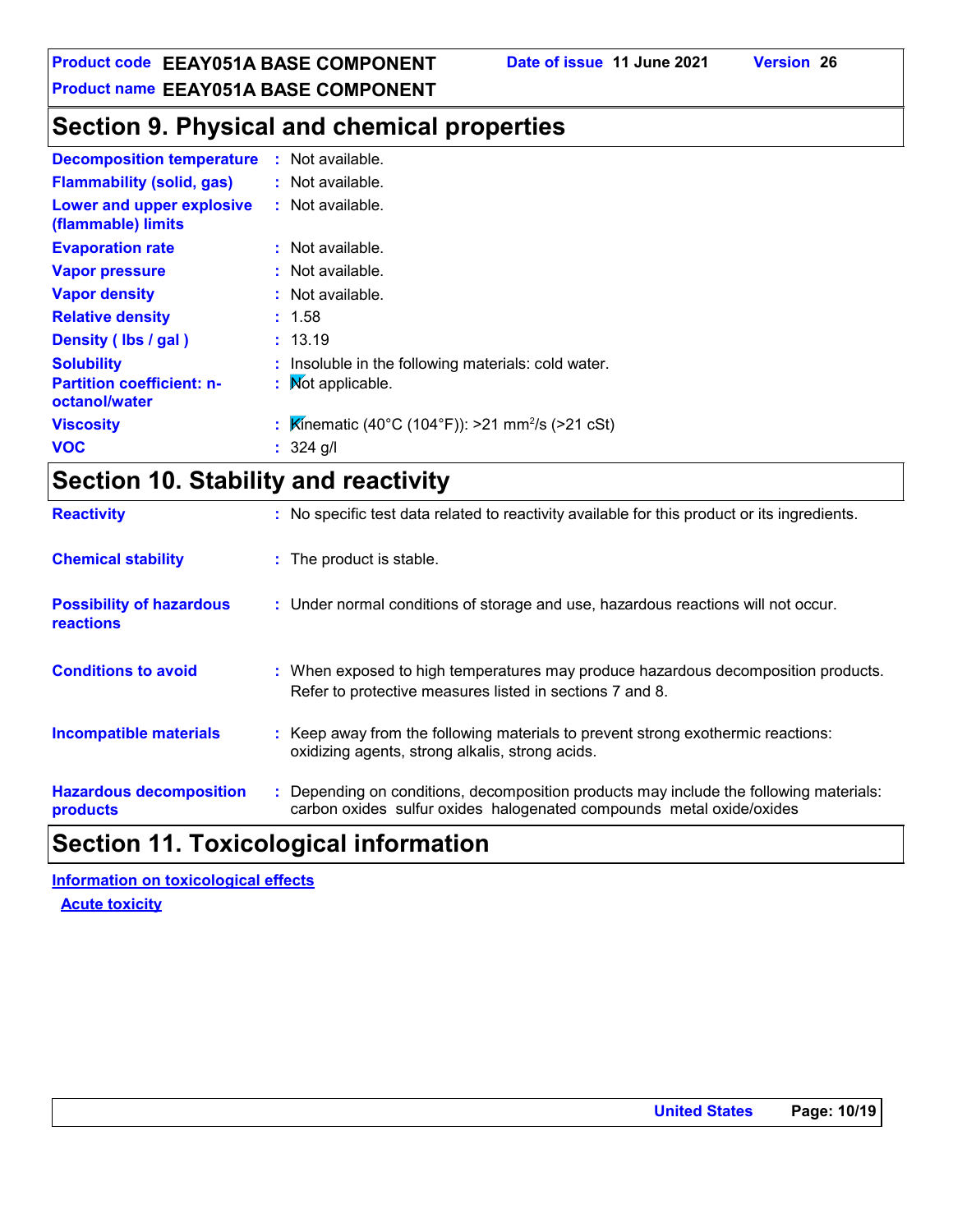# **Section 11. Toxicological information**

| <b>Product/ingredient name</b>                 | <b>Result</b>                          | <b>Species</b> | <b>Dose</b>         | <b>Exposure</b> |
|------------------------------------------------|----------------------------------------|----------------|---------------------|-----------------|
| strontium chromate                             | <b>LC50 Inhalation Dusts and mists</b> | Rat            | 0.27 mg/l           | 4 hours         |
|                                                | LD50 Oral                              | Rat            | 3118 mg/kg          |                 |
| titanium dioxide                               | <b>LC50 Inhalation Dusts and mists</b> | Rat            | >6.82 mg/l          | 4 hours         |
|                                                | LD50 Dermal                            | Rabbit         | >5000 mg/kg         |                 |
|                                                | LD50 Oral                              | Rat            | >5000 mg/kg         |                 |
| heptan-2-one                                   | <b>LC50 Inhalation Vapor</b>           | Rat            | 16.7 mg/l           | 4 hours         |
|                                                | LD50 Dermal                            | Rabbit         | 10.206 g/kg         |                 |
|                                                | LD50 Oral                              | Rat            | $1.6$ g/kg          |                 |
| butanone                                       | LD50 Dermal                            | Rabbit         | 6480 mg/kg          |                 |
|                                                | LD50 Oral                              | Rat            | 2737 mg/kg          |                 |
| barium sulfate                                 | LD50 Dermal                            | Rat            | >2000 mg/kg         |                 |
|                                                | LD50 Oral                              | Rat            | >5000 mg/kg         |                 |
| 4-methylpentan-2-one                           | <b>LC50 Inhalation Vapor</b>           | Rat            | 12.3 mg/l           | 4 hours         |
|                                                | LD50 Dermal                            | Rabbit         | >5000 mg/kg         |                 |
|                                                | LD50 Oral                              | Rat            | $2.08$ g/kg         |                 |
| Cashew, nutshell liq.,                         | LD50 Dermal                            | Rabbit         | $>2$ g/kg           |                 |
| oligomeric reaction products<br>with 1-chloro- |                                        |                |                     |                 |
| 2,3-epoxypropane                               |                                        |                |                     |                 |
|                                                | LD50 Oral                              | Rat            | 5 g/kg              |                 |
| xylene                                         | LD50 Dermal                            | Rabbit         | $1.7$ g/kg          |                 |
|                                                | LD50 Oral                              | Rat            | 4.3 g/kg            |                 |
| toluene                                        | <b>LC50 Inhalation Vapor</b>           | Rat            | 49 g/m <sup>3</sup> | 4 hours         |
|                                                | LD50 Dermal                            | Rabbit         | 8.39 g/kg           |                 |
|                                                | LD50 Oral                              | Rat            | 5580 mg/kg          |                 |
| ethylbenzene                                   | <b>LC50 Inhalation Vapor</b>           | Rat            | $17.8$ mg/l         | 4 hours         |
|                                                | LD50 Dermal                            | Rabbit         | 17.8 g/kg           |                 |
|                                                | LD50 Oral                              | Rat            | $3.5$ g/kg          |                 |
|                                                |                                        |                |                     |                 |

**Conclusion/Summary :**

: There are no data available on the mixture itself.

#### **Irritation/Corrosion**

| <b>Product/ingredient name</b> | Result                   | <b>Species</b> | <b>Score</b> | <u>l Exposure</u> | <b>Observation</b> |
|--------------------------------|--------------------------|----------------|--------------|-------------------|--------------------|
| <b>xvlene</b>                  | Skin - Moderate irritant | Rabbit         |              | 124 hours 500     |                    |
|                                |                          |                |              | l mg              |                    |

| $\pm$ There are no data available on the mixture itself. |
|----------------------------------------------------------|
| $:$ There are no data available on the mixture itself.   |
| $:$ There are no data available on the mixture itself.   |
|                                                          |
|                                                          |
| $\pm$ There are no data available on the mixture itself. |
| : There are no data available on the mixture itself.     |
|                                                          |
| $:$ There are no data available on the mixture itself.   |
|                                                          |
| $:$ There are no data available on the mixture itself.   |
|                                                          |
|                                                          |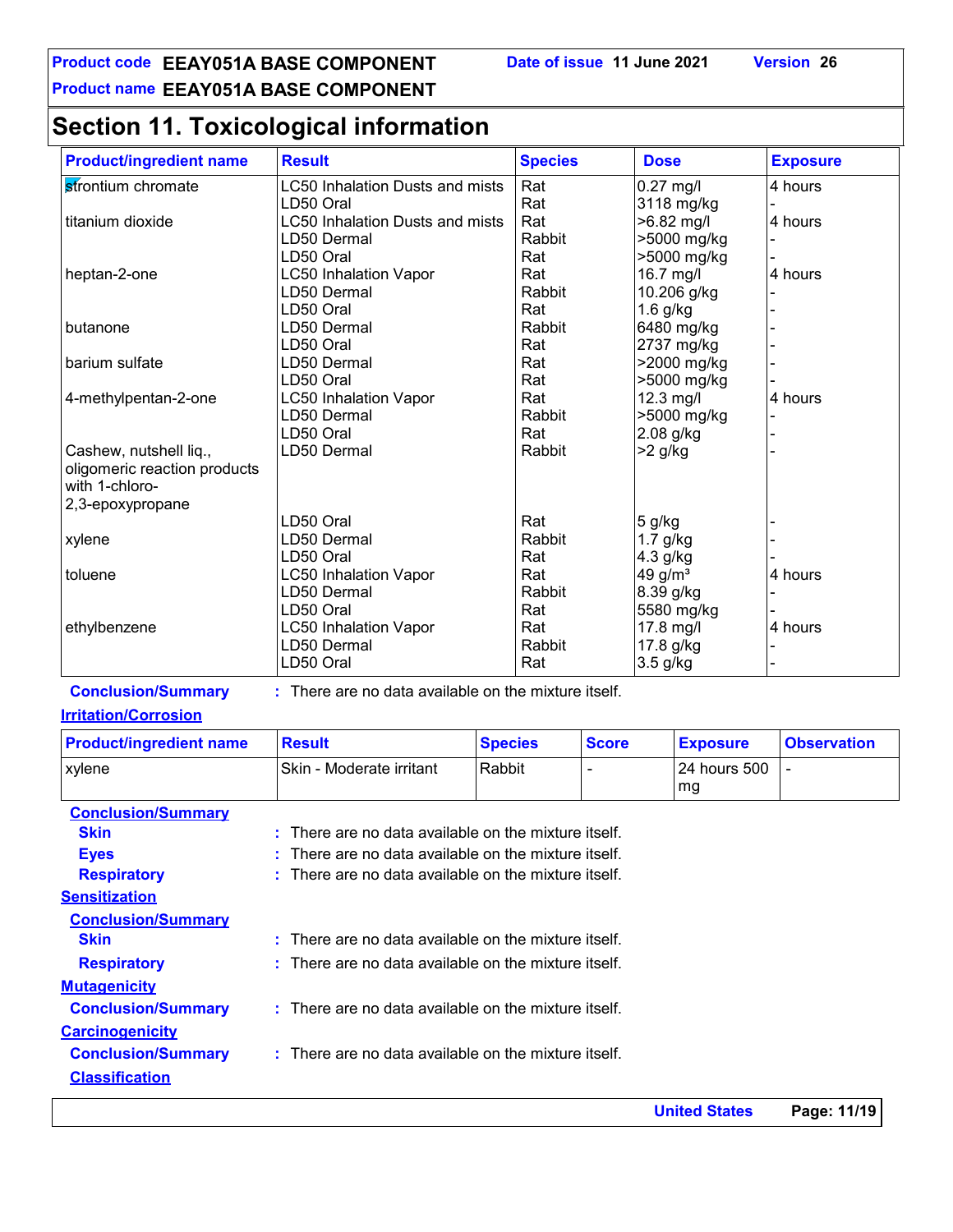# **Section 11. Toxicological information**

| <b>Product/ingredient name</b> | <b>OSHA</b> | <b>IARC</b> | <b>NTP</b>                      |
|--------------------------------|-------------|-------------|---------------------------------|
| <b>s</b> trontium chromate     |             |             | Known to be a human carcinogen. |
| titanium dioxide               |             | 2B          |                                 |
| 4-methylpentan-2-one           |             | 2B          |                                 |
| xylene                         |             |             |                                 |
| l toluene                      |             | J           |                                 |
| l barium chromate              |             |             | Known to be a human carcinogen. |
| ethylbenzene                   |             | 2B          |                                 |

**Carcinogen Classification code:**

**IARC: 1, 2A, 2B, 3, 4**

**NTP: Known to be a human carcinogen; Reasonably anticipated to be a human carcinogen OSHA: + Not listed/not regulated: -**

#### **Reproductive toxicity**

**Conclusion/Summary :** There are no data available on the mixture itself.

#### **Teratogenicity**

**Conclusion/Summary :** There are no data available on the mixture itself.

**Specific target organ toxicity (single exposure)**

| <b>Name</b>                             | <b>Category</b> | <b>Route of</b><br>exposure | <b>Target organs</b>            |
|-----------------------------------------|-----------------|-----------------------------|---------------------------------|
| strontium chromate                      | Category 3      |                             | Respiratory tract<br>irritation |
| heptan-2-one                            | Category 3      |                             | Narcotic effects                |
| butanone                                | Category 3      |                             | Narcotic effects                |
| Talc, not containing asbestiform fibers | Category 3      |                             | Respiratory tract<br>irritation |
| 4-methylpentan-2-one                    | Category 3      |                             | Respiratory tract<br>irritation |
| xylene                                  | Category 3      |                             | Respiratory tract<br>irritation |
| toluene                                 | Category 3      |                             | Narcotic effects                |

#### **Specific target organ toxicity (repeated exposure)**

| <b>Name</b>                 | <b>Category</b>          | <b>Route of</b><br><b>exposure</b> | <b>Target organs</b>    |
|-----------------------------|--------------------------|------------------------------------|-------------------------|
| Itoluene<br>barium chromate | Category 2<br>Category 1 |                                    | kidneys, respiratory    |
| ethylbenzene                | Category 2               |                                    | tract<br>hearing organs |

**Target organs :** Contains material which causes damage to the following organs: brain. Contains material which may cause damage to the following organs: blood, kidneys, lungs, the nervous system, the reproductive system, liver, heart, peripheral nervous system, cardiovascular system, upper respiratory tract, immune system, skin, central nervous system (CNS), eye, lens or cornea.

#### **Aspiration hazard**

| <b>United States</b> | Page: 12/19 |
|----------------------|-------------|
|                      |             |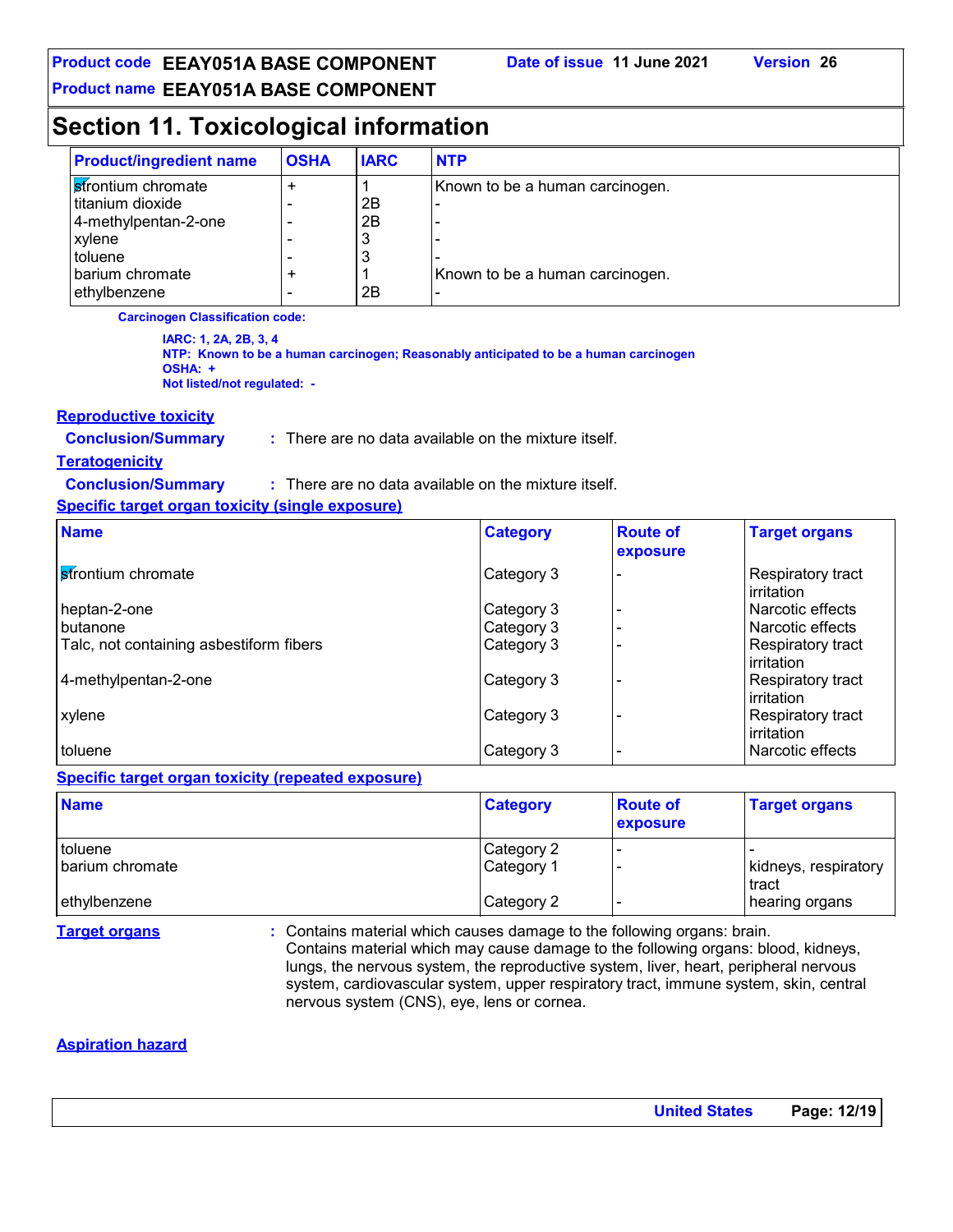# **Section 11. Toxicological information**

| <b>Name</b>   | Result                                |
|---------------|---------------------------------------|
| <b>xylene</b> | <b>ASPIRATION HAZARD - Category 1</b> |
| toluene       | <b>ASPIRATION HAZARD - Category 1</b> |
| lethvlbenzene | <b>ASPIRATION HAZARD - Category 1</b> |

#### **Information on the likely routes of exposure**

| <b>Potential acute health effects</b> |                                                                                                                                                                               |
|---------------------------------------|-------------------------------------------------------------------------------------------------------------------------------------------------------------------------------|
| <b>Eye contact</b>                    | : Causes serious eye irritation.                                                                                                                                              |
| <b>Inhalation</b>                     | Toxic if inhaled. May cause respiratory irritation.                                                                                                                           |
| <b>Skin contact</b>                   | Causes skin irritation. Defatting to the skin. May cause an allergic skin reaction.                                                                                           |
| <b>Ingestion</b>                      | : Harmful if swallowed.                                                                                                                                                       |
| <b>Over-exposure signs/symptoms</b>   |                                                                                                                                                                               |
| <b>Eye contact</b>                    | : Adverse symptoms may include the following:                                                                                                                                 |
|                                       | pain or irritation                                                                                                                                                            |
|                                       | watering                                                                                                                                                                      |
|                                       | redness                                                                                                                                                                       |
| <b>Inhalation</b>                     | : Adverse symptoms may include the following:                                                                                                                                 |
|                                       | respiratory tract irritation                                                                                                                                                  |
|                                       | coughing                                                                                                                                                                      |
|                                       | reduced fetal weight                                                                                                                                                          |
|                                       | increase in fetal deaths                                                                                                                                                      |
|                                       | skeletal malformations                                                                                                                                                        |
| <b>Skin contact</b>                   | : Adverse symptoms may include the following:<br>irritation                                                                                                                   |
|                                       | redness                                                                                                                                                                       |
|                                       | dryness                                                                                                                                                                       |
|                                       | cracking                                                                                                                                                                      |
|                                       | reduced fetal weight                                                                                                                                                          |
|                                       | increase in fetal deaths                                                                                                                                                      |
|                                       | skeletal malformations                                                                                                                                                        |
| <b>Ingestion</b>                      | : Adverse symptoms may include the following:                                                                                                                                 |
|                                       | reduced fetal weight                                                                                                                                                          |
|                                       | increase in fetal deaths                                                                                                                                                      |
|                                       | skeletal malformations                                                                                                                                                        |
|                                       | Delayed and immediate effects and also chronic effects from short and long term exposure                                                                                      |
| <b>Conclusion/Summary</b>             | : There are no data available on the mixture itself. This product contains TiO2 which has                                                                                     |
|                                       | been classified as a GHS Carcinogen Category 2 based on its IARC 2B classification.                                                                                           |
|                                       | For many PPG products, TiO2 is utilized as a raw material in a liquid coating formulation.                                                                                    |
|                                       | In this case, the TiO2 particles are bound in a matrix with no meaningful potential for                                                                                       |
|                                       | human exposure to unbound particles of TiO2 when the product is applied with a brush                                                                                          |
|                                       | or roller. Sanding the coating surface or mist from spray applications may be harmful                                                                                         |
|                                       | depending on the duration and level of exposure and require the use of appropriate                                                                                            |
|                                       | personal protective equipment and/or engineering controls (see Section 8). Exposure to                                                                                        |
|                                       | component solvent vapor concentrations in excess of the stated occupational exposure                                                                                          |
|                                       | limit may result in adverse health effects such as mucous membrane and respiratory<br>system irritation and adverse effects on the kidneys, liver and central nervous system. |
|                                       | Symptoms and signs include headache, dizziness, fatigue, muscular weakness,                                                                                                   |
|                                       | drowsiness and, in extreme cases, loss of consciousness. Solvents may cause some                                                                                              |
|                                       | of the above effects by absorption through the skin. There is some evidence that                                                                                              |
|                                       | repeated exposure to organic solvent vapors in combination with constant loud noise                                                                                           |
|                                       | can cause greater hearing loss than expected from exposure to noise alone. If                                                                                                 |
|                                       |                                                                                                                                                                               |
|                                       | Page: 13/19<br><b>United States</b>                                                                                                                                           |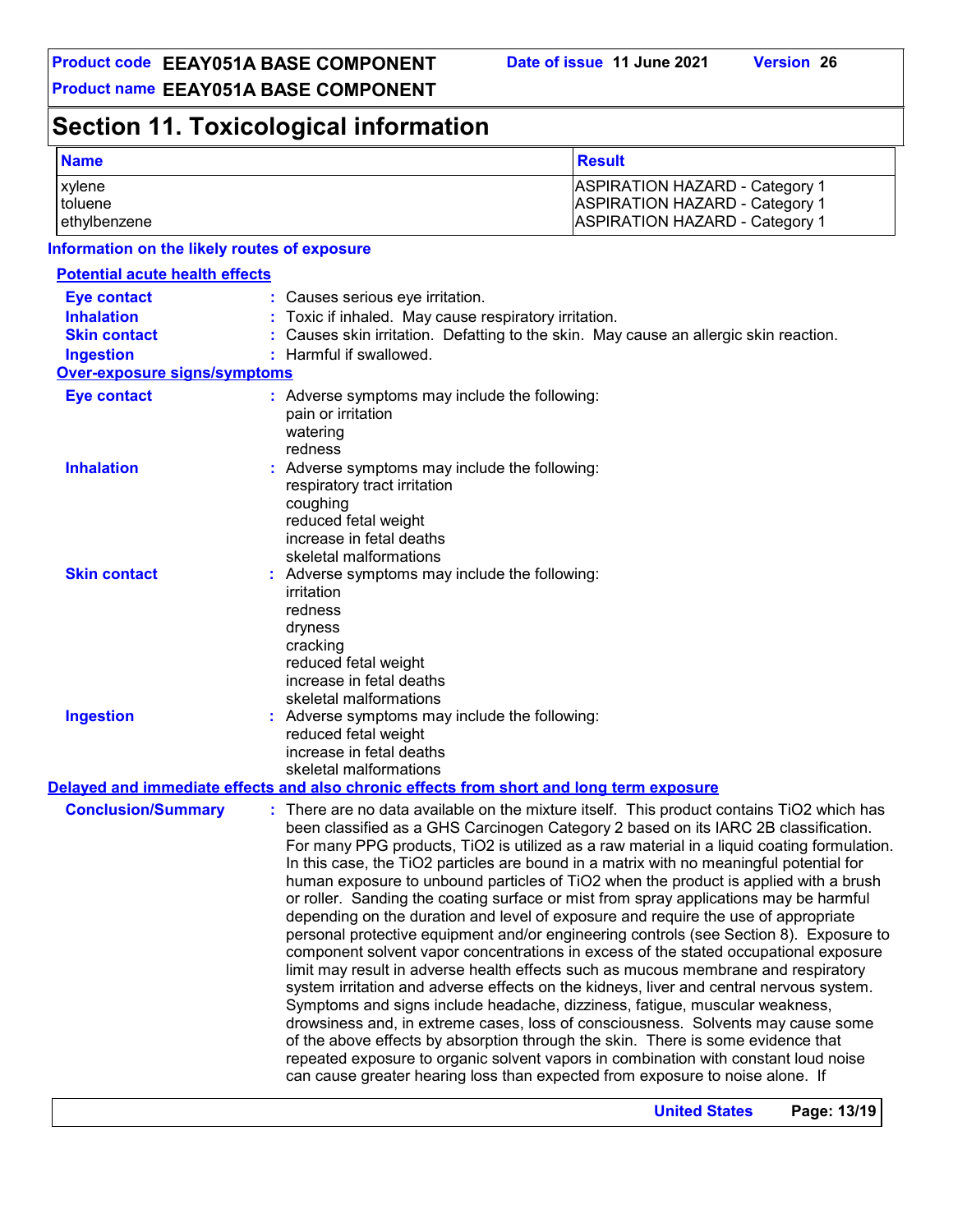# **Product code EEAY051A BASE COMPONENT Date of issue 11 June 2021 Version 26**

**Product name EEAY051A BASE COMPONENT**

# **Section 11. Toxicological information**

|                                              | splashed in the eyes, the liquid may cause irritation and reversible damage. Ingestion<br>may cause nausea, diarrhea and vomiting. This takes into account, where known,<br>delayed and immediate effects and also chronic effects of components from short-term<br>and long-term exposure by oral, inhalation and dermal routes of exposure and eye<br>contact. |
|----------------------------------------------|------------------------------------------------------------------------------------------------------------------------------------------------------------------------------------------------------------------------------------------------------------------------------------------------------------------------------------------------------------------|
| <b>Short term exposure</b>                   |                                                                                                                                                                                                                                                                                                                                                                  |
| <b>Potential immediate</b><br><b>effects</b> | $:$ There are no data available on the mixture itself.                                                                                                                                                                                                                                                                                                           |
| <b>Potential delayed effects</b>             | $\therefore$ There are no data available on the mixture itself.                                                                                                                                                                                                                                                                                                  |
| <b>Long term exposure</b>                    |                                                                                                                                                                                                                                                                                                                                                                  |
| <b>Potential immediate</b><br><b>effects</b> | $:$ There are no data available on the mixture itself.                                                                                                                                                                                                                                                                                                           |
|                                              | <b>Potential delayed effects</b> : There are no data available on the mixture itself.                                                                                                                                                                                                                                                                            |
| <b>Potential chronic health effects</b>      |                                                                                                                                                                                                                                                                                                                                                                  |
| <b>General</b>                               | : May cause damage to organs through prolonged or repeated exposure. Prolonged or<br>repeated contact can defat the skin and lead to irritation, cracking and/or dermatitis.<br>Once sensitized, a severe allergic reaction may occur when subsequently exposed to<br>very low levels.                                                                           |
| <b>Carcinogenicity</b>                       | : May cause cancer. Risk of cancer depends on duration and level of exposure.                                                                                                                                                                                                                                                                                    |
| <b>Mutagenicity</b>                          | : May cause genetic defects.                                                                                                                                                                                                                                                                                                                                     |
| <b>Reproductive toxicity</b>                 | : Suspected of damaging fertility or the unborn child.                                                                                                                                                                                                                                                                                                           |

#### **Numerical measures of toxicity**

#### **Acute toxicity estimates**

| <b>Product/ingredient name</b>                                                        | Oral (mg/<br>kg) | <b>Dermal</b><br>(mg/kg) | <b>Inhalation</b><br>(gases)<br>(ppm) | <b>Inhalation</b><br>(vapors)<br>(mg/l) | <b>Inhalation</b><br>(dusts and<br>mists) (mg/ |
|---------------------------------------------------------------------------------------|------------------|--------------------------|---------------------------------------|-----------------------------------------|------------------------------------------------|
| <b>EEAY051A BASE COMPONENT</b>                                                        | 1205.1           | 12706.9                  | N/A                                   | 73.2                                    | 0.6                                            |
| strontium chromate                                                                    | 500              | N/A                      | N/A                                   | N/A                                     | 0.27                                           |
| heptan-2-one                                                                          | 1600             | 10206                    | N/A                                   | 16.7                                    | 1.5                                            |
| butanone                                                                              | 2737             | 6480                     | N/A                                   | N/A                                     | N/A                                            |
| barium sulfate                                                                        | N/A              | 2500                     | N/A                                   | N/A                                     | N/A                                            |
| 4-methylpentan-2-one                                                                  | 2080             | N/A                      | N/A                                   | 12.3                                    | 1.5                                            |
| Cashew, nutshell liq., oligomeric reaction products<br>with 1-chloro-2,3-epoxypropane | 5000             | 2500                     | N/A                                   | N/A                                     | N/A                                            |
| xylene                                                                                | 4300             | 1700                     | N/A                                   | 11                                      | 1.5                                            |
| toluene                                                                               | 5580             | 8390                     | N/A                                   | 49                                      | N/A                                            |
| barium chromate                                                                       | 500              | 300                      | N/A                                   | 11                                      | N/A                                            |
| ethylbenzene                                                                          | 3500             | 17800                    | N/A                                   | 17.8                                    | 1.5                                            |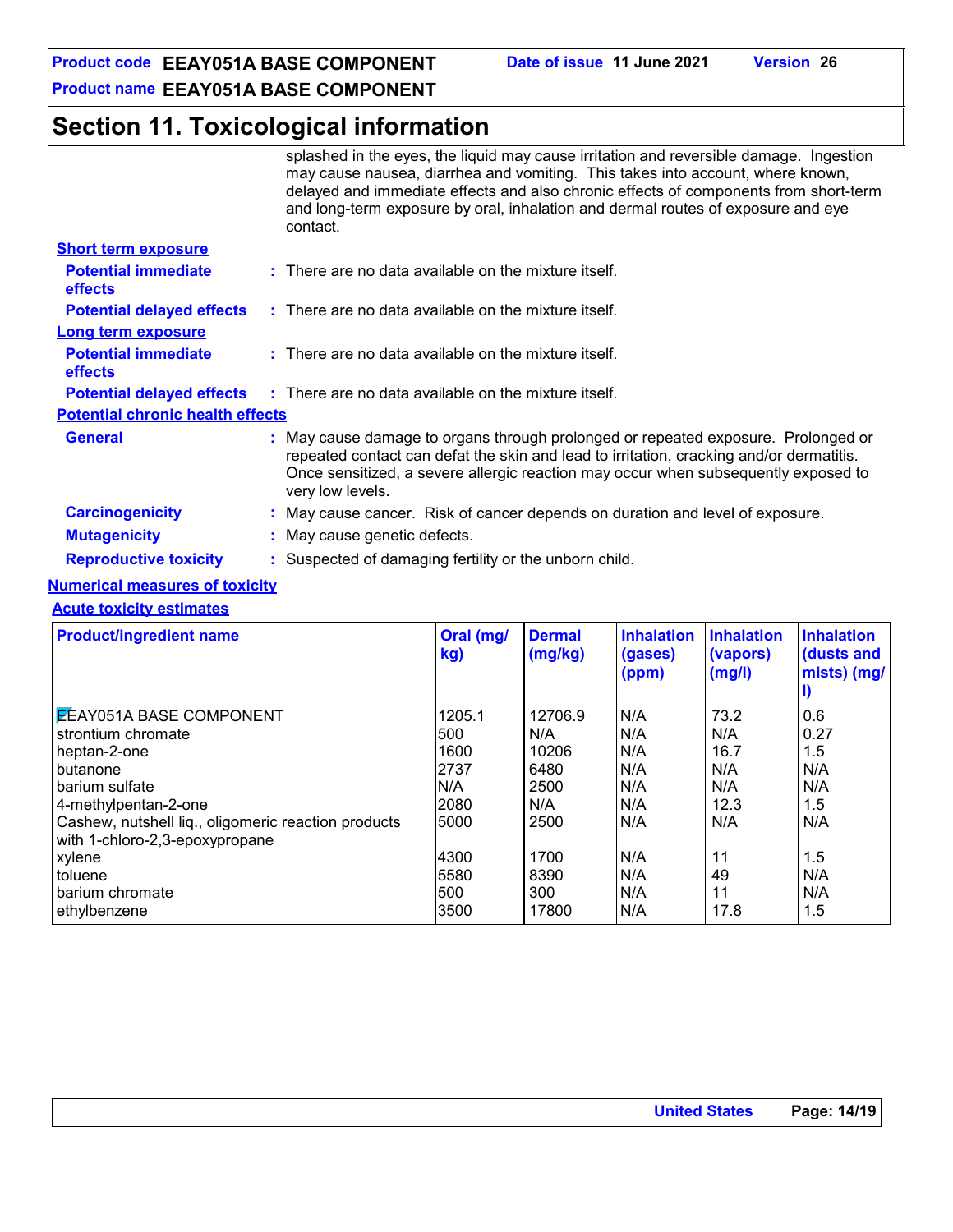# **Section 12. Ecological information**

#### **Toxicity**

| <b>Product/ingredient name</b> | <b>Result</b>                          | <b>Species</b>          | <b>Exposure</b> |
|--------------------------------|----------------------------------------|-------------------------|-----------------|
| titanium dioxide               | Acute LC50 >100 mg/l Fresh water       | Daphnia - Daphnia magna | l 48 hours l    |
| heptan-2-one                   | Acute LC50 131 mg/l                    | Fish                    | 96 hours        |
| 4-methylpentan-2-one           | $ $ Acute LC50 >179 mg/l               | Fish                    | l 96 hours l    |
| ethylbenzene                   | Acute LC50 150 to 200 mg/l Fresh water | Fish                    | l 96 hours l    |

#### **Persistence and degradability**

| <b>Product/ingredient name</b>                                            | <b>Test</b>              | <b>Result</b> |                                                      | <b>Dose</b> |                                                     | <b>Inoculum</b>         |
|---------------------------------------------------------------------------|--------------------------|---------------|------------------------------------------------------|-------------|-----------------------------------------------------|-------------------------|
| heptan-2-one<br>4-methylpentan-2-one                                      | OECD 310<br>OECD 301F    |               | 69 % - Readily - 28 days<br>83 % - Readily - 28 days |             |                                                     |                         |
| <b>Product/ingredient name</b>                                            | <b>Aquatic half-life</b> |               | <b>Photolysis</b>                                    |             |                                                     | <b>Biodegradability</b> |
| heptan-2-one<br>4-methylpentan-2-one<br>xylene<br>toluene<br>ethylbenzene |                          |               | -<br>$\overline{\phantom{0}}$<br>-                   |             | Readily<br>Readily<br>Readily<br>Readily<br>Readily |                         |

#### **Bioaccumulative potential**

| <b>Product/ingredient name</b> | $LogP_{ow}$ | <b>BCF</b>   | <b>Potential</b> |
|--------------------------------|-------------|--------------|------------------|
| Reptan-2-one                   | 2.26        |              | low              |
| <b>butanone</b>                | 0.3         |              | low              |
| 4-methylpentan-2-one           | 1.9         |              | low              |
| xylene                         | 3.12        | 17.4 to 18.5 | low              |
| I toluene                      | 2.73        | 8.32         | low              |
| ethylbenzene                   | 3.6         | 79.43        | low              |

#### **Mobility in soil**

**Soil/water partition coefficient (Koc)** 

**:** Not available.

# **Section 13. Disposal considerations**

**Disposal methods :**

The generation of waste should be avoided or minimized wherever possible. Disposal of this product, solutions and any by-products should at all times comply with the requirements of environmental protection and waste disposal legislation and any regional local authority requirements. Dispose of surplus and non-recyclable products via a licensed waste disposal contractor. Waste should not be disposed of untreated to the sewer unless fully compliant with the requirements of all authorities with jurisdiction. Waste packaging should be recycled. Incineration or landfill should only be considered when recycling is not feasible. This material and its container must be disposed of in a safe way. Care should be taken when handling emptied containers that have not been cleaned or rinsed out. Empty containers or liners may retain some product residues. Vapor from product residues may create a highly flammable or explosive atmosphere inside the container. Do not cut, weld or grind used containers unless they have been

**United States Page: 15/19**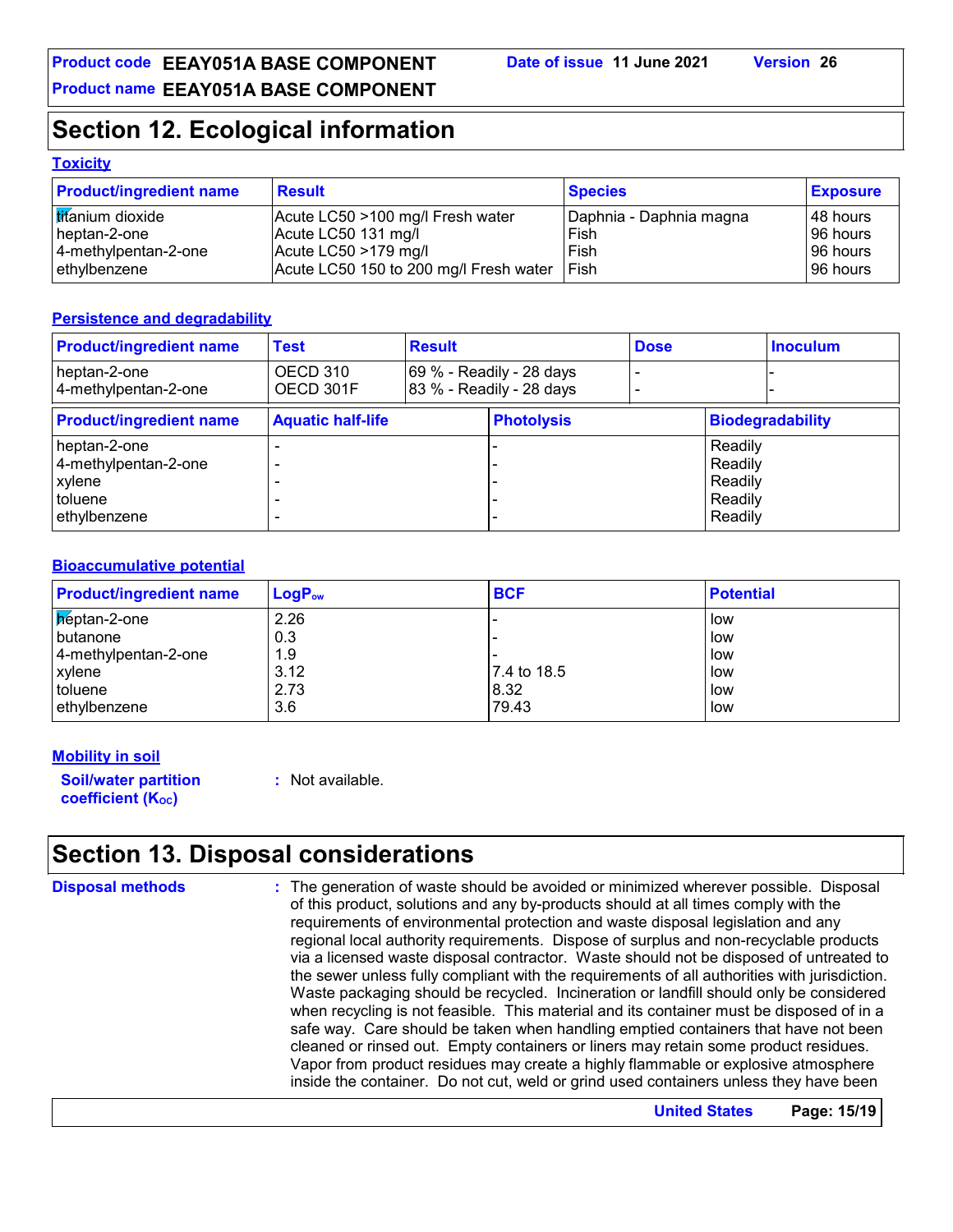# **Product code EEAY051A BASE COMPONENT Date of issue 11 June 2021 Version 26**

**Product name EEAY051A BASE COMPONENT**

# **Section 13. Disposal considerations**

cleaned thoroughly internally. Avoid dispersal of spilled material and runoff and contact with soil, waterways, drains and sewers.

**Disposal should be in accordance with applicable regional, national and local laws and regulations.**

#### **Refer to Section 7: HANDLING AND STORAGE and Section 8: EXPOSURE CONTROLS/PERSONAL PROTECTION for additional handling information and protection of employees. Section 6. Accidental release measures**

# **14. Transport information**

|                                                      | <b>DOT</b>                   | <b>IMDG</b>                                                                               | <b>IATA</b>                                                              |
|------------------------------------------------------|------------------------------|-------------------------------------------------------------------------------------------|--------------------------------------------------------------------------|
| <b>UN number</b>                                     | UN1263                       | <b>UN1263</b>                                                                             | <b>UN1263</b>                                                            |
| <b>UN proper shipping</b><br>name                    | <b>PAINT</b>                 | <b>PAINT</b>                                                                              | IPAINT                                                                   |
| <b>Transport hazard class 3</b><br>(e <sub>s</sub> ) |                              | 3                                                                                         | 3                                                                        |
| <b>Packing group</b>                                 | Ш                            | $\mathbf{III}$                                                                            | III                                                                      |
| <b>Environmental hazards No.</b>                     |                              | Yes.                                                                                      | Yes. The environmentally<br>hazardous substance mark is<br>not required. |
| <b>Marine pollutant</b><br><b>substances</b>         | Not applicable.              | (strontium chromate, Phenol,<br>polymer with formaldehyde,<br>glycidyl ether (MW <= 700)) | Not applicable.                                                          |
| <b>Product RQ (lbs)</b>                              | 35.33                        | Not applicable.                                                                           | Not applicable.                                                          |
| <b>RQ substances</b>                                 | (strontium chromate, xylene) | Not applicable.                                                                           | Not applicable.                                                          |

#### **Special precautions for user Transport within user's premises:** always transport in closed containers that are **:** upright and secure. Ensure that persons transporting the product know what to do in the event of an accident or spillage. **Additional information** Package sizes shipped in quantities less than the product reportable quantity are not subject to the **:** RQ (reportable quantity) transportation requirements. The marine pollutant mark is not required when transported in sizes of ≤5 L or ≤5 kg. **: DOT IMDG IATA :** The environmentally hazardous substance mark may appear if required by other transportation regulations.

**Transport in bulk according :** Not applicable. **to IMO instruments**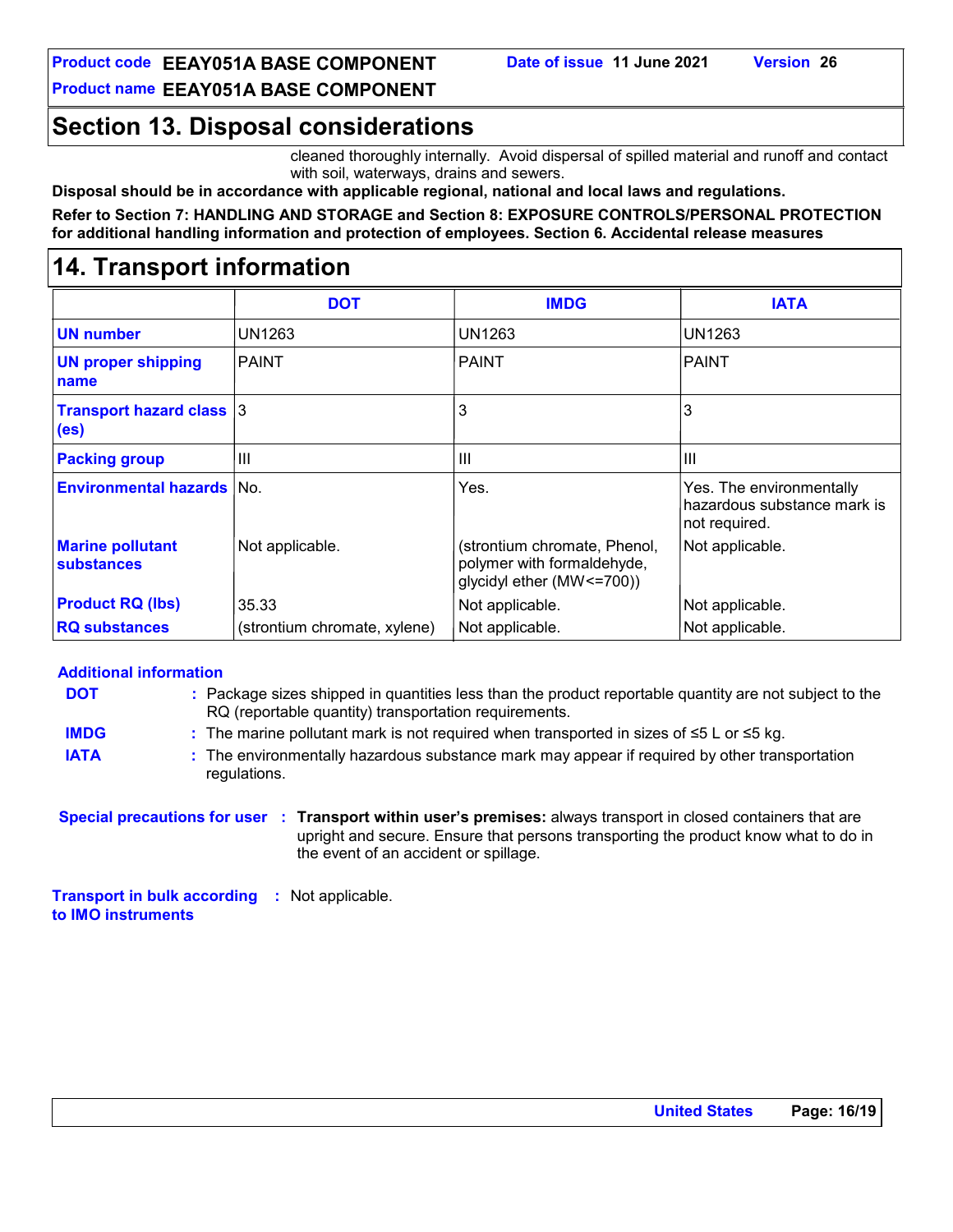#### **United States**

**United States inventory (TSCA 8b) :** All components are active or exempted.

#### **United States - TSCA 12(b) - Chemical export notification:**

strontium chromate Annual notification and the Annual notification and the Annual notification

**TSCA 6 final risk management**: strontium chromate; barium chromate

#### **SARA 302/304**

**SARA 304 RQ :** Not applicable.

**Composition/information on ingredients**

No products were found.

#### **SARA 311/312**

**Classification :** FLAMMABLE LIQUIDS - Category 3 ACUTE TOXICITY (oral) - Category 4 ACUTE TOXICITY (inhalation) - Category 3 SKIN IRRITATION - Category 2 EYE IRRITATION - Category 2A SKIN SENSITIZATION - Category 1 GERM CELL MUTAGENICITY - Category 1 CARCINOGENICITY - Category 1A TOXIC TO REPRODUCTION - Category 2 SPECIFIC TARGET ORGAN TOXICITY (SINGLE EXPOSURE) (Respiratory tract irritation) - Category 3 SPECIFIC TARGET ORGAN TOXICITY (REPEATED EXPOSURE) - Category 2 HNOC - Defatting irritant

#### **Composition/information on ingredients**

| <b>Name</b>                                                            | $\frac{9}{6}$                | <b>Classification</b>                                                                                                                                                                                                                                                                                                                                    |
|------------------------------------------------------------------------|------------------------------|----------------------------------------------------------------------------------------------------------------------------------------------------------------------------------------------------------------------------------------------------------------------------------------------------------------------------------------------------------|
| strontium chromate                                                     | $≥20 - ≤34$                  | <b>ACUTE TOXICITY (oral) - Category 4</b><br><b>ACUTE TOXICITY (inhalation) - Category 2</b><br>SKIN SENSITIZATION - Category 1B<br><b>GERM CELL MUTAGENICITY - Category 2</b><br>CARCINOGENICITY - Category 1B<br>TOXIC TO REPRODUCTION - Category 2<br>SPECIFIC TARGET ORGAN TOXICITY (SINGLE EXPOSURE)<br>(Respiratory tract irritation) - Category 3 |
| Phenol, polymer with<br>formaldehyde, glycidyl ether<br>$(MW < = 700)$ | ≥10 - ≤20                    | <b>SKIN IRRITATION - Category 2</b><br>EYE IRRITATION - Category 2A<br>SKIN SENSITIZATION - Category 1B                                                                                                                                                                                                                                                  |
| titanium dioxide<br>heptan-2-one                                       | $≥5.0 - ≤10$<br>$≥5.0 - ≤10$ | <b>CARCINOGENICITY - Category 2</b><br>FLAMMABLE LIQUIDS - Category 3<br><b>ACUTE TOXICITY (oral) - Category 4</b><br><b>ACUTE TOXICITY (inhalation) - Category 4</b><br>SPECIFIC TARGET ORGAN TOXICITY (SINGLE EXPOSURE)<br>(Narcotic effects) - Category 3<br>HNOC - Defatting irritant                                                                |
| butanone                                                               | $≥5.0 - ≤8.0$                | FLAMMABLE LIQUIDS - Category 2<br>EYE IRRITATION - Category 2A<br>SPECIFIC TARGET ORGAN TOXICITY (SINGLE EXPOSURE)<br>(Narcotic effects) - Category 3                                                                                                                                                                                                    |
|                                                                        |                              | Page: 17/19<br><b>United States</b>                                                                                                                                                                                                                                                                                                                      |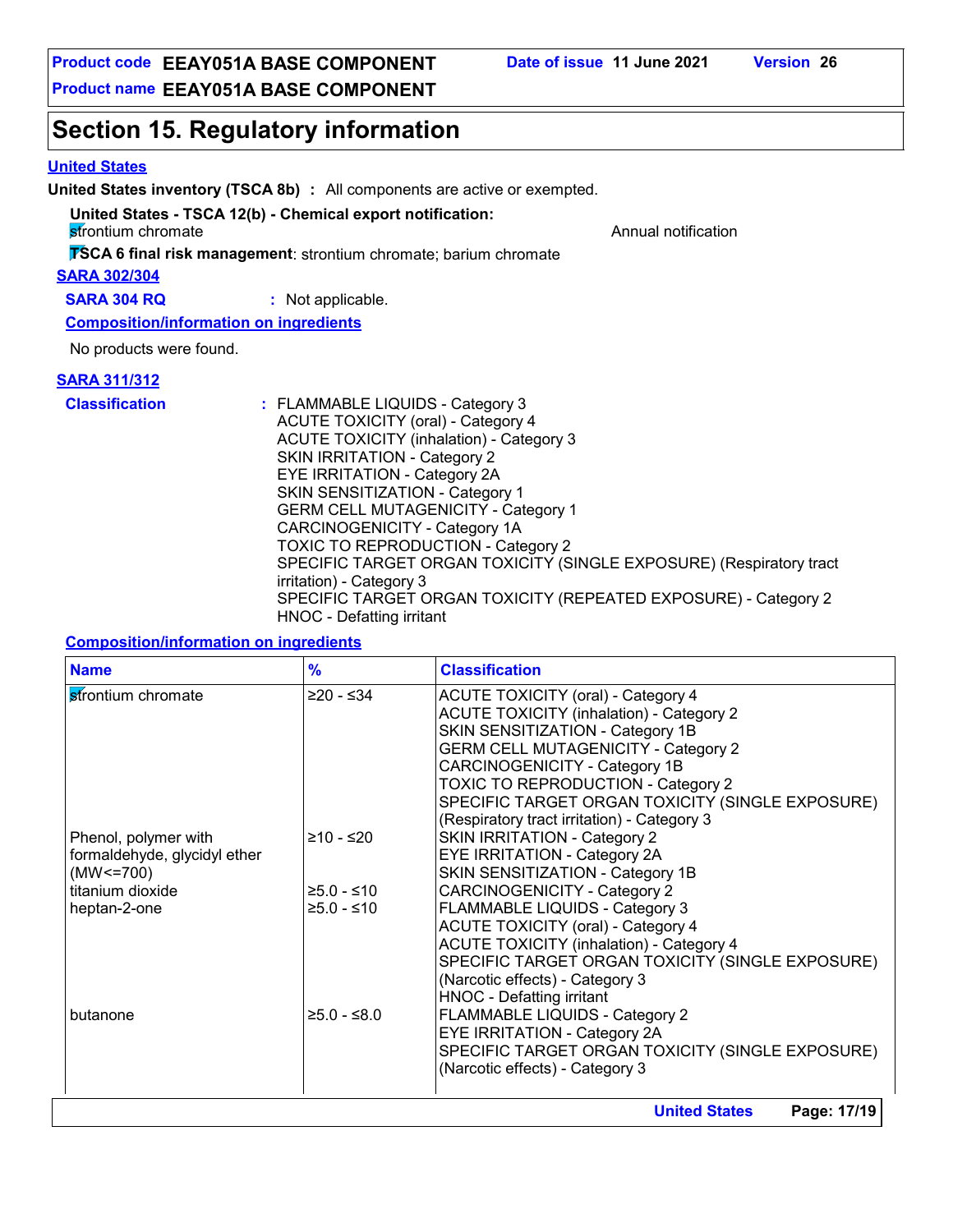# **Product code EEAY051A BASE COMPONENT Date of issue 11 June 2021 Version 26**

**Product name EEAY051A BASE COMPONENT**

# **Section 15. Regulatory information**

|                                   |               | HNOC - Defatting irritant                        |
|-----------------------------------|---------------|--------------------------------------------------|
| Talc, not containing asbestiform  | $≥1.0 - ≤5.0$ | SPECIFIC TARGET ORGAN TOXICITY (SINGLE EXPOSURE) |
| fibers                            |               | (Respiratory tract irritation) - Category 3      |
| 4-methylpentan-2-one              | $≥1.0 - ≤4.1$ | FLAMMABLE LIQUIDS - Category 2                   |
|                                   |               | <b>ACUTE TOXICITY (inhalation) - Category 4</b>  |
|                                   |               | EYE IRRITATION - Category 2A                     |
|                                   |               | <b>CARCINOGENICITY - Category 2</b>              |
|                                   |               | SPECIFIC TARGET ORGAN TOXICITY (SINGLE EXPOSURE) |
|                                   |               | (Respiratory tract irritation) - Category 3      |
|                                   |               | HNOC - Defatting irritant                        |
| Cashew, nutshell liq., oligomeric | $≥1.0 - ≤5.0$ | SKIN SENSITIZATION - Category 1B                 |
| reaction products with 1-chloro-  |               |                                                  |
| 2,3-epoxypropane                  |               |                                                  |
| xylene                            | ≤1.6          | <b>FLAMMABLE LIQUIDS - Category 3</b>            |
|                                   |               | <b>ACUTE TOXICITY (dermal) - Category 4</b>      |
|                                   |               | <b>ACUTE TOXICITY (inhalation) - Category 4</b>  |
|                                   |               | <b>SKIN IRRITATION - Category 2</b>              |
|                                   |               | <b>EYE IRRITATION - Category 2A</b>              |
|                                   |               | SPECIFIC TARGET ORGAN TOXICITY (SINGLE EXPOSURE) |
|                                   |               | (Respiratory tract irritation) - Category 3      |
|                                   |               | <b>ASPIRATION HAZARD - Category 1</b>            |
| toluene                           | $≤1.2$        | FLAMMABLE LIQUIDS - Category 2                   |
|                                   |               | <b>SKIN IRRITATION - Category 2</b>              |
|                                   |               | TOXIC TO REPRODUCTION - Category 2               |
|                                   |               | SPECIFIC TARGET ORGAN TOXICITY (SINGLE EXPOSURE) |
|                                   |               | (Narcotic effects) - Category 3                  |
|                                   |               | SPECIFIC TARGET ORGAN TOXICITY (REPEATED         |
|                                   |               | EXPOSURE) - Category 2                           |
|                                   |               | <b>ASPIRATION HAZARD - Category 1</b>            |
|                                   |               | HNOC - Defatting irritant                        |
| barium chromate                   | 1.0           | <b>ACUTE TOXICITY (oral) - Category 4</b>        |
|                                   |               | <b>ACUTE TOXICITY (dermal) - Category 3</b>      |
|                                   |               | <b>ACUTE TOXICITY (inhalation) - Category 4</b>  |
|                                   |               |                                                  |
|                                   |               | RESPIRATORY SENSITIZATION - Category 1B          |
|                                   |               | SKIN SENSITIZATION - Category 1B                 |
|                                   |               | <b>GERM CELL MUTAGENICITY - Category 1B</b>      |
|                                   |               | CARCINOGENICITY - Category 1A                    |
|                                   |               | TOXIC TO REPRODUCTION - Category 2               |
|                                   |               | SPECIFIC TARGET ORGAN TOXICITY (REPEATED         |
|                                   |               | EXPOSURE) - Category 1                           |
|                                   |               | HNOC - Avoid contact with organic materials.     |
| ethylbenzene                      | 1.0           | FLAMMABLE LIQUIDS - Category 2                   |
|                                   |               | <b>ACUTE TOXICITY (inhalation) - Category 4</b>  |
|                                   |               | CARCINOGENICITY - Category 2                     |
|                                   |               | SPECIFIC TARGET ORGAN TOXICITY (REPEATED         |
|                                   |               | EXPOSURE) - Category 2                           |
|                                   |               | <b>ASPIRATION HAZARD - Category 1</b>            |
|                                   |               | HNOC - Defatting irritant                        |
|                                   |               |                                                  |

**SARA 313**

**Chemical name CAS number Concentration**

**United States Page: 18/19**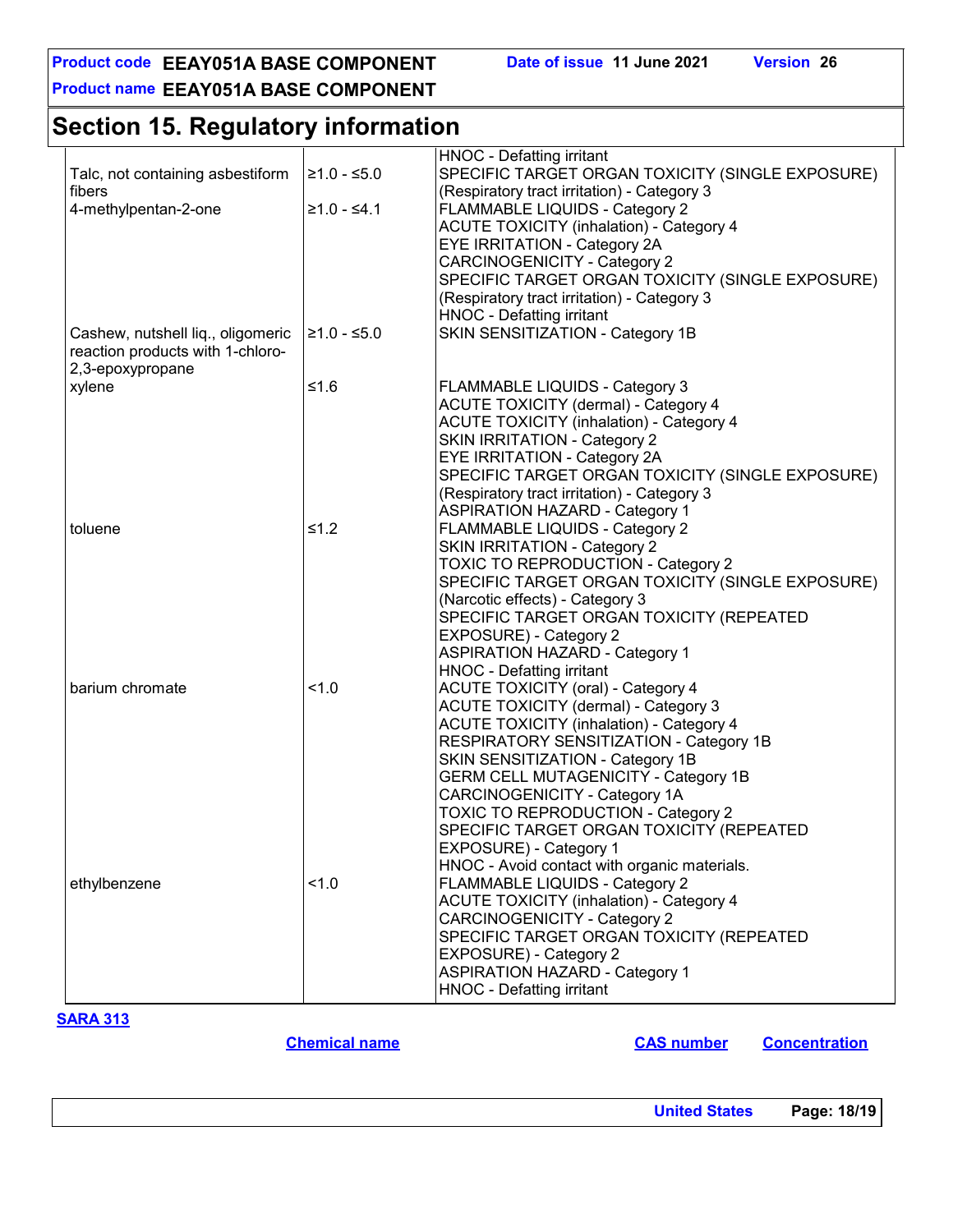# **SAFETY DATA SHEET**



**Date of issue/Date of revision 10 June 2021 Version 22**

| <b>Section 1. Identification</b>     |                                                                                                  |
|--------------------------------------|--------------------------------------------------------------------------------------------------|
| <b>Product name</b>                  | $: EEAY051B$ ACTIVATOR COMPNT                                                                    |
| <b>Product code</b>                  | : EEAY051B ACTIVATOR COMPNT                                                                      |
| Other means of<br>identification     | $:$ Not available.                                                                               |
| <b>Product type</b>                  | $:$ Liquid.                                                                                      |
|                                      | Relevant identified uses of the substance or mixture and uses advised against                    |
| <b>Product use</b>                   | : Industrial applications.                                                                       |
| Use of the substance/<br>mixture     | $\mathcal{L}$ $\mathcal{O}$ cating.                                                              |
| <b>Uses advised against</b>          | : Not applicable.                                                                                |
| <b>Manufacturer</b>                  | : PPG Aerospace PRC-DeSoto<br>12780 San Fernando Road<br>Sylmar, CA 91342<br>Phone: 818 362 6711 |
| <b>Emergency telephone</b><br>number | $(412)$ 434-4515 (U.S.)<br>(514) 645-1320 (Canada)<br>01-800-00-21-400 (Mexico)                  |

# **Section 2. Hazards identification**

| <b>OSHA/HCS status</b>                               | : This material is considered hazardous by the OSHA Hazard Communication Standard<br>(29 CFR 1910.1200).                                                                                                                                                                                                                                                                                                                                                                                                                     |
|------------------------------------------------------|------------------------------------------------------------------------------------------------------------------------------------------------------------------------------------------------------------------------------------------------------------------------------------------------------------------------------------------------------------------------------------------------------------------------------------------------------------------------------------------------------------------------------|
| <b>Classification of the</b><br>substance or mixture | : FLAMMABLE LIQUIDS - Category 3<br><b>ACUTE TOXICITY (oral) - Category 4</b><br><b>ACUTE TOXICITY (inhalation) - Category 4</b><br>SKIN CORROSION - Category 1B<br>SERIOUS EYE DAMAGE - Category 1<br>SKIN SENSITIZATION - Category 1<br>CARCINOGENICITY - Category 2<br><b>TOXIC TO REPRODUCTION - Category 2</b><br>SPECIFIC TARGET ORGAN TOXICITY (REPEATED EXPOSURE) - Category 2<br>Percentage of the mixture consisting of ingredient(s) of unknown acute toxicity: 24.2%<br>(oral), 40.4% (dermal), 51% (inhalation) |
|                                                      |                                                                                                                                                                                                                                                                                                                                                                                                                                                                                                                              |

#### **GHS label elements**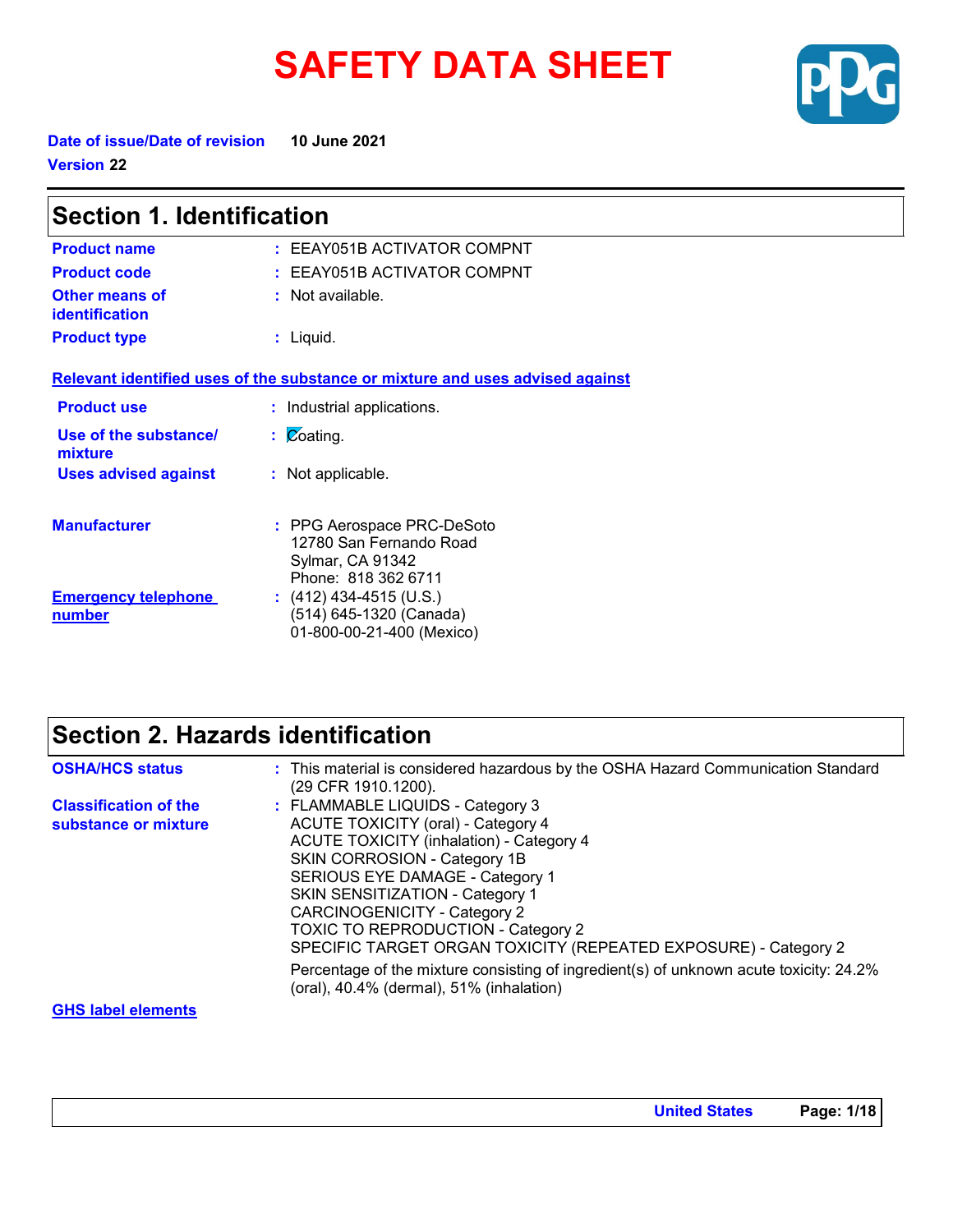# **Section 2. Hazards identification**

| <b>Hazard pictograms</b>                   |                                                                                                                                                                                                                                                                                                                                                                                                                                                                                                                                                                                                                                                                                                                                                                                     |
|--------------------------------------------|-------------------------------------------------------------------------------------------------------------------------------------------------------------------------------------------------------------------------------------------------------------------------------------------------------------------------------------------------------------------------------------------------------------------------------------------------------------------------------------------------------------------------------------------------------------------------------------------------------------------------------------------------------------------------------------------------------------------------------------------------------------------------------------|
| <b>Signal word</b>                         | : Danger                                                                                                                                                                                                                                                                                                                                                                                                                                                                                                                                                                                                                                                                                                                                                                            |
| <b>Hazard statements</b>                   | : Flammable liquid and vapor.<br>Harmful if swallowed or if inhaled.<br>Causes severe skin burns and eye damage.<br>May cause an allergic skin reaction.<br>Suspected of causing cancer.<br>Suspected of damaging fertility or the unborn child.<br>May cause damage to organs through prolonged or repeated exposure. (kidneys)                                                                                                                                                                                                                                                                                                                                                                                                                                                    |
| <b>Precautionary statements</b>            |                                                                                                                                                                                                                                                                                                                                                                                                                                                                                                                                                                                                                                                                                                                                                                                     |
| <b>Prevention</b>                          | : Obtain special instructions before use. Do not handle until all safety precautions have<br>been read and understood. Wear protective gloves, protective clothing and eye or face<br>protection. Keep away from heat, hot surfaces, sparks, open flames and other ignition<br>sources. No smoking. Use explosion-proof electrical, ventilating or lighting equipment.<br>Use non-sparking tools. Take action to prevent static discharges. Keep container<br>tightly closed. Use only outdoors or in a well-ventilated area. Do not breathe vapor. Do<br>not eat, drink or smoke when using this product. Wash thoroughly after handling.<br>Contaminated work clothing must not be allowed out of the workplace.                                                                  |
| <b>Response</b>                            | : IF exposed or concerned: Get medical advice or attention. IF INHALED: Remove<br>person to fresh air and keep comfortable for breathing. Immediately call a POISON<br>CENTER or doctor. IF SWALLOWED: Immediately call a POISON CENTER or doctor.<br>Rinse mouth. Do NOT induce vomiting. IF ON SKIN (or hair): Take off immediately all<br>contaminated clothing. Rinse skin with water. Immediately call a POISON CENTER or<br>doctor. Wash contaminated clothing before reuse. IF ON SKIN: Wash with plenty of<br>water. If skin irritation or rash occurs: Get medical advice or attention. IF IN EYES:<br>Rinse cautiously with water for several minutes. Remove contact lenses, if present and<br>easy to do. Continue rinsing. Immediately call a POISON CENTER or doctor. |
| <b>Storage</b>                             | : Store locked up. Store in a well-ventilated place. Keep cool.                                                                                                                                                                                                                                                                                                                                                                                                                                                                                                                                                                                                                                                                                                                     |
| <b>Disposal</b>                            | : Dispose of contents and container in accordance with all local, regional, national and<br>international regulations.                                                                                                                                                                                                                                                                                                                                                                                                                                                                                                                                                                                                                                                              |
| <b>Supplemental label</b><br>elements      | : Do not taste or swallow. Repeated exposure to high vapor concentrations may cause<br>irritation of the respiratory system and permanent brain and nervous system damage.<br>Inhalation of vapor/aerosol concentrations above the recommended exposure limits<br>causes headaches, drowsiness and nausea and may lead to unconsciousness or death.<br>Avoid contact with skin and clothing. Wash thoroughly after handling. Emits toxic fumes<br>when heated.                                                                                                                                                                                                                                                                                                                      |
| <b>Hazards not otherwise</b><br>classified | : Causes digestive tract burns. Prolonged or repeated contact may dry skin and cause<br>irritation.                                                                                                                                                                                                                                                                                                                                                                                                                                                                                                                                                                                                                                                                                 |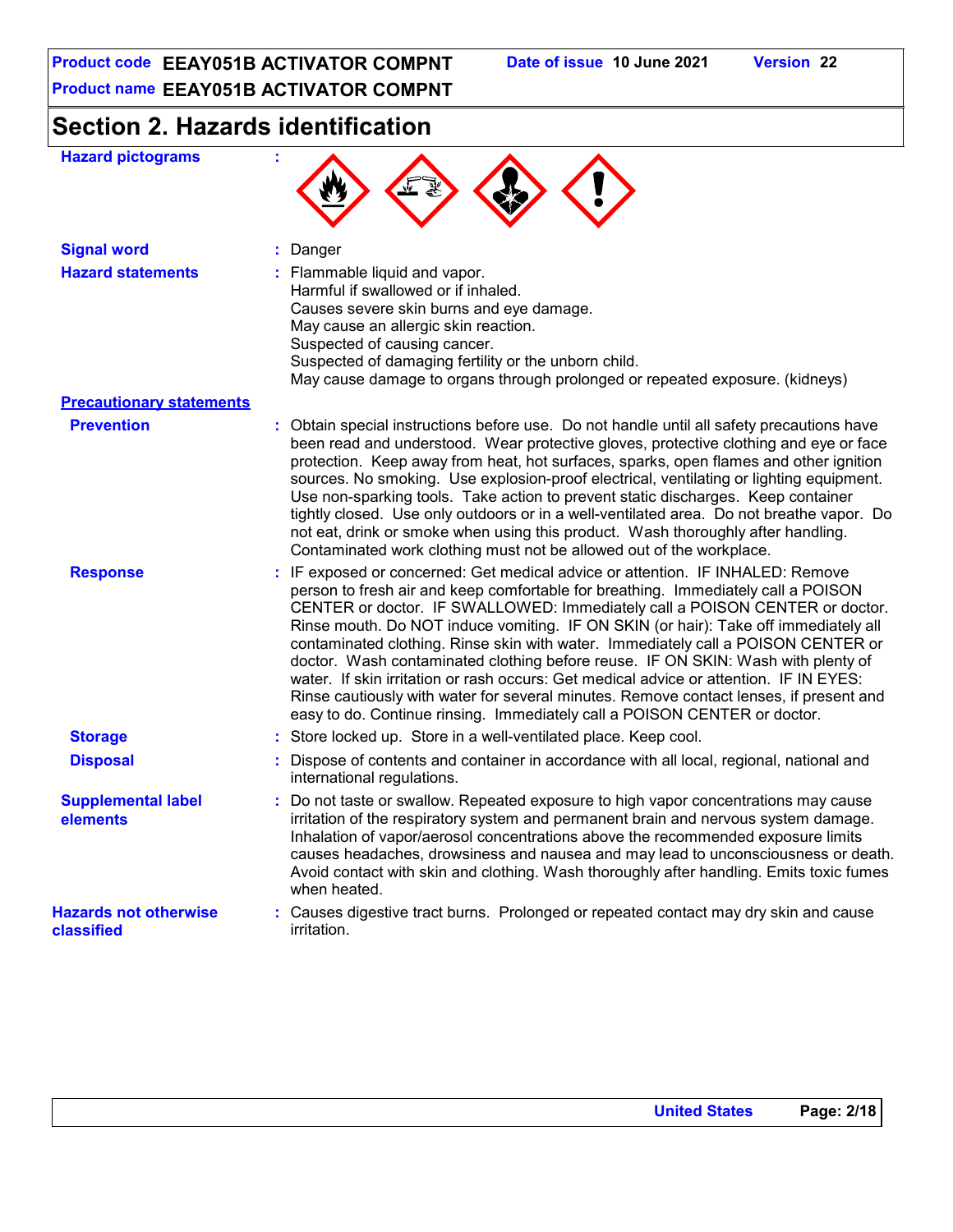# **Section 3. Composition/information on ingredients**

#### **Substance/mixture :**

#### Mixture

**Product name :** EEAY051B ACTIVATOR COMPNT

| <b>Ingredient name</b>                                         | $\frac{9}{6}$ | <b>CAS number</b> |
|----------------------------------------------------------------|---------------|-------------------|
| <b>Polyaminoamide</b>                                          | ≥20 - ≤50     | 68082-29-1        |
| benzyl alcohol                                                 | 1≥10 - ≤16    | 100-51-6          |
| Formaldehyde, polymer with benzenamine, hydrogenated           | 210 - ≤20     | 135108-88-2       |
| 4-methylpentan-2-one                                           | 210 - <20     | 108-10-1          |
| cyclohexanone                                                  | l≥5.0 - ≤10   | 108-94-1          |
| l heptan-2-one                                                 | l≥5.0 - ≤10   | 110-43-0          |
| 2,4,6-tris(dimethylaminomethyl)phenol                          | l≥5.0 - ≤8.3  | $90 - 72 - 2$     |
| benzyldimethylamine                                            | l≥0.10 - ≤2.7 | 103-83-3          |
| N-(2-aminoethyl)-N'-[3-(trimethoxysilyl)propyl]ethylenediamine | l≥1.0 - ≤5.0  | 35141-30-1        |
| 3,6-diazaoctanethylenediamin                                   | ≤1.9          | $112 - 24 - 3$    |
| salicylic acid                                                 | l≥1.0 - ≤5.0  | 69-72-7           |
| 4,4'-methylenebis(cyclohexylamine)                             | ≤1.9          | 1761-71-3         |
| bis[(dimethylamino)methyl]phenol                               | l≥1.0 - ≤5.0  | 71074-89-0        |

SUB codes represent substances without registered CAS Numbers.

Any concentration shown as a range is to protect confidentiality or is due to batch variation.

**There are no additional ingredients present which, within the current knowledge of the supplier and in the concentrations applicable, are classified as hazardous to health or the environment and hence require reporting in this section.**

**Occupational exposure limits, if available, are listed in Section 8.**

# **Section 4. First aid measures**

If ingestion, irritation, any type of overexposure or symptoms of overexposure occur during or persists after use of this product, contact a POISON CONTROL CENTER, EMERGENCY ROOM OR PHYSICIAN immediately; have Safety Data Sheet information available. Never give anything by mouth to an unconscious or convulsing person.

## **Description of necessary first aid measures**

| <b>Eye contact</b>  | : Check for and remove any contact lenses. Immediately flush eyes with running water for<br>at least 15 minutes, keeping eyelids open. Seek immediate medical attention.                               |
|---------------------|--------------------------------------------------------------------------------------------------------------------------------------------------------------------------------------------------------|
| <b>Inhalation</b>   | : Remove to fresh air. Keep person warm and at rest. If not breathing, if breathing is<br>irregular or if respiratory arrest occurs, provide artificial respiration or oxygen by trained<br>personnel. |
| <b>Skin contact</b> | : Remove contaminated clothing and shoes. Wash skin thoroughly with soap and water<br>or use recognized skin cleanser. Do NOT use solvents or thinners.                                                |
| <b>Ingestion</b>    | : If swallowed, seek medical advice immediately and show this container or label. Keep<br>person warm and at rest. Do NOT induce vomiting.                                                             |

| <b>Potential acute health effects</b> |                                                                                    |
|---------------------------------------|------------------------------------------------------------------------------------|
| <b>Eye contact</b>                    | : Causes serious eye damage.                                                       |
| <b>Inhalation</b>                     | $:$ Harmful if inhaled.                                                            |
| <b>Skin contact</b>                   | : Causes severe burns. Defatting to the skin. May cause an allergic skin reaction. |
| <b>Ingestion</b>                      | : Harmful if swallowed. Corrosive to the digestive tract. Causes burns.            |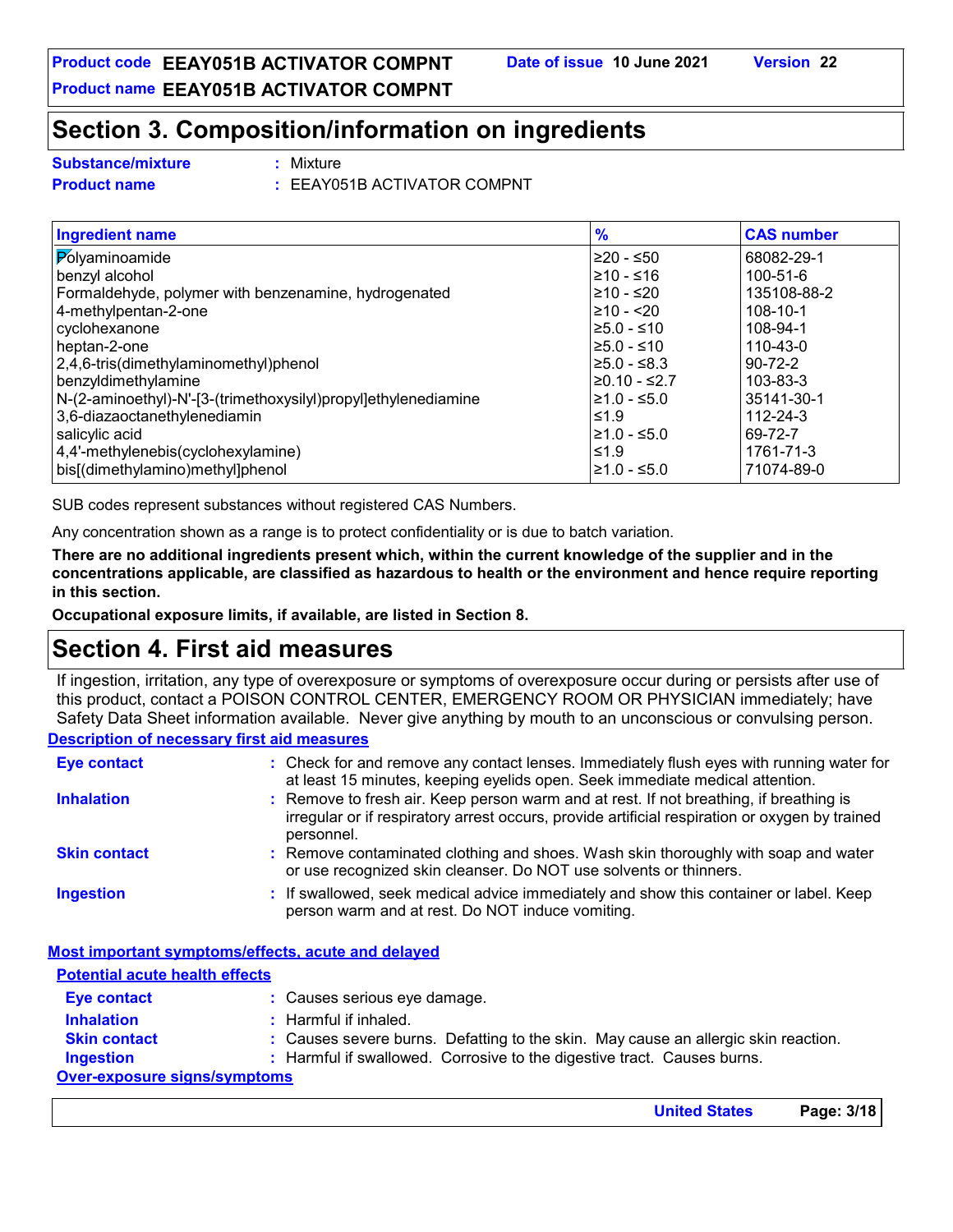# **Section 4. First aid measures**

| <b>Eye contact</b>  | : Adverse symptoms may include the following:<br>pain<br>watering                                                                                                                                           |
|---------------------|-------------------------------------------------------------------------------------------------------------------------------------------------------------------------------------------------------------|
| <b>Inhalation</b>   | redness<br>: Adverse symptoms may include the following:<br>reduced fetal weight<br>increase in fetal deaths<br>skeletal malformations                                                                      |
| <b>Skin contact</b> | : Adverse symptoms may include the following:<br>pain or irritation<br>redness<br>dryness<br>cracking<br>blistering may occur<br>reduced fetal weight<br>increase in fetal deaths<br>skeletal malformations |
| <b>Ingestion</b>    | : Adverse symptoms may include the following:<br>stomach pains<br>reduced fetal weight<br>increase in fetal deaths<br>skeletal malformations                                                                |

#### **Protection of first-aiders** : No action shall be taken involving any personal risk or without suitable training. If it is suspected that fumes are still present, the rescuer should wear an appropriate mask or self-contained breathing apparatus. It may be dangerous to the person providing aid to give mouth-to-mouth resuscitation. Wash contaminated clothing thoroughly with water before removing it, or wear gloves. **Notes to physician :** In case of inhalation of decomposition products in a fire, symptoms may be delayed. The exposed person may need to be kept under medical surveillance for 48 hours. **Specific treatments :** No specific treatment. **Indication of immediate medical attention and special treatment needed, if necessary**

**See toxicological information (Section 11)**

# **Section 5. Fire-fighting measures**

| <b>Extinguishing media</b>                           |                                                                                                                                                                                                                                                                                                                                                   |
|------------------------------------------------------|---------------------------------------------------------------------------------------------------------------------------------------------------------------------------------------------------------------------------------------------------------------------------------------------------------------------------------------------------|
| <b>Suitable extinguishing</b><br>media               | : Use dry chemical, $CO2$ , water spray (fog) or foam.                                                                                                                                                                                                                                                                                            |
| <b>Unsuitable extinguishing</b><br>media             | : Do not use water jet.                                                                                                                                                                                                                                                                                                                           |
| <b>Specific hazards arising</b><br>from the chemical | : Flammable liquid and vapor. In a fire or if heated, a pressure increase will occur and<br>the container may burst, with the risk of a subsequent explosion. Vapors may<br>accumulate in low or confined areas or travel a considerable distance to a source of<br>ignition and flash back. Runoff to sewer may create fire or explosion hazard. |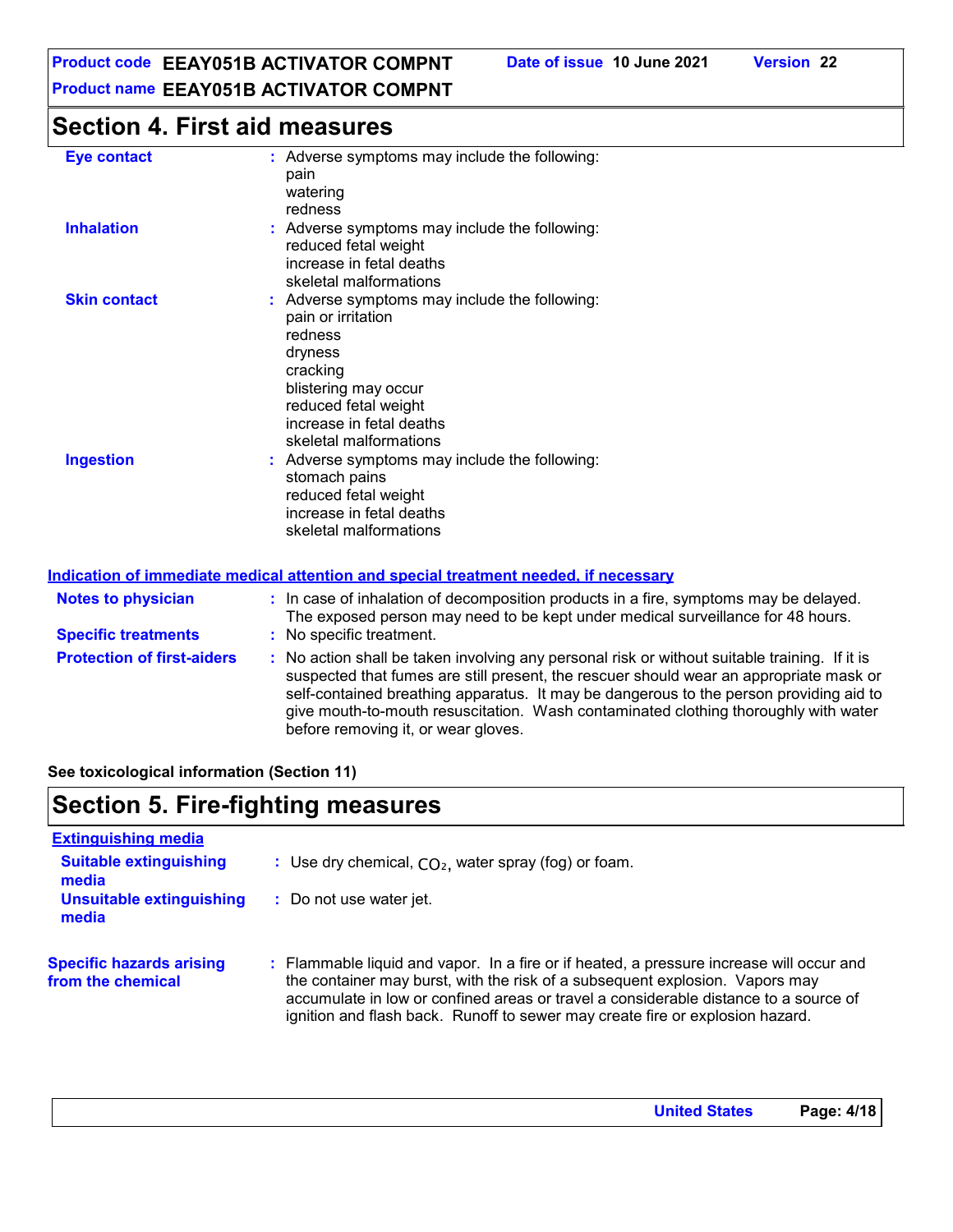**Product code EEAY051B ACTIVATOR COMPNT Date of issue 10 June 2021 Version 22**

**Product name EEAY051B ACTIVATOR COMPNT**

# **Section 5. Fire-fighting measures**

| <b>Hazardous thermal</b><br>decomposition products       | Decomposition products may include the following materials:<br>carbon oxides<br>nitrogen oxides<br>metal oxide/oxides                                                                                                                                                                                                             |  |
|----------------------------------------------------------|-----------------------------------------------------------------------------------------------------------------------------------------------------------------------------------------------------------------------------------------------------------------------------------------------------------------------------------|--|
| <b>Special protective actions</b><br>for fire-fighters   | Promptly isolate the scene by removing all persons from the vicinity of the incident if<br>÷.<br>there is a fire. No action shall be taken involving any personal risk or without suitable<br>training. Move containers from fire area if this can be done without risk. Use water<br>spray to keep fire-exposed containers cool. |  |
| <b>Special protective</b><br>equipment for fire-fighters | Fire-fighters should wear appropriate protective equipment and self-contained breathing<br>apparatus (SCBA) with a full face-piece operated in positive pressure mode.                                                                                                                                                            |  |
|                                                          |                                                                                                                                                                                                                                                                                                                                   |  |

# **Section 6. Accidental release measures**

## **Personal precautions, protective equipment and emergency procedures**

| : No action shall be taken involving any personal risk or without suitable training.<br>Evacuate surrounding areas. Keep unnecessary and unprotected personnel from<br>entering. Do not touch or walk through spilled material. Shut off all ignition sources.<br>No flares, smoking or flames in hazard area. Do not breathe vapor or mist. Provide<br>adequate ventilation. Wear appropriate respirator when ventilation is inadequate. Put<br>on appropriate personal protective equipment.<br>If specialized clothing is required to deal with the spillage, take note of any information in<br>÷<br>Section 8 on suitable and unsuitable materials. See also the information in "For non-                                                                       |  |
|----------------------------------------------------------------------------------------------------------------------------------------------------------------------------------------------------------------------------------------------------------------------------------------------------------------------------------------------------------------------------------------------------------------------------------------------------------------------------------------------------------------------------------------------------------------------------------------------------------------------------------------------------------------------------------------------------------------------------------------------------------------------|--|
| emergency personnel".                                                                                                                                                                                                                                                                                                                                                                                                                                                                                                                                                                                                                                                                                                                                                |  |
| : Avoid dispersal of spilled material and runoff and contact with soil, waterways, drains<br>and sewers. Inform the relevant authorities if the product has caused environmental<br>pollution (sewers, waterways, soil or air).                                                                                                                                                                                                                                                                                                                                                                                                                                                                                                                                      |  |
| <b>Methods and materials for containment and cleaning up</b>                                                                                                                                                                                                                                                                                                                                                                                                                                                                                                                                                                                                                                                                                                         |  |
| : Stop leak if without risk. Move containers from spill area. Use spark-proof tools and<br>explosion-proof equipment. Dilute with water and mop up if water-soluble. Alternatively,<br>or if water-insoluble, absorb with an inert dry material and place in an appropriate waste<br>disposal container. Dispose of via a licensed waste disposal contractor.                                                                                                                                                                                                                                                                                                                                                                                                        |  |
| : Stop leak if without risk. Move containers from spill area. Use spark-proof tools and<br>explosion-proof equipment. Approach release from upwind. Prevent entry into sewers,<br>water courses, basements or confined areas. Wash spillages into an effluent treatment<br>plant or proceed as follows. Contain and collect spillage with non-combustible,<br>absorbent material e.g. sand, earth, vermiculite or diatomaceous earth and place in<br>container for disposal according to local regulations (see Section 13). Dispose of via a<br>licensed waste disposal contractor. Contaminated absorbent material may pose the<br>same hazard as the spilled product. Note: see Section 1 for emergency contact<br>information and Section 13 for waste disposal. |  |
| For emergency responders                                                                                                                                                                                                                                                                                                                                                                                                                                                                                                                                                                                                                                                                                                                                             |  |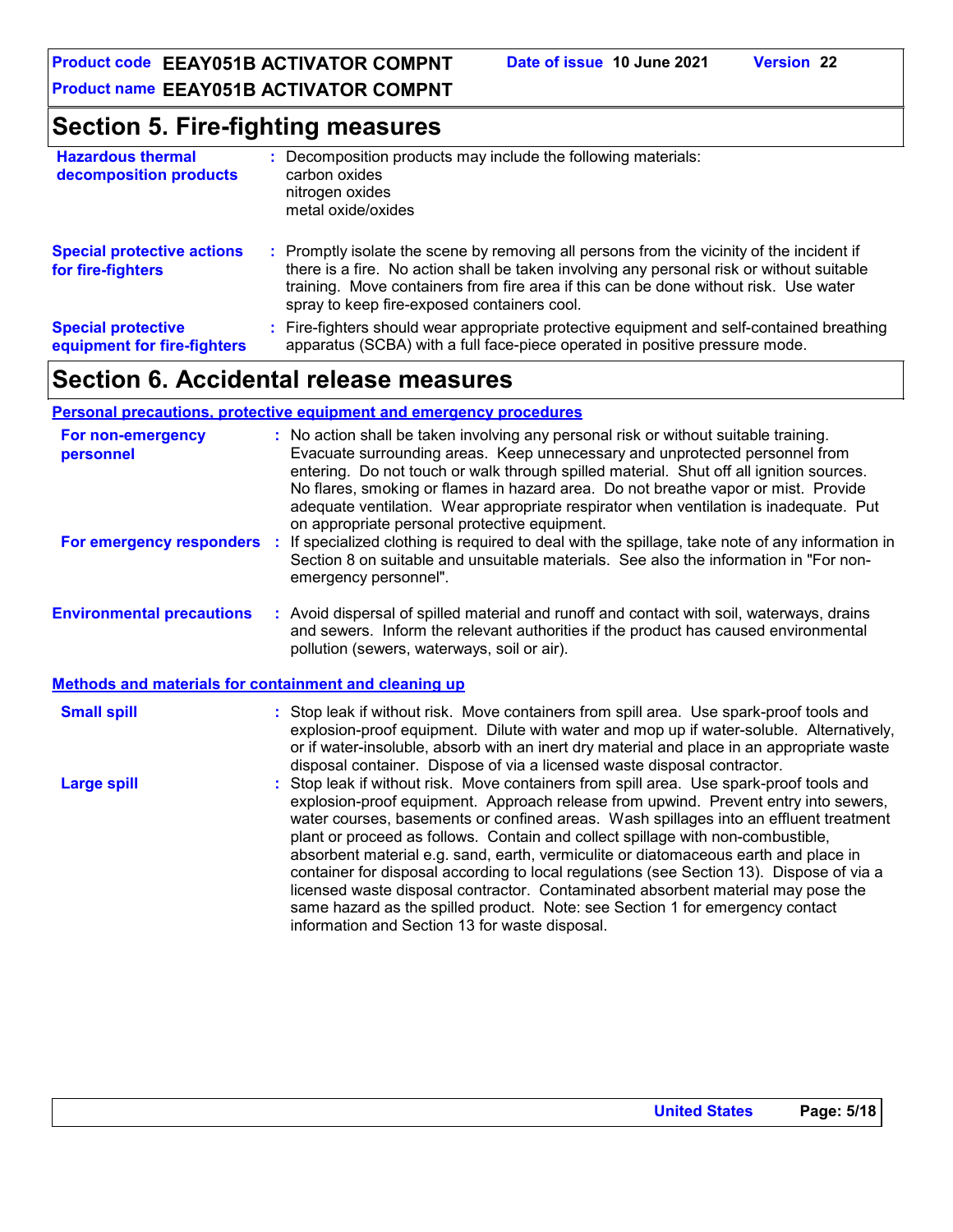# **Section 7. Handling and storage**

#### **Precautions for safe handling**

| <b>Protective measures</b>                                                       | : Put on appropriate personal protective equipment (see Section 8). Persons with a<br>history of skin sensitization problems should not be employed in any process in which<br>this product is used. Avoid exposure - obtain special instructions before use. Avoid<br>exposure during pregnancy. Do not handle until all safety precautions have been read<br>and understood. Do not get in eyes or on skin or clothing. Do not breathe vapor or mist.<br>Do not ingest. Use only with adequate ventilation. Wear appropriate respirator when<br>ventilation is inadequate. Do not enter storage areas and confined spaces unless<br>adequately ventilated. Keep in the original container or an approved alternative made<br>from a compatible material, kept tightly closed when not in use. Store and use away<br>from heat, sparks, open flame or any other ignition source. Use explosion-proof<br>electrical (ventilating, lighting and material handling) equipment. Use only non-sparking<br>tools. Take precautionary measures against electrostatic discharges. Empty containers<br>retain product residue and can be hazardous. Do not reuse container. |  |
|----------------------------------------------------------------------------------|---------------------------------------------------------------------------------------------------------------------------------------------------------------------------------------------------------------------------------------------------------------------------------------------------------------------------------------------------------------------------------------------------------------------------------------------------------------------------------------------------------------------------------------------------------------------------------------------------------------------------------------------------------------------------------------------------------------------------------------------------------------------------------------------------------------------------------------------------------------------------------------------------------------------------------------------------------------------------------------------------------------------------------------------------------------------------------------------------------------------------------------------------------------------|--|
| <b>Special precautions</b>                                                       | : Vapors may accumulate in low or confined areas or travel a considerable distance to a<br>source of ignition and flash back. Vapors are heavier than air and may spread along<br>floors. If this material is part of a multiple component system, read the Safety Data<br>Sheet(s) for the other component or components before blending as the resulting<br>mixture may have the hazards of all of its parts.                                                                                                                                                                                                                                                                                                                                                                                                                                                                                                                                                                                                                                                                                                                                                     |  |
| <b>Advice on general</b><br>occupational hygiene                                 | : Eating, drinking and smoking should be prohibited in areas where this material is<br>handled, stored and processed. Workers should wash hands and face before eating,<br>drinking and smoking. Remove contaminated clothing and protective equipment before<br>entering eating areas. See also Section 8 for additional information on hygiene<br>measures.                                                                                                                                                                                                                                                                                                                                                                                                                                                                                                                                                                                                                                                                                                                                                                                                       |  |
| <b>Conditions for safe storage,</b><br>including any<br><b>incompatibilities</b> | Do not store above the following temperature: 50°C (122°F). Store in accordance with<br>local regulations. Store in a segregated and approved area. Store in original container<br>protected from direct sunlight in a dry, cool and well-ventilated area, away from<br>incompatible materials (see Section 10) and food and drink. Store locked up. Eliminate<br>all ignition sources. Separate from oxidizing materials. Keep container tightly closed<br>and sealed until ready for use. Containers that have been opened must be carefully<br>resealed and kept upright to prevent leakage. Do not store in unlabeled containers.<br>Use appropriate containment to avoid environmental contamination.                                                                                                                                                                                                                                                                                                                                                                                                                                                          |  |

# **Section 8. Exposure controls/personal protection**

#### **Control parameters**

# **Occupational exposure limits**

| <b>Ingredient name</b>                                                       | <b>Exposure limits</b>                                                                                                                                                                                        |
|------------------------------------------------------------------------------|---------------------------------------------------------------------------------------------------------------------------------------------------------------------------------------------------------------|
| Polyaminoamide<br>benzyl alcohol                                             | None.<br>IPEL (-).<br>TWA: 5 ppm<br>STEL: 10 ppm                                                                                                                                                              |
| Formaldehyde, polymer with benzenamine, hydrogenated<br>4-methylpentan-2-one | None.<br><b>ACGIH TLV (United States, 3/2020).</b><br>STEL: 75 ppm 15 minutes.<br>TWA: 20 ppm 8 hours.<br>OSHA PEL (United States, 5/2018).<br>TWA: $410$ mg/m <sup>3</sup> 8 hours.<br>TWA: 100 ppm 8 hours. |
|                                                                              | <b>United States</b><br>Page: 6/18                                                                                                                                                                            |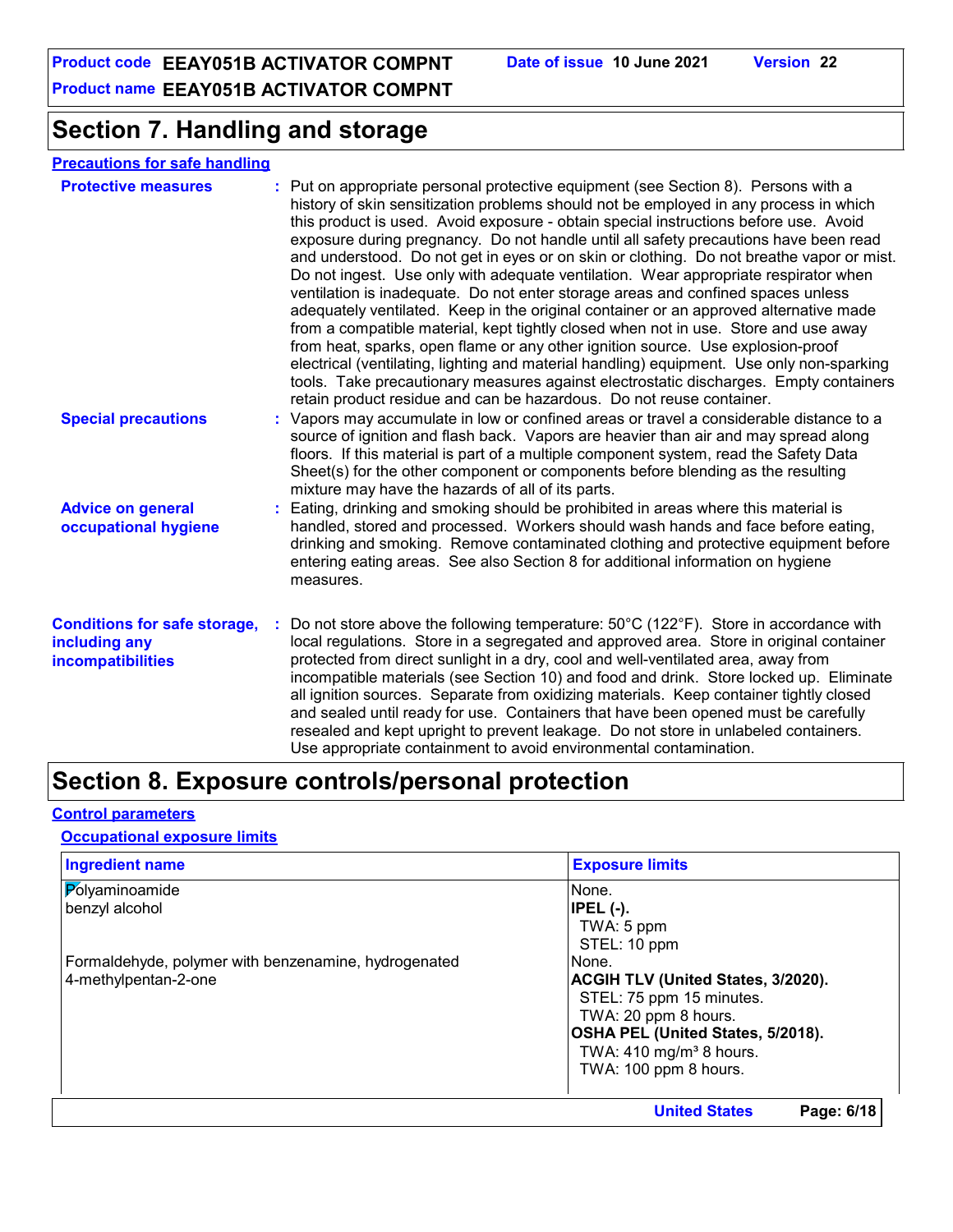| Section 8. Exposure controls/personal protection |  |
|--------------------------------------------------|--|
|--------------------------------------------------|--|

| <b>ACGIH TLV (United States, 3/2020).</b> |
|-------------------------------------------|
| Absorbed through skin.                    |
| STEL: 50 ppm 15 minutes.                  |
| TWA: 20 ppm 8 hours.                      |
| OSHA PEL (United States, 5/2018).         |
| TWA: $200 \text{ mg/m}^3$ 8 hours.        |
| TWA: 50 ppm 8 hours.                      |
| ACGIH TLV (United States, 3/2020).        |
| TWA: $233$ mg/m <sup>3</sup> 8 hours.     |
| TWA: 50 ppm 8 hours.                      |
| OSHA PEL (United States, 5/2018).         |
| TWA: $465$ mg/m <sup>3</sup> 8 hours.     |
| TWA: 100 ppm 8 hours.                     |
| None.                                     |
| None.                                     |
| None.                                     |
| IPEL (-). Absorbed through skin.          |
| TWA: 1 ppm                                |
| None.                                     |
| None.                                     |
| None.                                     |
|                                           |

#### **Key to abbreviations**

| A           | $=$ Acceptable Maximum Peak                                  |             | = Potential skin absorption        |
|-------------|--------------------------------------------------------------|-------------|------------------------------------|
| ACGIH       | = American Conference of Governmental Industrial Hygienists. | SR.         | = Respiratory sensitization        |
| C.          | $=$ Ceiling Limit                                            | SS          | $=$ Skin sensitization             |
|             | $=$ Fume                                                     | <b>STEL</b> | = Short term Exposure limit values |
| <b>IPEL</b> | = Internal Permissible Exposure Limit                        | TD          | $=$ Total dust                     |
| OSHA        | = Occupational Safety and Health Administration.             | TLV         | = Threshold Limit Value            |
|             | $=$ Respirable                                               | TWA         | = Time Weighted Average            |
|             |                                                              |             |                                    |

Z = OSHA 29 CFR 1910.1200 Subpart Z - Toxic and Hazardous Substances

#### **Consult local authorities for acceptable exposure limits.**

| <b>Recommended monitoring</b><br>procedures       | : If this product contains ingredients with exposure limits, personal, workplace<br>atmosphere or biological monitoring may be required to determine the effectiveness of<br>the ventilation or other control measures and/or the necessity to use respiratory<br>protective equipment. Reference should be made to appropriate monitoring standards.<br>Reference to national guidance documents for methods for the determination of<br>hazardous substances will also be required. |
|---------------------------------------------------|---------------------------------------------------------------------------------------------------------------------------------------------------------------------------------------------------------------------------------------------------------------------------------------------------------------------------------------------------------------------------------------------------------------------------------------------------------------------------------------|
| <b>Appropriate engineering</b><br><b>controls</b> | : Use only with adequate ventilation. Use process enclosures, local exhaust ventilation or<br>other engineering controls to keep worker exposure to airborne contaminants below any<br>recommended or statutory limits. The engineering controls also need to keep gas,<br>vapor or dust concentrations below any lower explosive limits. Use explosion-proof<br>ventilation equipment.                                                                                               |
| <b>Environmental exposure</b><br><b>controls</b>  | : Emissions from ventilation or work process equipment should be checked to ensure<br>they comply with the requirements of environmental protection legislation. In some<br>cases, fume scrubbers, filters or engineering modifications to the process equipment<br>will be necessary to reduce emissions to acceptable levels.                                                                                                                                                       |

#### **Individual protection measures**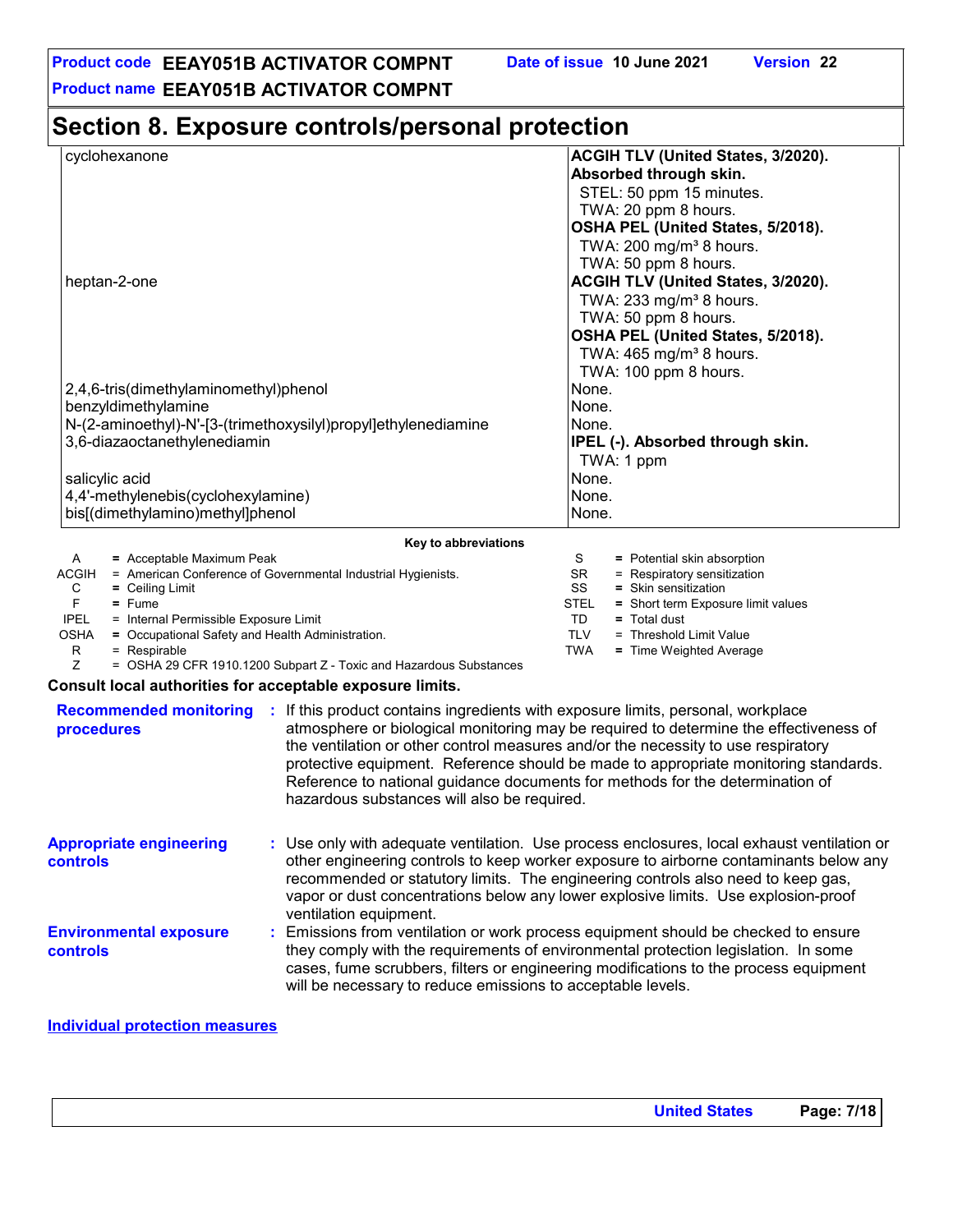**United States Page: 8/18**

**Product name EEAY051B ACTIVATOR COMPNT**

# **Section 8. Exposure controls/personal protection**

| <b>Hygiene measures</b>       | : Wash hands, forearms and face thoroughly after handling chemical products, before<br>eating, smoking and using the lavatory and at the end of the working period.<br>Appropriate techniques should be used to remove potentially contaminated clothing.<br>Contaminated work clothing should not be allowed out of the workplace. Wash<br>contaminated clothing before reusing. Ensure that eyewash stations and safety<br>showers are close to the workstation location.                                                                                                                                            |
|-------------------------------|------------------------------------------------------------------------------------------------------------------------------------------------------------------------------------------------------------------------------------------------------------------------------------------------------------------------------------------------------------------------------------------------------------------------------------------------------------------------------------------------------------------------------------------------------------------------------------------------------------------------|
| <b>Eye/face protection</b>    | : Chemical splash goggles and face shield.                                                                                                                                                                                                                                                                                                                                                                                                                                                                                                                                                                             |
| <b>Skin protection</b>        |                                                                                                                                                                                                                                                                                                                                                                                                                                                                                                                                                                                                                        |
| <b>Hand protection</b>        | : Chemical-resistant, impervious gloves complying with an approved standard should be<br>worn at all times when handling chemical products if a risk assessment indicates this is<br>necessary. Considering the parameters specified by the glove manufacturer, check<br>during use that the gloves are still retaining their protective properties. It should be<br>noted that the time to breakthrough for any glove material may be different for different<br>glove manufacturers. In the case of mixtures, consisting of several substances, the<br>protection time of the gloves cannot be accurately estimated. |
| <b>Gloves</b>                 | : nitrile neoprene                                                                                                                                                                                                                                                                                                                                                                                                                                                                                                                                                                                                     |
| <b>Body protection</b>        | Personal protective equipment for the body should be selected based on the task being<br>performed and the risks involved and should be approved by a specialist before<br>handling this product. When there is a risk of ignition from static electricity, wear anti-<br>static protective clothing. For the greatest protection from static discharges, clothing<br>should include anti-static overalls, boots and gloves.                                                                                                                                                                                           |
| <b>Other skin protection</b>  | : Appropriate footwear and any additional skin protection measures should be selected<br>based on the task being performed and the risks involved and should be approved by a<br>specialist before handling this product.                                                                                                                                                                                                                                                                                                                                                                                              |
| <b>Respiratory protection</b> | : Respirator selection must be based on known or anticipated exposure levels, the<br>hazards of the product and the safe working limits of the selected respirator. If workers<br>are exposed to concentrations above the exposure limit, they must use appropriate,<br>certified respirators. Use a properly fitted, air-purifying or air-fed respirator complying<br>with an approved standard if a risk assessment indicates this is necessary.<br>The respiratory protection shall be in accordance to 29 CFR 1910.134.                                                                                            |

# **Section 9. Physical and chemical properties**

| <b>Appearance</b>                               |    |                                                   |
|-------------------------------------------------|----|---------------------------------------------------|
| <b>Physical state</b>                           |    | $:$ Liquid.                                       |
| <b>Color</b>                                    |    | : Clear.                                          |
| <b>Odor</b>                                     | ÷. | Not available.                                    |
| <b>Odor threshold</b>                           | ۰. | Not available.                                    |
| рH                                              |    | : Not applicable.                                 |
| <b>Melting point</b>                            |    | : Not available.                                  |
| <b>Boiling point</b>                            |    | : 117.22 to 316.11 °C (243 to 601 °F)             |
| <b>Flash point</b>                              |    | : Closed cup: $31.67^{\circ}$ C (89 $^{\circ}$ F) |
| <b>Auto-ignition temperature</b>                |    | : Not available.                                  |
| <b>Decomposition temperature</b>                |    | $:$ Not available.                                |
| <b>Flammability (solid, gas)</b>                |    | : Not available.                                  |
| Lower and upper explosive<br>(flammable) limits |    | : Not available.                                  |
| <b>Evaporation rate</b>                         |    | : Not available.                                  |
|                                                 |    |                                                   |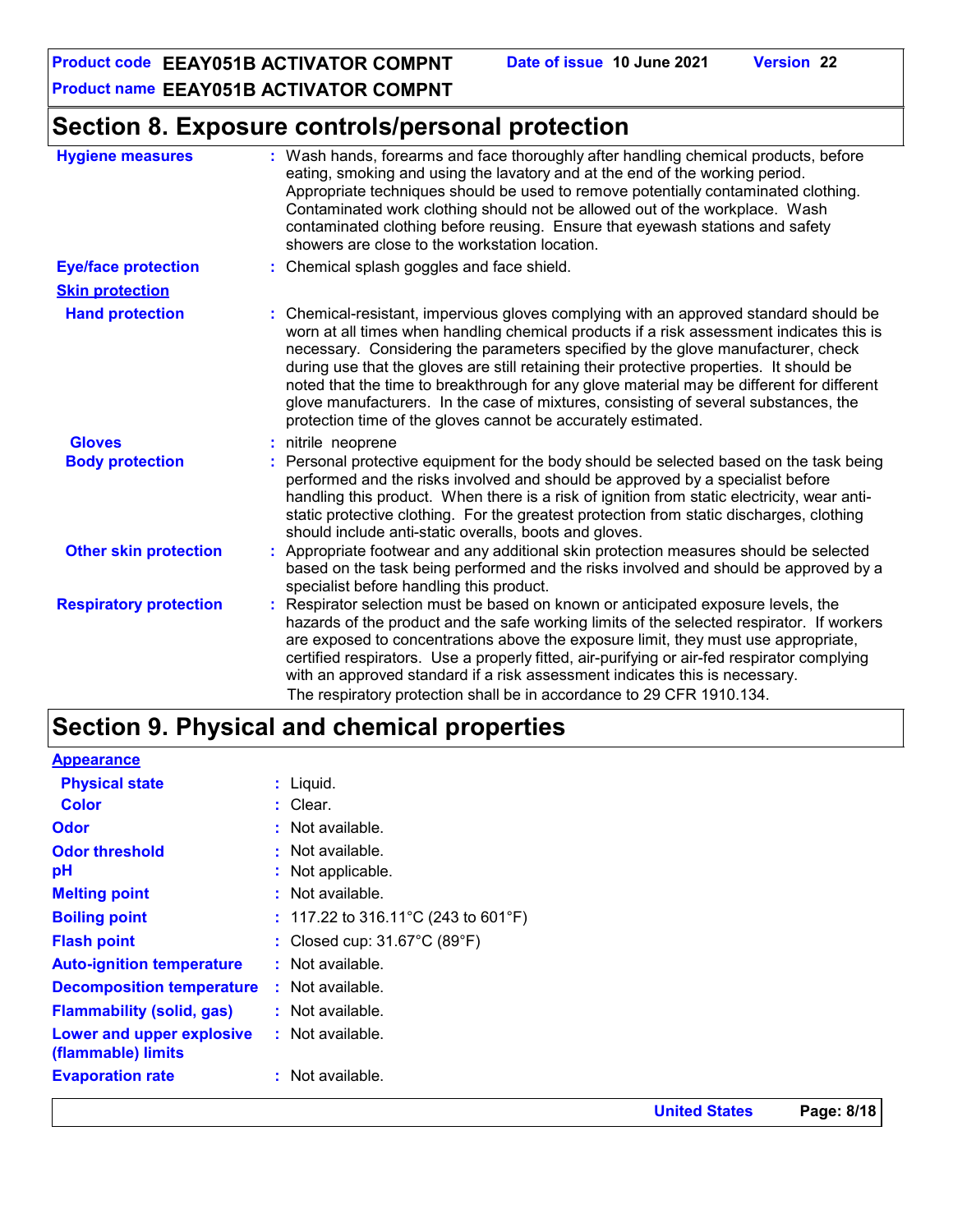# **Section 9. Physical and chemical properties**

| <b>Vapor pressure</b>                                                  | : Not available.                                                                    |
|------------------------------------------------------------------------|-------------------------------------------------------------------------------------|
| <b>Vapor density</b>                                                   | : Not available.                                                                    |
| <b>Relative density</b>                                                | : 0.95                                                                              |
| Density (Ibs / gal)                                                    | : 7.93                                                                              |
| <b>Solubility</b><br><b>Partition coefficient: n-</b><br>octanol/water | : Insoluble in the following materials: cold water.<br>: Mot applicable.            |
| <b>Viscosity</b>                                                       | : $\overline{\mathsf{K}}$ inematic (40°C (104°F)): >21 mm <sup>2</sup> /s (>21 cSt) |
| <b>VOC</b>                                                             | $: 299$ g/l                                                                         |

# **Section 10. Stability and reactivity**

| <b>Reactivity</b>                            | : No specific test data related to reactivity available for this product or its ingredients.                                                  |
|----------------------------------------------|-----------------------------------------------------------------------------------------------------------------------------------------------|
| <b>Chemical stability</b>                    | : The product is stable.                                                                                                                      |
| <b>Possibility of hazardous</b><br>reactions | : Under normal conditions of storage and use, hazardous reactions will not occur.                                                             |
| <b>Conditions to avoid</b>                   | : When exposed to high temperatures may produce hazardous decomposition products.<br>Refer to protective measures listed in sections 7 and 8. |
| <b>Incompatible materials</b>                | : Keep away from the following materials to prevent strong exothermic reactions:<br>oxidizing agents, strong alkalis, strong acids.           |
| <b>Hazardous decomposition</b><br>products   | : Depending on conditions, decomposition products may include the following materials:<br>carbon oxides nitrogen oxides metal oxide/oxides    |

# **Section 11. Toxicological information**

#### **Information on toxicological effects**

#### **Acute toxicity**

| <b>Product/ingredient name</b> | <b>Result</b>                   | <b>Species</b> | <b>Dose</b>               | <b>Exposure</b> |
|--------------------------------|---------------------------------|----------------|---------------------------|-----------------|
| benzyl alcohol                 | LC50 Inhalation Dusts and mists | Rat            | $>4178$ mg/m <sup>3</sup> | 4 hours         |
|                                | LD50 Dermal                     | Rabbit         | 2000 mg/kg                |                 |
|                                | LD50 Oral                       | Rat            | $1.23$ g/kg               |                 |
| 4-methylpentan-2-one           | <b>LC50 Inhalation Vapor</b>    | Rat            | $12.3$ mg/l               | 4 hours         |
|                                | LD50 Dermal                     | Rabbit         | >5000 mg/kg               |                 |
|                                | LD50 Oral                       | Rat            | $2.08$ g/kg               |                 |
| cyclohexanone                  | LC50 Inhalation Gas.            | Rat            | 8000 ppm                  | 4 hours         |
|                                | <b>LC50 Inhalation Vapor</b>    | Rat            | $11$ mg/l                 | 4 hours         |
|                                | LD50 Dermal                     | Rabbit         | 1100 mg/kg                |                 |
|                                | LD50 Oral                       | Rat            | $1.54$ g/kg               |                 |
| heptan-2-one                   | <b>LC50 Inhalation Vapor</b>    | Rat            | 16.7 mg/l                 | 4 hours         |
|                                | LD50 Dermal                     | Rabbit         | 10.206 g/kg               |                 |
|                                | LD50 Oral                       | Rat            | $1.6$ g/kg                |                 |
| $2,4,6$ -tris                  | LD50 Dermal                     | Rabbit         | 1.28 g/kg                 |                 |
|                                |                                 |                | <b>United States</b>      | Page: 9/18      |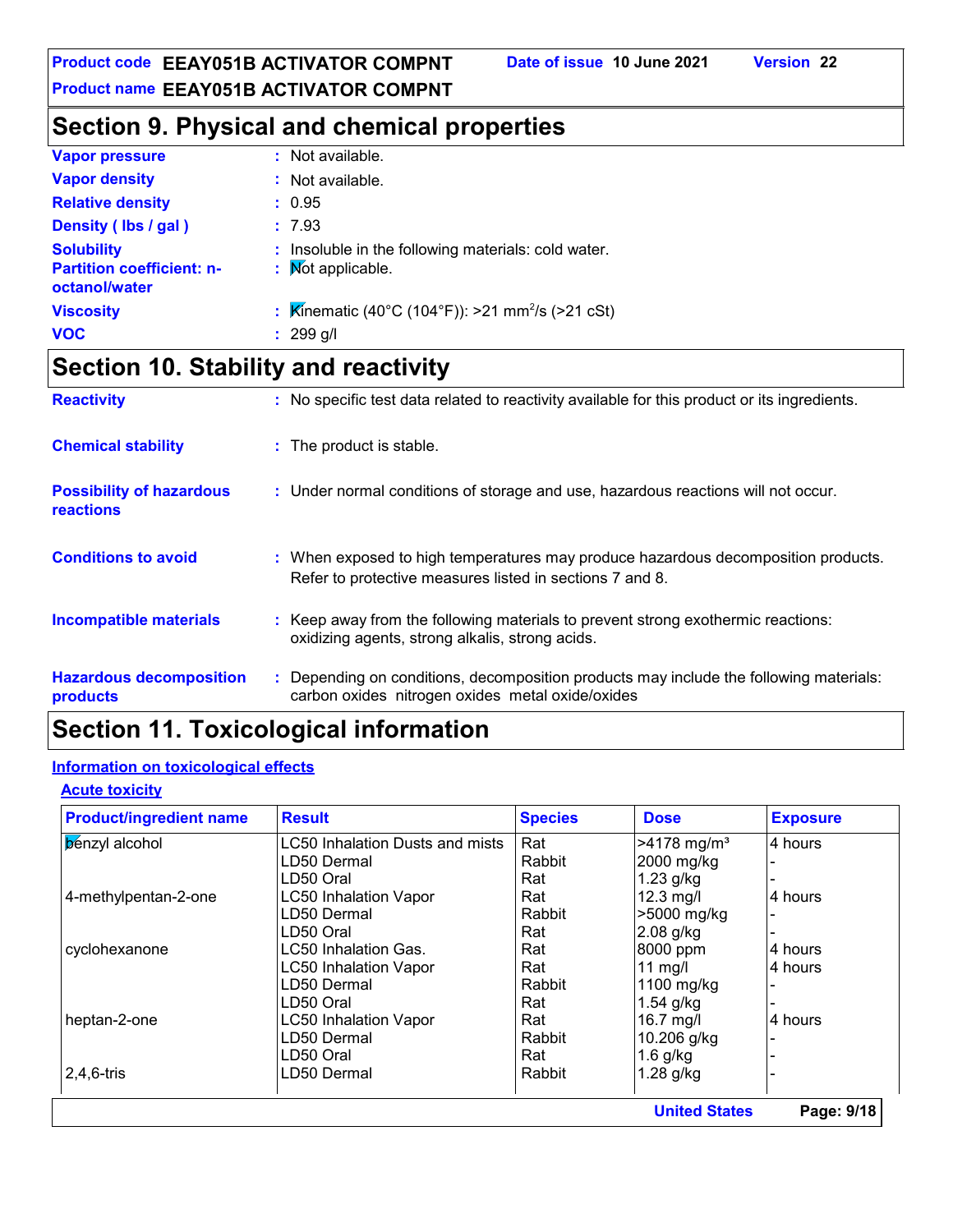# **Section 11. Toxicological information**

| (dimethylaminomethyl)phenol         |                                                      |             |                |                |                                                    |              |               |                          |                    |
|-------------------------------------|------------------------------------------------------|-------------|----------------|----------------|----------------------------------------------------|--------------|---------------|--------------------------|--------------------|
|                                     | LD50 Dermal                                          |             |                |                | Rat                                                |              |               | 1280 mg/kg               |                    |
|                                     | LD50 Oral                                            |             |                |                | Rat                                                |              |               | 1200 mg/kg               |                    |
| benzyldimethylamine                 | LD50 Dermal                                          |             |                |                | Rabbit<br>Rat                                      |              | 1.16 g/kg     |                          |                    |
| 3,6-diazaoctanethylenediamin        | LD50 Oral<br>LD50 Dermal                             |             |                |                | Rabbit                                             |              |               | 0.239 g/kg<br>1465 mg/kg |                    |
|                                     | LD50 Oral                                            |             |                |                | Rat                                                |              |               | 1716 mg/kg               |                    |
| salicylic acid                      | LD50 Oral                                            |             |                |                | Rat                                                |              |               | 0.891 g/kg               |                    |
| 4,4'-methylenebis                   | LD50 Dermal                                          |             |                |                | Rabbit                                             |              | 2.11 g/kg     |                          |                    |
| (cyclohexylamine)                   |                                                      |             |                |                |                                                    |              |               |                          |                    |
|                                     | LD50 Oral                                            |             |                |                | Rat                                                |              |               | 0.625 g/kg               |                    |
| <b>Conclusion/Summary</b>           | : There are no data available on the mixture itself. |             |                |                |                                                    |              |               |                          |                    |
| <b>Irritation/Corrosion</b>         |                                                      |             |                |                |                                                    |              |               |                          |                    |
| <b>Product/ingredient name</b>      | <b>Result</b>                                        |             |                | <b>Species</b> |                                                    | <b>Score</b> |               | <b>Exposure</b>          | <b>Observation</b> |
| $2,4,6$ -tris                       | Skin - Visible necrosis                              |             |                | Rabbit         |                                                    |              |               | 4 hours                  | 7 days             |
| (dimethylaminomethyl)phenol         |                                                      |             |                |                |                                                    |              |               |                          |                    |
| <b>Conclusion/Summary</b>           |                                                      |             |                |                |                                                    |              |               |                          |                    |
| <b>Skin</b>                         | There are no data available on the mixture itself.   |             |                |                |                                                    |              |               |                          |                    |
| <b>Eyes</b>                         |                                                      |             |                |                | There are no data available on the mixture itself. |              |               |                          |                    |
| <b>Respiratory</b>                  | There are no data available on the mixture itself.   |             |                |                |                                                    |              |               |                          |                    |
| <b>Sensitization</b>                |                                                      |             |                |                |                                                    |              |               |                          |                    |
| <b>Product/ingredient name</b>      | <b>Route of</b>                                      |             | <b>Species</b> |                |                                                    |              | <b>Result</b> |                          |                    |
|                                     | exposure                                             |             |                |                |                                                    |              |               |                          |                    |
| Formaldehyde, polymer with          | skin                                                 |             | Guinea pig     |                |                                                    |              |               | Sensitizing              |                    |
| benzenamine, hydrogenated           |                                                      |             |                |                |                                                    |              |               |                          |                    |
| 2,4,6-tris                          | skin                                                 |             | Guinea pig     |                |                                                    |              |               | Sensitizing              |                    |
| (dimethylaminomethyl)phenol         |                                                      |             |                |                |                                                    |              |               |                          |                    |
| 3,6-diazaoctanethylenediamin   skin |                                                      |             | Guinea pig     |                |                                                    |              |               | Sensitizing              |                    |
| <b>Conclusion/Summary</b>           |                                                      |             |                |                |                                                    |              |               |                          |                    |
| <b>Skin</b>                         | There are no data available on the mixture itself.   |             |                |                |                                                    |              |               |                          |                    |
| <b>Respiratory</b>                  | There are no data available on the mixture itself.   |             |                |                |                                                    |              |               |                          |                    |
| <b>Mutagenicity</b>                 |                                                      |             |                |                |                                                    |              |               |                          |                    |
| <b>Conclusion/Summary</b>           | : There are no data available on the mixture itself. |             |                |                |                                                    |              |               |                          |                    |
| <b>Carcinogenicity</b>              |                                                      |             |                |                |                                                    |              |               |                          |                    |
| <b>Conclusion/Summary</b>           | : There are no data available on the mixture itself. |             |                |                |                                                    |              |               |                          |                    |
| <b>Classification</b>               |                                                      |             |                |                |                                                    |              |               |                          |                    |
| <b>Product/ingredient name</b>      | <b>OSHA</b>                                          | <b>IARC</b> | <b>NTP</b>     |                |                                                    |              |               |                          |                    |
| 4-methylpentan-2-one                | $\blacksquare$                                       | 2B          |                |                |                                                    |              |               |                          |                    |
| cyclohexanone                       | $\overline{\phantom{a}}$                             | $\sqrt{3}$  |                |                |                                                    |              |               |                          |                    |

**Carcinogen Classification code:**

**IARC: 1, 2A, 2B, 3, 4 NTP: Known to be a human carcinogen; Reasonably anticipated to be a human carcinogen OSHA: + Not listed/not regulated: -**

**United States Page: 10/18**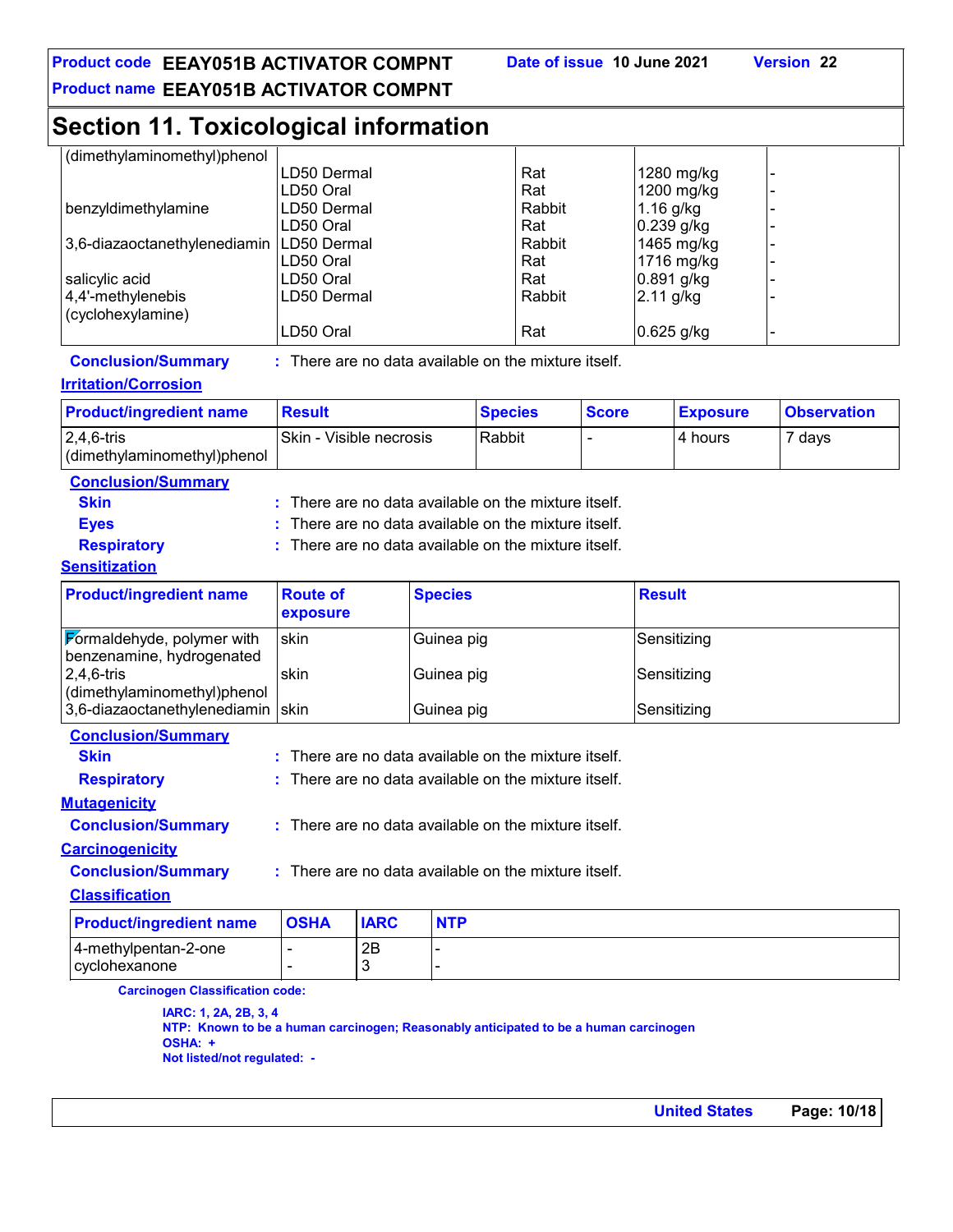# **Section 11. Toxicological information**

## **Reproductive toxicity**

**Conclusion/Summary :**

There are no data available on the mixture itself.

#### **Teratogenicity**

**Conclusion/Summary :** : There are no data available on the mixture itself.

#### **Specific target organ toxicity (single exposure)**

| <b>Name</b>          | <b>Category</b> | <b>Route of</b><br>exposure | <b>Target organs</b>              |
|----------------------|-----------------|-----------------------------|-----------------------------------|
| 4-methylpentan-2-one | Category 3      |                             | Respiratory tract<br>l irritation |
| l heptan-2-one_      | Category 3      |                             | Narcotic effects                  |

#### **Specific target organ toxicity (repeated exposure)**

| <b>Name</b>                                          | <b>Category</b> | <b>Route of</b><br><b>exposure</b> | <b>Target organs</b> |
|------------------------------------------------------|-----------------|------------------------------------|----------------------|
| Formaldehyde, polymer with benzenamine, hydrogenated | Category 2      | loral                              | kidneys              |
| $ 4,4'$ -methylenebis(cyclohexylamine)               | Category 2      | loral                              |                      |

**Target organs :** Contains material which causes damage to the following organs: blood, liver, heart, brain, central nervous system (CNS).

Contains material which may cause damage to the following organs: kidneys, peripheral nervous system, gastrointestinal tract, upper respiratory tract, skin, bones, eye, lens or cornea, muscle tissue.

#### **Aspiration hazard**

Not available.

#### **Information on the likely routes of exposure**

#### **Potential acute health effects Inhalation :** Harmful if inhaled. **Ingestion :** Harmful if swallowed. Corrosive to the digestive tract. Causes burns. **Skin contact :** Causes severe burns. Defatting to the skin. May cause an allergic skin reaction. **Eye contact :** Causes serious eye damage. **Over-exposure signs/symptoms Skin contact Inhalation**  The Superse symptoms may include the following: reduced fetal weight increase in fetal deaths skeletal malformations Adverse symptoms may include the following: **:** pain or irritation redness dryness cracking blistering may occur reduced fetal weight increase in fetal deaths **Eye contact :** Adverse symptoms may include the following: pain watering redness

**United States Page: 11/18**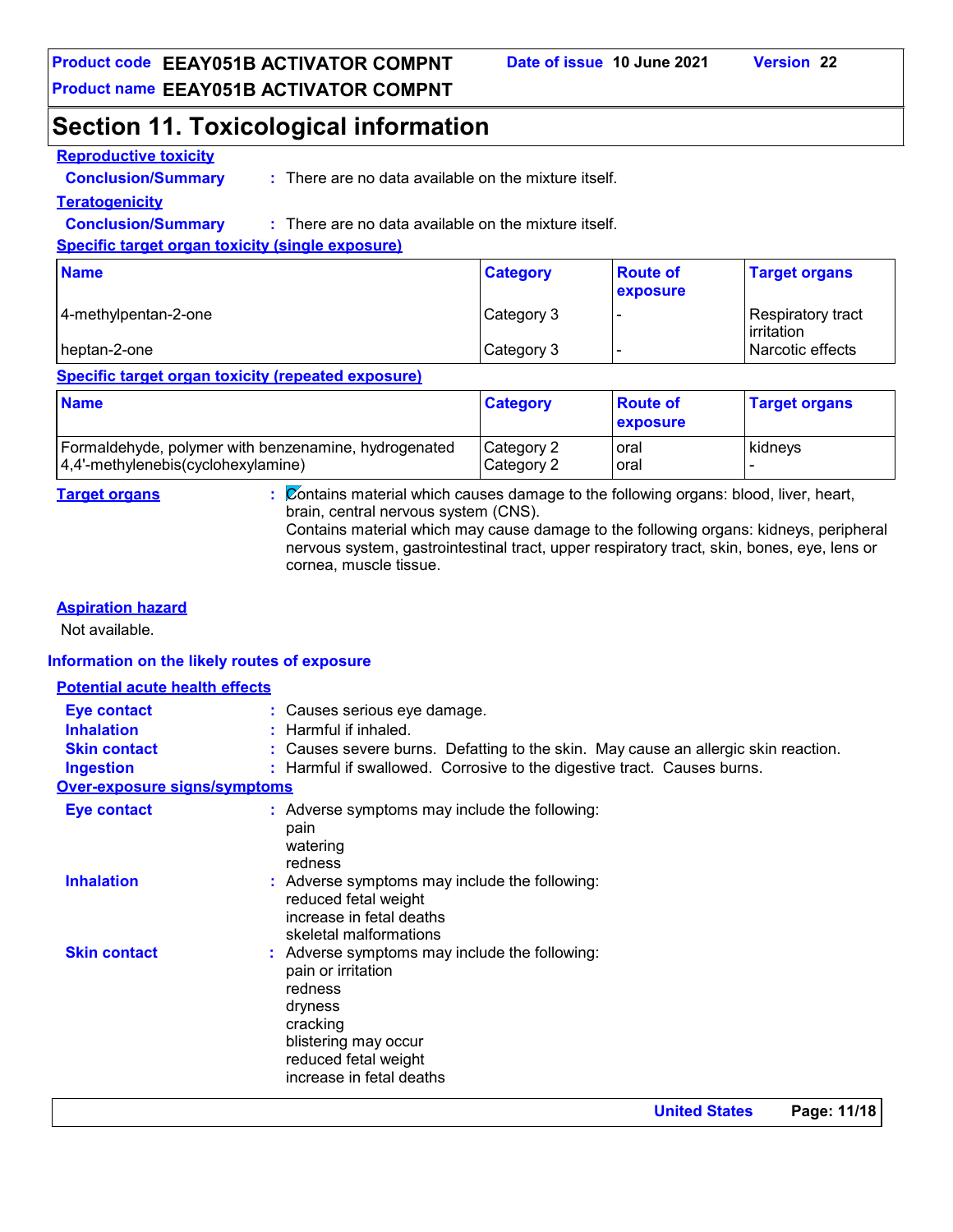**Product code EEAY051B ACTIVATOR COMPNT Date of issue 10 June 2021 Version 22**

**Product name EEAY051B ACTIVATOR COMPNT**

# **Section 11. Toxicological information**

| skeletal malformations<br><b>Ingestion</b><br>: Adverse symptoms may include the following:<br>stomach pains<br>reduced fetal weight<br>increase in fetal deaths |  |                                                                                                                                                                                                                                                                                                                                                                                                                                                                                                                                                                                                                                                                                                                                                                                                                                                                                                                                                                                                                                                                                                                                           |                  |                          |                                       |                                         |                                                      |
|------------------------------------------------------------------------------------------------------------------------------------------------------------------|--|-------------------------------------------------------------------------------------------------------------------------------------------------------------------------------------------------------------------------------------------------------------------------------------------------------------------------------------------------------------------------------------------------------------------------------------------------------------------------------------------------------------------------------------------------------------------------------------------------------------------------------------------------------------------------------------------------------------------------------------------------------------------------------------------------------------------------------------------------------------------------------------------------------------------------------------------------------------------------------------------------------------------------------------------------------------------------------------------------------------------------------------------|------------------|--------------------------|---------------------------------------|-----------------------------------------|------------------------------------------------------|
|                                                                                                                                                                  |  | skeletal malformations                                                                                                                                                                                                                                                                                                                                                                                                                                                                                                                                                                                                                                                                                                                                                                                                                                                                                                                                                                                                                                                                                                                    |                  |                          |                                       |                                         |                                                      |
| Delayed and immediate effects and also chronic effects from short and long term exposure                                                                         |  |                                                                                                                                                                                                                                                                                                                                                                                                                                                                                                                                                                                                                                                                                                                                                                                                                                                                                                                                                                                                                                                                                                                                           |                  |                          |                                       |                                         |                                                      |
| <b>Conclusion/Summary</b>                                                                                                                                        |  | : There are no data available on the mixture itself. Exposure to component solvent vapor<br>concentrations in excess of the stated occupational exposure limit may result in adverse<br>health effects such as mucous membrane and respiratory system irritation and adverse<br>effects on the kidneys, liver and central nervous system. Symptoms and signs include<br>headache, dizziness, fatigue, muscular weakness, drowsiness and, in extreme cases,<br>loss of consciousness. Solvents may cause some of the above effects by absorption<br>through the skin. There is some evidence that repeated exposure to organic solvent<br>vapors in combination with constant loud noise can cause greater hearing loss than<br>expected from exposure to noise alone. If splashed in the eyes, the liquid may cause<br>irritation and reversible damage. Ingestion may cause nausea, diarrhea and vomiting.<br>This takes into account, where known, delayed and immediate effects and also chronic<br>effects of components from short-term and long-term exposure by oral, inhalation and<br>dermal routes of exposure and eye contact. |                  |                          |                                       |                                         |                                                      |
| <b>Short term exposure</b>                                                                                                                                       |  |                                                                                                                                                                                                                                                                                                                                                                                                                                                                                                                                                                                                                                                                                                                                                                                                                                                                                                                                                                                                                                                                                                                                           |                  |                          |                                       |                                         |                                                      |
| <b>Potential immediate</b><br>effects                                                                                                                            |  | : There are no data available on the mixture itself.                                                                                                                                                                                                                                                                                                                                                                                                                                                                                                                                                                                                                                                                                                                                                                                                                                                                                                                                                                                                                                                                                      |                  |                          |                                       |                                         |                                                      |
| <b>Potential delayed effects</b>                                                                                                                                 |  | : There are no data available on the mixture itself.                                                                                                                                                                                                                                                                                                                                                                                                                                                                                                                                                                                                                                                                                                                                                                                                                                                                                                                                                                                                                                                                                      |                  |                          |                                       |                                         |                                                      |
| Long term exposure                                                                                                                                               |  |                                                                                                                                                                                                                                                                                                                                                                                                                                                                                                                                                                                                                                                                                                                                                                                                                                                                                                                                                                                                                                                                                                                                           |                  |                          |                                       |                                         |                                                      |
| <b>Potential immediate</b><br>effects                                                                                                                            |  | : There are no data available on the mixture itself.                                                                                                                                                                                                                                                                                                                                                                                                                                                                                                                                                                                                                                                                                                                                                                                                                                                                                                                                                                                                                                                                                      |                  |                          |                                       |                                         |                                                      |
| <b>Potential delayed effects</b>                                                                                                                                 |  | : There are no data available on the mixture itself.                                                                                                                                                                                                                                                                                                                                                                                                                                                                                                                                                                                                                                                                                                                                                                                                                                                                                                                                                                                                                                                                                      |                  |                          |                                       |                                         |                                                      |
| <b>Potential chronic health effects</b>                                                                                                                          |  |                                                                                                                                                                                                                                                                                                                                                                                                                                                                                                                                                                                                                                                                                                                                                                                                                                                                                                                                                                                                                                                                                                                                           |                  |                          |                                       |                                         |                                                      |
| <b>General</b>                                                                                                                                                   |  | : May cause damage to organs through prolonged or repeated exposure. Prolonged or<br>repeated contact can defat the skin and lead to irritation, cracking and/or dermatitis.<br>Once sensitized, a severe allergic reaction may occur when subsequently exposed to<br>very low levels.                                                                                                                                                                                                                                                                                                                                                                                                                                                                                                                                                                                                                                                                                                                                                                                                                                                    |                  |                          |                                       |                                         |                                                      |
| <b>Carcinogenicity</b>                                                                                                                                           |  | : Suspected of causing cancer. Risk of cancer depends on duration and level of<br>exposure.                                                                                                                                                                                                                                                                                                                                                                                                                                                                                                                                                                                                                                                                                                                                                                                                                                                                                                                                                                                                                                               |                  |                          |                                       |                                         |                                                      |
| <b>Mutagenicity</b>                                                                                                                                              |  | : No known significant effects or critical hazards.                                                                                                                                                                                                                                                                                                                                                                                                                                                                                                                                                                                                                                                                                                                                                                                                                                                                                                                                                                                                                                                                                       |                  |                          |                                       |                                         |                                                      |
| <b>Reproductive toxicity</b>                                                                                                                                     |  | : Suspected of damaging fertility or the unborn child.                                                                                                                                                                                                                                                                                                                                                                                                                                                                                                                                                                                                                                                                                                                                                                                                                                                                                                                                                                                                                                                                                    |                  |                          |                                       |                                         |                                                      |
| <b>Numerical measures of toxicity</b>                                                                                                                            |  |                                                                                                                                                                                                                                                                                                                                                                                                                                                                                                                                                                                                                                                                                                                                                                                                                                                                                                                                                                                                                                                                                                                                           |                  |                          |                                       |                                         |                                                      |
| <b>Acute toxicity estimates</b>                                                                                                                                  |  |                                                                                                                                                                                                                                                                                                                                                                                                                                                                                                                                                                                                                                                                                                                                                                                                                                                                                                                                                                                                                                                                                                                                           |                  |                          |                                       |                                         |                                                      |
| <b>Product/ingredient name</b>                                                                                                                                   |  |                                                                                                                                                                                                                                                                                                                                                                                                                                                                                                                                                                                                                                                                                                                                                                                                                                                                                                                                                                                                                                                                                                                                           | Oral (mg/<br>kg) | <b>Dermal</b><br>(mg/kg) | <b>Inhalation</b><br>(gases)<br>(ppm) | <b>Inhalation</b><br>(vapors)<br>(mg/l) | <b>Inhalation</b><br>(dusts and<br>mists) (mg/<br>I) |
|                                                                                                                                                                  |  |                                                                                                                                                                                                                                                                                                                                                                                                                                                                                                                                                                                                                                                                                                                                                                                                                                                                                                                                                                                                                                                                                                                                           |                  |                          |                                       |                                         |                                                      |
|                                                                                                                                                                  |  |                                                                                                                                                                                                                                                                                                                                                                                                                                                                                                                                                                                                                                                                                                                                                                                                                                                                                                                                                                                                                                                                                                                                           |                  |                          |                                       | <b>United States</b>                    | Page: 12/18                                          |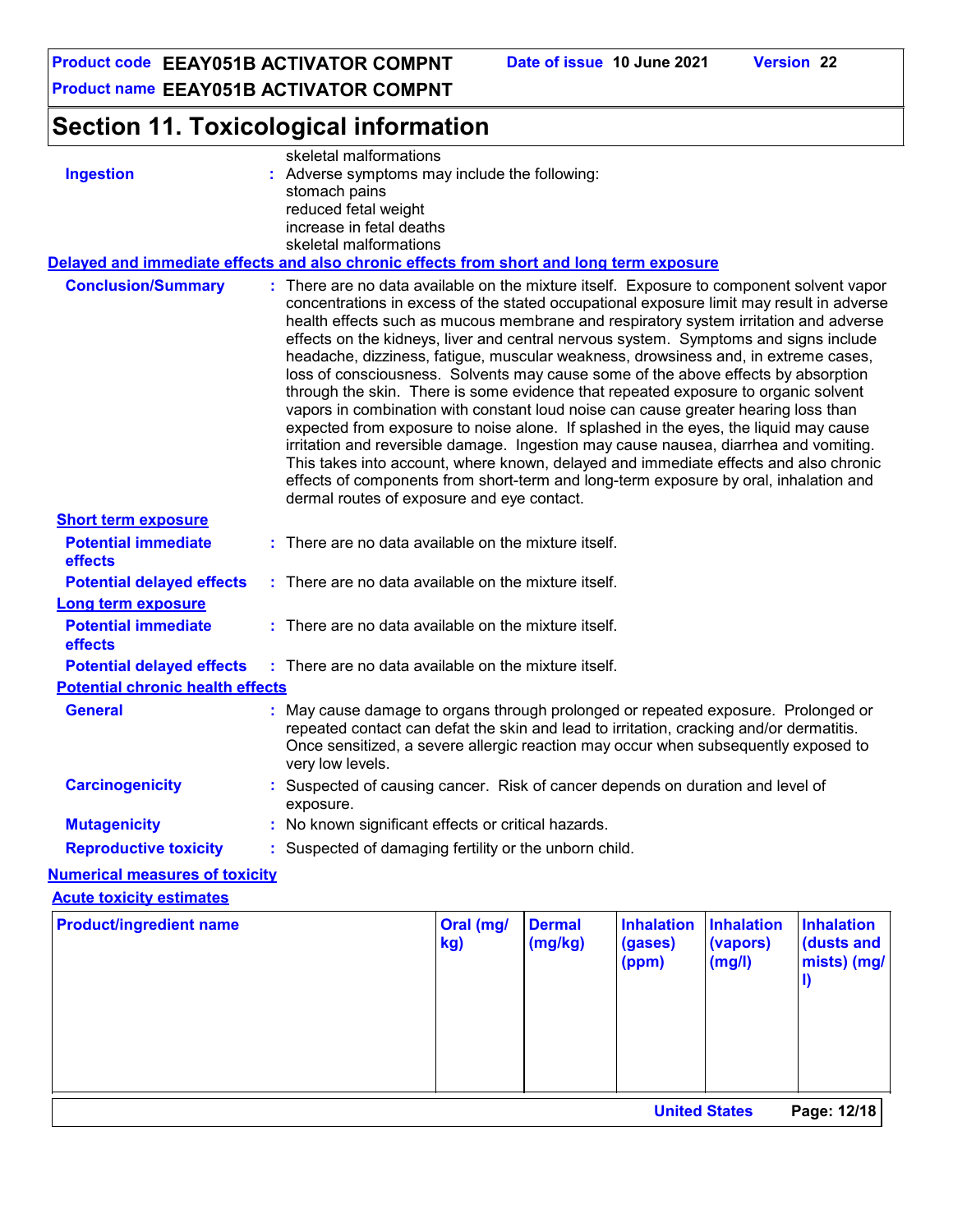# **Section 11. Toxicological information**

| <b>EEAY051B ACTIVATOR COMPNT</b>        | 1011.3     | 2307.2 | 39861.4 | 18.3 | 1.9 |
|-----------------------------------------|------------|--------|---------|------|-----|
| benzyl alcohol                          | 1230       | 2000   | N/A     | N/A  | 1.5 |
| Formaldehyde, polymer with benzenamine, | 500        | N/A    | N/A     | N/A  | N/A |
| hydrogenated                            |            |        |         |      |     |
| 4-methylpentan-2-one                    | 2080       | N/A    | N/A     | 12.3 | 1.5 |
| cyclohexanone                           | 1540       | 1100   | 8000    | 11   | N/A |
| heptan-2-one                            | 1600       | 10206  | N/A     | 16.7 | 1.5 |
| 2,4,6-tris(dimethylaminomethyl)phenol   | 1200       | 1280   | N/A     | N/A  | N/A |
| benzyldimethylamine                     | <b>500</b> | 1160   | N/A     | 11   | 1.5 |
| 3,6-diazaoctanethylenediamin            | 1716       | 1465   | N/A     | N/A  | N/A |
| salicylic acid                          | 891        | N/A    | N/A     | N/A  | N/A |
| 4,4'-methylenebis(cyclohexylamine)      | 625        | 2110   | N/A     | N/A  | N/A |

# **Section 12. Ecological information**

# **Toxicity**

| <b>Product/ingredient name</b>                          | <b>Result</b>                       | <b>Species</b>                            | <b>Exposure</b> |
|---------------------------------------------------------|-------------------------------------|-------------------------------------------|-----------------|
| Formaldehyde, polymer with<br>benzenamine, hydrogenated | Acute EC50 63 mg/l                  | Fish                                      | 96 hours        |
| 4-methylpentan-2-one                                    | Acute LC50 >179 mg/l                | Fish                                      | 96 hours        |
| heptan-2-one                                            | Acute LC50 131 mg/l                 | Fish                                      | 96 hours        |
| $2,4,6$ -tris<br>dimethylaminomethyl)phenol             | Acute LC50 175 mg/l                 | Fish                                      | 96 hours        |
| salicylic acid                                          | Acute EC50 1147.57 mg/l Fresh water | Daphnia - Daphnia longispina -<br>Neonate | 48 hours        |
|                                                         | Chronic NOEC 5.6 mg/l Fresh water   | Daphnia - Daphnia magna -<br>Neonate      | 21 days         |

# **Persistence and degradability**

| <b>Product/ingredient name</b>                         | <b>Test</b>              | <b>Result</b>                                          |                   | <b>Dose</b> |  | <b>Inoculum</b>               |  |
|--------------------------------------------------------|--------------------------|--------------------------------------------------------|-------------------|-------------|--|-------------------------------|--|
| 4-methylpentan-2-one<br>heptan-2-one                   | OECD 301F<br>OECD 310    | 83 % - Readily - 28 days<br>$ 69% - Readily - 28 days$ |                   |             |  |                               |  |
| <b>Product/ingredient name</b>                         | <b>Aquatic half-life</b> |                                                        | <b>Photolysis</b> |             |  | <b>Biodegradability</b>       |  |
| benzyl alcohol<br>4-methylpentan-2-one<br>heptan-2-one |                          |                                                        |                   |             |  | Readily<br>Readily<br>Readily |  |

**Bioaccumulative potential**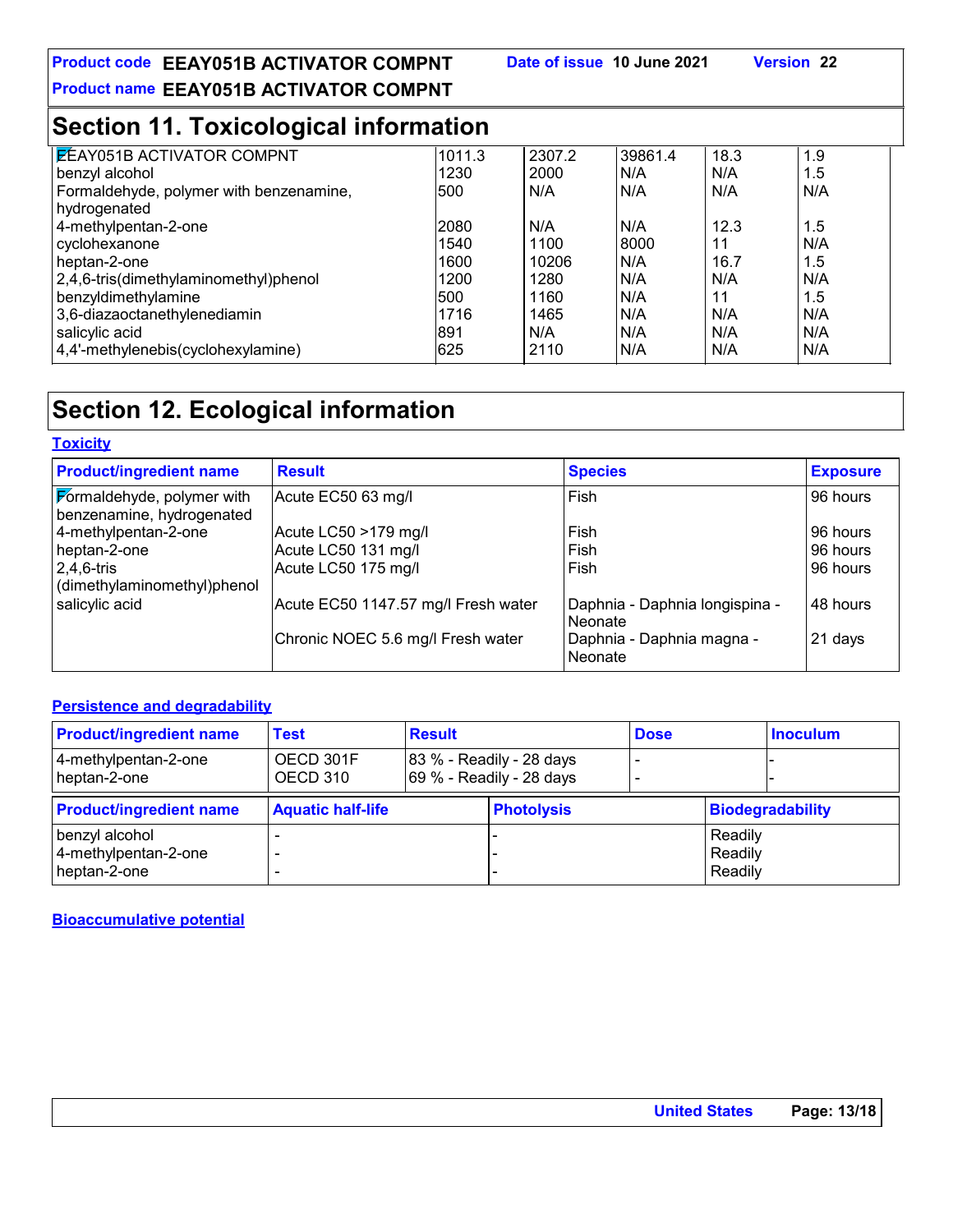# **Section 12. Ecological information**

| <b>Product/ingredient name</b> | $LogP_{ow}$       | <b>BCF</b> | <b>Potential</b> |
|--------------------------------|-------------------|------------|------------------|
| <b>b</b> enzyl alcohol         | 0.87              |            | low              |
| Formaldehyde, polymer with     |                   | 209 to 219 | low              |
| benzenamine, hydrogenated      |                   |            |                  |
| 4-methylpentan-2-one           | 1.9               |            | low              |
| cyclohexanone                  | 0.86              |            | low              |
| heptan-2-one                   | 2.26              |            | low              |
| $2,4,6$ -tris                  | 0.219             |            | low              |
| (dimethylaminomethyl)phenol    |                   |            |                  |
| benzyldimethylamine            | 1.98              | 14.13      | low              |
| 3,6-diazaoctanethylenediamin   | $-1.66$ to $-1.4$ |            | low              |
| salicylic acid                 | 2.21 to 2.26      |            | low              |
| 4,4'-methylenebis<br>2.03      |                   |            | low              |
| (cyclohexylamine)              |                   |            |                  |

#### **Mobility in soil**

**Soil/water partition coefficient (KOC)**

**:** Not available.

# **Section 13. Disposal considerations**

**Disposal methods :**

The generation of waste should be avoided or minimized wherever possible. Disposal of this product, solutions and any by-products should at all times comply with the requirements of environmental protection and waste disposal legislation and any regional local authority requirements. Dispose of surplus and non-recyclable products via a licensed waste disposal contractor. Waste should not be disposed of untreated to the sewer unless fully compliant with the requirements of all authorities with jurisdiction. Waste packaging should be recycled. Incineration or landfill should only be considered when recycling is not feasible. This material and its container must be disposed of in a safe way. Care should be taken when handling emptied containers that have not been cleaned or rinsed out. Empty containers or liners may retain some product residues. Vapor from product residues may create a highly flammable or explosive atmosphere inside the container. Do not cut, weld or grind used containers unless they have been cleaned thoroughly internally. Avoid dispersal of spilled material and runoff and contact with soil, waterways, drains and sewers.

**Disposal should be in accordance with applicable regional, national and local laws and regulations.**

**Refer to Section 7: HANDLING AND STORAGE and Section 8: EXPOSURE CONTROLS/PERSONAL PROTECTION for additional handling information and protection of employees. Section 6. Accidental release measures**

# **14. Transport information**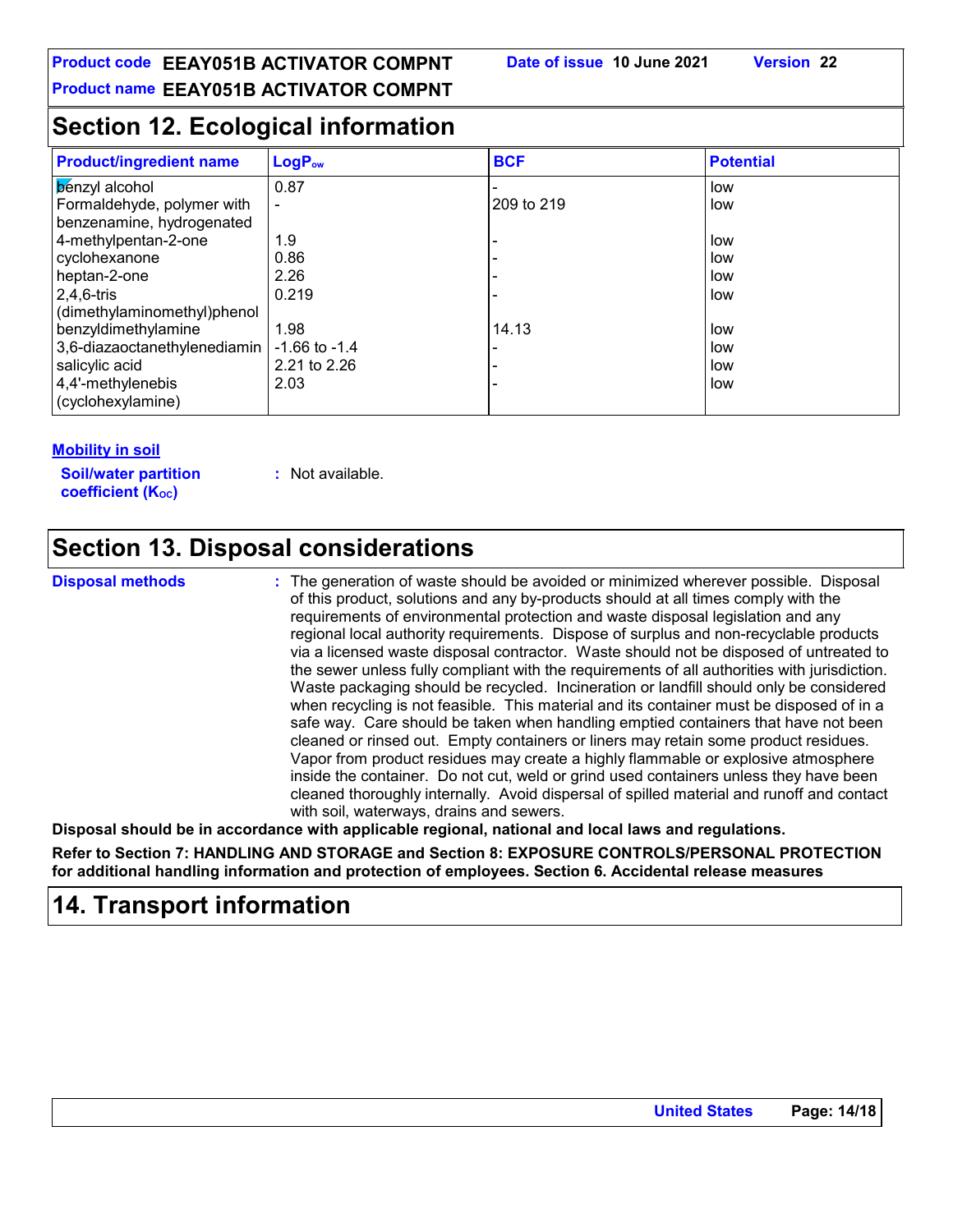# **14. Transport information**

|                                                      | <b>DOT</b>             | <b>IMDG</b>     | <b>IATA</b>     |
|------------------------------------------------------|------------------------|-----------------|-----------------|
| <b>UN number</b>                                     | UN1263                 | <b>UN1263</b>   | <b>UN1263</b>   |
| <b>UN proper shipping</b><br>name                    | <b>PAINT</b>           | <b>PAINT</b>    | PAINT           |
| <b>Transport hazard class 3</b><br>(e <sub>s</sub> ) |                        | 3               | 3               |
| <b>Packing group</b>                                 | Ш                      | Ш               | Ш               |
| <b>Environmental hazards</b>                         | No.                    | No.             | No.             |
| <b>Marine pollutant</b><br><b>substances</b>         | Not applicable.        | Not applicable. | Not applicable. |
| <b>Product RQ (lbs)</b>                              | 37374.7                | Not applicable. | Not applicable. |
| <b>RQ substances</b>                                 | (4-methylpentan-2-one) | Not applicable. | Not applicable. |

#### **Additional information**

- Package sizes shipped in quantities less than the product reportable quantity are not subject to the **:** RQ (reportable quantity) transportation requirements. **DOT**
- None identified. **: IMDG**
- **IATA :** None identified.
- **Special precautions for user Transport within user's premises:** always transport in closed containers that are **:** upright and secure. Ensure that persons transporting the product know what to do in the event of an accident or spillage.

**Transport in bulk according :** Not applicable. **to IMO instruments**

# **Section 15. Regulatory information**

#### **United States**

**United States inventory (TSCA 8b) :** All components are active or exempted.

**SARA 302/304**

**SARA 304 RQ :** Not applicable.

**Composition/information on ingredients**

No products were found.

#### **SARA 311/312**

| <b>Classification</b> | : FLAMMABLE LIQUIDS - Category 3                |
|-----------------------|-------------------------------------------------|
|                       | <b>ACUTE TOXICITY (oral) - Category 4</b>       |
|                       | <b>ACUTE TOXICITY (inhalation) - Category 4</b> |
|                       | SKIN CORROSION - Category 1B                    |
|                       | SERIOUS EYE DAMAGE - Category 1                 |
|                       | SKIN SENSITIZATION - Category 1                 |
|                       | <b>CARCINOGENICITY - Category 2</b>             |
|                       | <b>TOXIC TO REPRODUCTION - Category 2</b>       |

**United States Page: 15/18**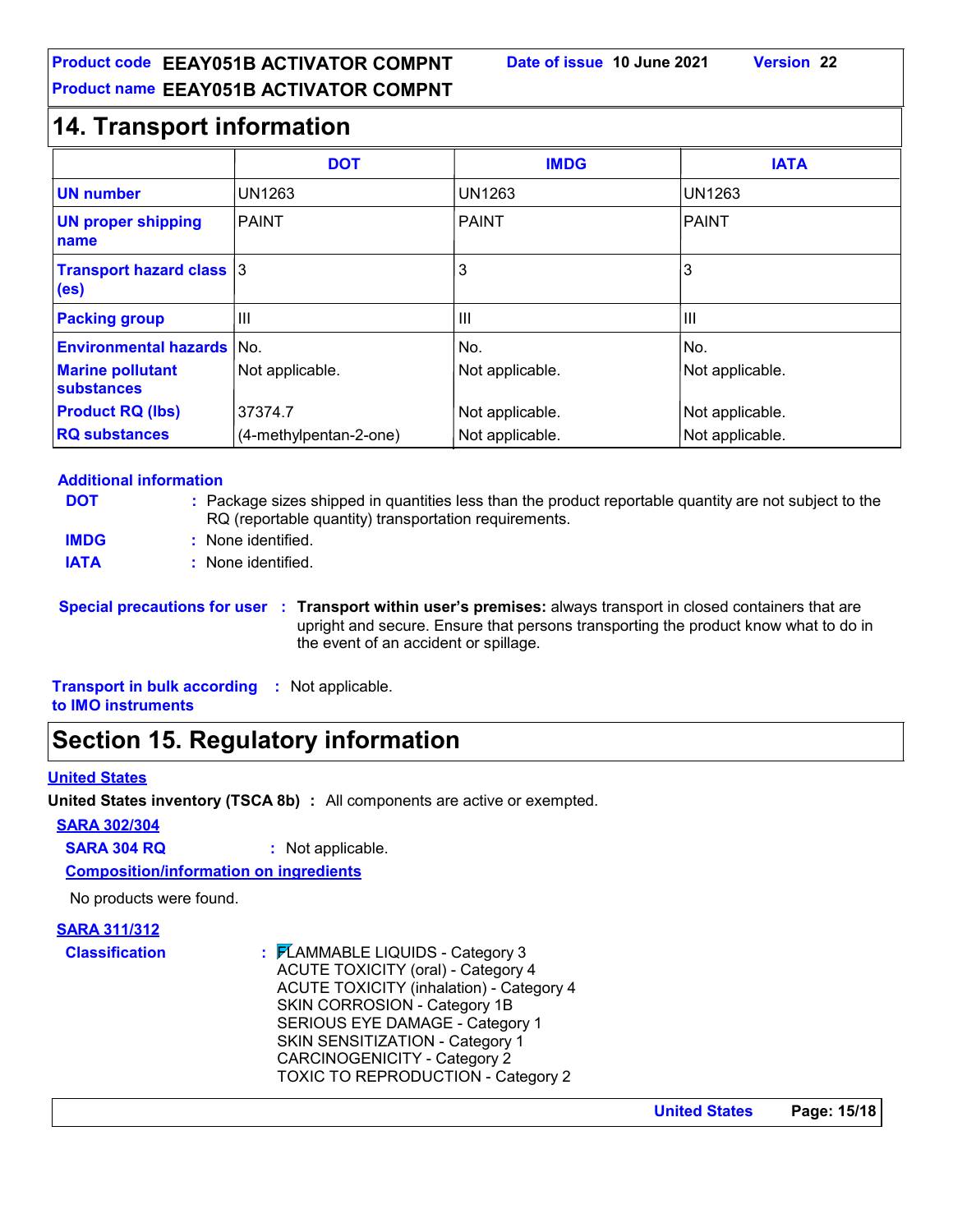# **Section 15. Regulatory information**

#### SPECIFIC TARGET ORGAN TOXICITY (REPEATED EXPOSURE) - Category 2 HNOC - Corrosive to digestive tract HNOC - Defatting irritant

#### **Composition/information on ingredients**

| <b>Name</b>                     | $\frac{9}{6}$  | <b>Classification</b>                            |
|---------------------------------|----------------|--------------------------------------------------|
| Polyaminoamide                  | $≥20 - ≤50$    | SERIOUS EYE DAMAGE - Category 1                  |
| benzyl alcohol                  | ≥10 - ≤16      | <b>ACUTE TOXICITY (oral) - Category 4</b>        |
|                                 |                | <b>ACUTE TOXICITY (dermal) - Category 4</b>      |
|                                 |                | <b>ACUTE TOXICITY (inhalation) - Category 4</b>  |
|                                 |                | EYE IRRITATION - Category 2A                     |
| Formaldehyde, polymer with      | ≥10 - ≤20      | <b>ACUTE TOXICITY (oral) - Category 4</b>        |
| benzenamine, hydrogenated       |                | SKIN CORROSION - Category 1C                     |
|                                 |                | SERIOUS EYE DAMAGE - Category 1                  |
|                                 |                |                                                  |
|                                 |                | SKIN SENSITIZATION - Category 1                  |
|                                 |                | SPECIFIC TARGET ORGAN TOXICITY (REPEATED         |
|                                 |                | EXPOSURE) - Category 2                           |
|                                 |                | HNOC - Defatting irritant                        |
| 4-methylpentan-2-one            | $≥10 - 20$     | FLAMMABLE LIQUIDS - Category 2                   |
|                                 |                | <b>ACUTE TOXICITY (inhalation) - Category 4</b>  |
|                                 |                | EYE IRRITATION - Category 2A                     |
|                                 |                | <b>CARCINOGENICITY - Category 2</b>              |
|                                 |                | SPECIFIC TARGET ORGAN TOXICITY (SINGLE EXPOSURE) |
|                                 |                | (Respiratory tract irritation) - Category 3      |
|                                 |                | <b>HNOC - Defatting irritant</b>                 |
| cyclohexanone                   | $≥5.0 - ≤10$   | <b>FLAMMABLE LIQUIDS - Category 3</b>            |
|                                 |                | <b>ACUTE TOXICITY (oral) - Category 4</b>        |
|                                 |                | <b>ACUTE TOXICITY (dermal) - Category 4</b>      |
|                                 |                |                                                  |
|                                 |                | <b>ACUTE TOXICITY (inhalation) - Category 4</b>  |
|                                 |                | SKIN IRRITATION - Category 2                     |
|                                 |                | SERIOUS EYE DAMAGE - Category 1                  |
| heptan-2-one                    | $≥5.0 - ≤10$   | FLAMMABLE LIQUIDS - Category 3                   |
|                                 |                | <b>ACUTE TOXICITY (oral) - Category 4</b>        |
|                                 |                | <b>ACUTE TOXICITY (inhalation) - Category 4</b>  |
|                                 |                | SPECIFIC TARGET ORGAN TOXICITY (SINGLE EXPOSURE) |
|                                 |                | (Narcotic effects) - Category 3                  |
|                                 |                | HNOC - Defatting irritant                        |
| 2,4,6-tris(dimethylaminomethyl) | $≥5.0 - ≤8.3$  | <b>ACUTE TOXICITY (oral) - Category 4</b>        |
| phenol                          |                | <b>ACUTE TOXICITY (dermal) - Category 4</b>      |
|                                 |                | SKIN CORROSION - Category 1C                     |
|                                 |                | SERIOUS EYE DAMAGE - Category 1                  |
|                                 |                | SKIN SENSITIZATION - Category 1B                 |
|                                 | $≥0.10 - ≤2.7$ |                                                  |
| benzyldimethylamine             |                | FLAMMABLE LIQUIDS - Category 3                   |
|                                 |                | <b>ACUTE TOXICITY (oral) - Category 4</b>        |
|                                 |                | <b>ACUTE TOXICITY (dermal) - Category 4</b>      |
|                                 |                | <b>ACUTE TOXICITY (inhalation) - Category 4</b>  |
|                                 |                | SKIN CORROSION - Category 1                      |
|                                 |                | SERIOUS EYE DAMAGE - Category 1                  |
| N-(2-aminoethyl)-N'-[3-         | $≥1.0 - ≤5.0$  | SKIN CORROSION - Category 1C                     |
| (trimethoxysilyl)propyl]        |                | SERIOUS EYE DAMAGE - Category 1                  |
| ethylenediamine                 |                | SKIN SENSITIZATION - Category 1B                 |
|                                 |                | HNOC - Defatting irritant                        |
|                                 |                |                                                  |
|                                 |                | Page: 16/18<br><b>United States</b>              |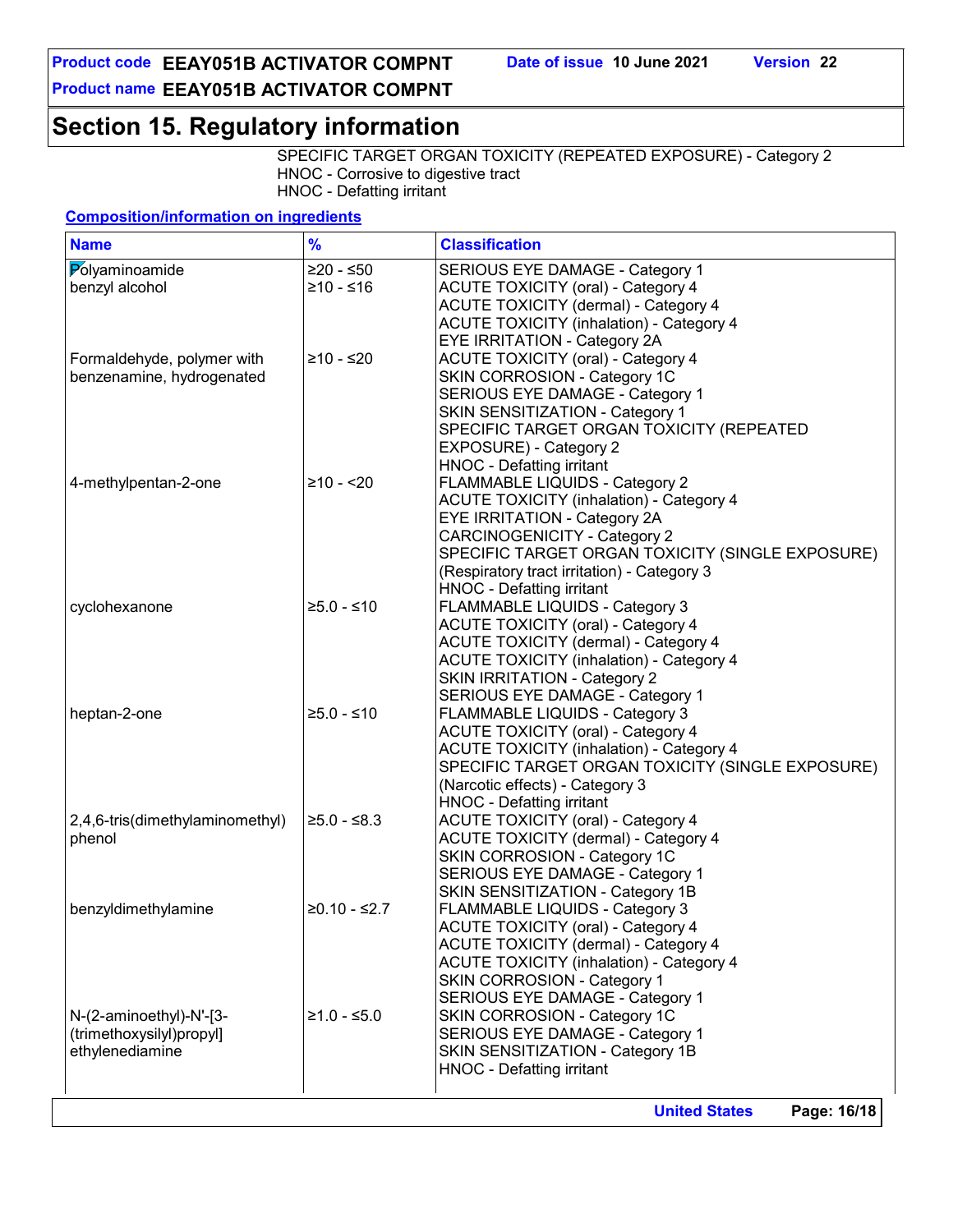**Product code EEAY051B ACTIVATOR COMPNT Date of issue 10 June 2021 Version 22**

**Product name EEAY051B ACTIVATOR COMPNT**

# **Section 15. Regulatory information**

| 3,6-diazaoctanethylenediamin | ≤1.9          | <b>ACUTE TOXICITY (oral) - Category 4</b>   |
|------------------------------|---------------|---------------------------------------------|
|                              |               | <b>ACUTE TOXICITY (dermal) - Category 4</b> |
|                              |               | SKIN CORROSION - Category 1                 |
|                              |               | SERIOUS EYE DAMAGE - Category 1             |
|                              |               | SKIN SENSITIZATION - Category 1B            |
|                              |               | HNOC - Corrosive to digestive tract         |
| salicylic acid               | $≥1.0 - ≤5.0$ | <b>COMBUSTIBLE DUSTS</b>                    |
|                              |               | <b>ACUTE TOXICITY (oral) - Category 4</b>   |
|                              |               | SERIOUS EYE DAMAGE - Category 1             |
|                              |               | <b>TOXIC TO REPRODUCTION - Category 2</b>   |
| 4,4'-methylenebis            | ≤1.9          | <b>ACUTE TOXICITY (oral) - Category 4</b>   |
| (cyclohexylamine)            |               | SKIN CORROSION - Category 1B                |
|                              |               | SERIOUS EYE DAMAGE - Category 1             |
|                              |               | SKIN SENSITIZATION - Category 1B            |
|                              |               | SPECIFIC TARGET ORGAN TOXICITY (REPEATED    |
|                              |               | EXPOSURE) - Category 2                      |
| bis[(dimethylamino)methyl]   | $≥1.0 - ≤5.0$ | SKIN CORROSION - Category 1B                |
| phenol                       |               | SERIOUS EYE DAMAGE - Category 1             |

#### **SARA 313**

|                              | <b>Chemical name</b>      | <b>CAS number</b> | Concentration |
|------------------------------|---------------------------|-------------------|---------------|
| <b>Supplier notification</b> | $: 4$ -methylpentan-2-one | 108-10-1          | 10 - 30       |

SARA 313 notifications must not be detached from the SDS and any copying and redistribution of the SDS shall include copying and redistribution of the notice attached to copies of the SDS subsequently redistributed.

#### **California Prop. 65**

**WARNING**: Cancer and Reproductive Harm - www.P65Warnings.ca.gov.

# **Section 16. Other information**

| <b>Hazardous Material Information System (U.S.A.)</b> |  |  |  |  |  |  |                                              |  |
|-------------------------------------------------------|--|--|--|--|--|--|----------------------------------------------|--|
| Health : $3$ $*$                                      |  |  |  |  |  |  | <b>Flammability : 3 Physical hazards : 1</b> |  |
| $(*)$ - Chronic effects                               |  |  |  |  |  |  |                                              |  |

**Caution: HMIS® ratings are based on a 0-4 rating scale, with 0 representing minimal hazards or risks, and 4 representing significant hazards or risks. Although HMIS® ratings and the associated label are not required on MSDSs or products leaving a facility under 29 CFR 1910.1200, the preparer may choose to provide them. HMIS® ratings are to be used with a fully implemented HMIS® program. HMIS® is a registered trademark and service mark of the American Coatings Association, Inc.**

**The customer is responsible for determining the PPE code for this material. For more information on HMIS® Personal Protective Equipment (PPE) codes, consult the HMIS® Implementation Manual.**

**Instability** : 1 **National Fire Protection Association (U.S.A.) Health**: 3 **Flammability**: 3 **Instability**: 1 **Date of previous issue : 2/26/2021 Organization that prepared the SDS :** EHS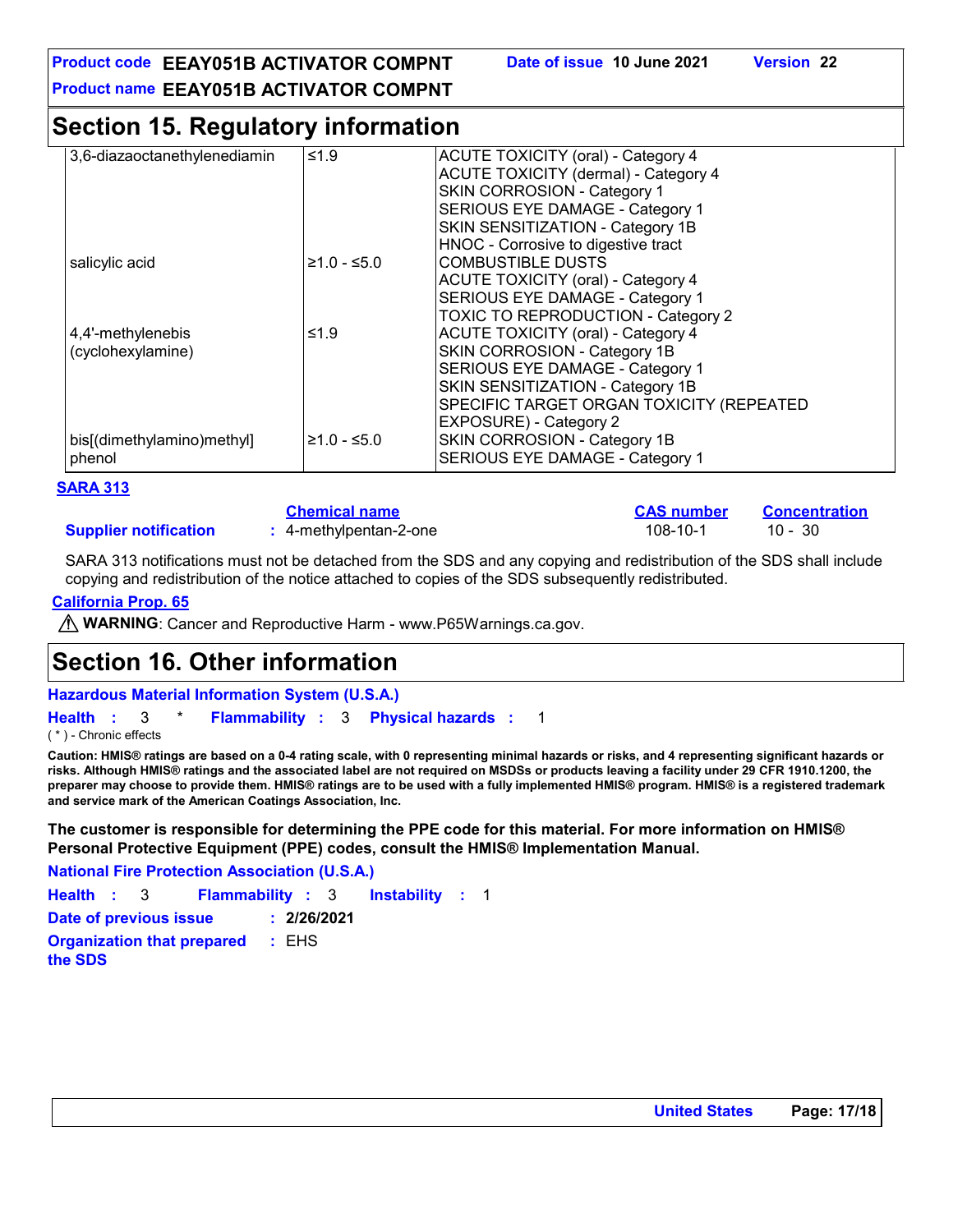**Product code EEAY051B ACTIVATOR COMPNT Date of issue 10 June 2021 Version 22**

**Product name EEAY051B ACTIVATOR COMPNT**

# **Section 16. Other information**

| <b>Key to abbreviations</b> | $:$ ATE = Acute Toxicity Estimate<br><b>BCF</b> = Bioconcentration Factor<br>GHS = Globally Harmonized System of Classification and Labelling of Chemicals<br>IATA = International Air Transport Association<br>IBC = Intermediate Bulk Container<br><b>IMDG</b> = International Maritime Dangerous Goods<br>LogPow = logarithm of the octanol/water partition coefficient<br>MARPOL = International Convention for the Prevention of Pollution From Ships, 1973<br>as modified by the Protocol of 1978. ("Marpol" = marine pollution) |
|-----------------------------|----------------------------------------------------------------------------------------------------------------------------------------------------------------------------------------------------------------------------------------------------------------------------------------------------------------------------------------------------------------------------------------------------------------------------------------------------------------------------------------------------------------------------------------|
|                             | $N/A = Not available$<br>SGG = Segregation Group<br>$UN = United Nations$                                                                                                                                                                                                                                                                                                                                                                                                                                                              |

## **Indicates information that has changed from previously issued version.**

#### **Disclaimer**

*The information contained in this data sheet is based on present scientific and technical knowledge. The purpose of this information is to draw attention to the health and safety aspects concerning the products supplied by PPG, and to* recommend precautionary measures for the storage and handling of the products. No warranty or quarantee is given in *respect of the properties of the products. No liability can be accepted for any failure to observe the precautionary measures described in this data sheet or for any misuse of the products.*